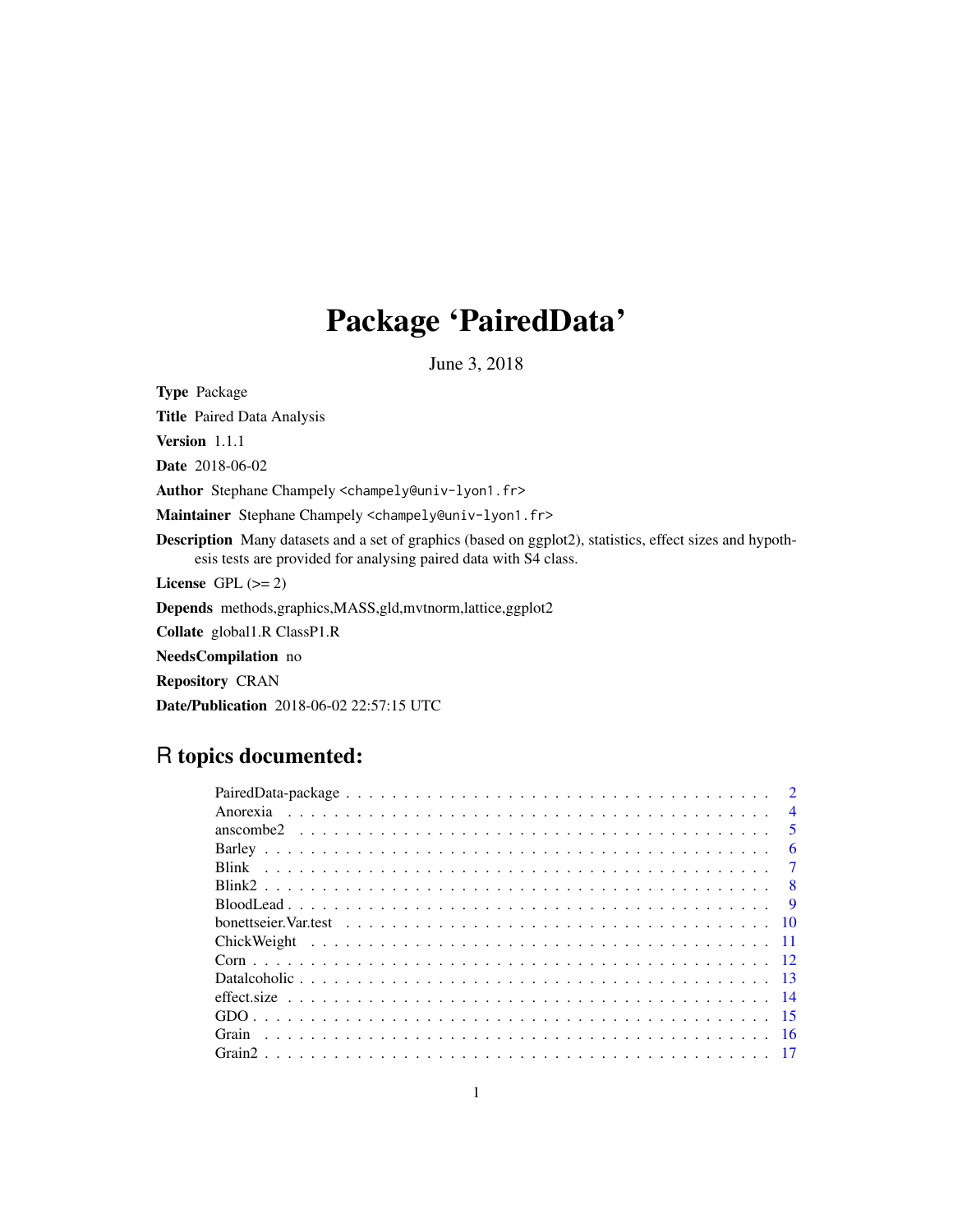<span id="page-1-0"></span>

PairedData-package *Paired Data Analysis*

# Description

Many datasets and a set of graphics (based on ggplot2), statistics, effect sizes and hypothesis tests are provided for analysing paired data with S4 class.

# Details

The DESCRIPTION file: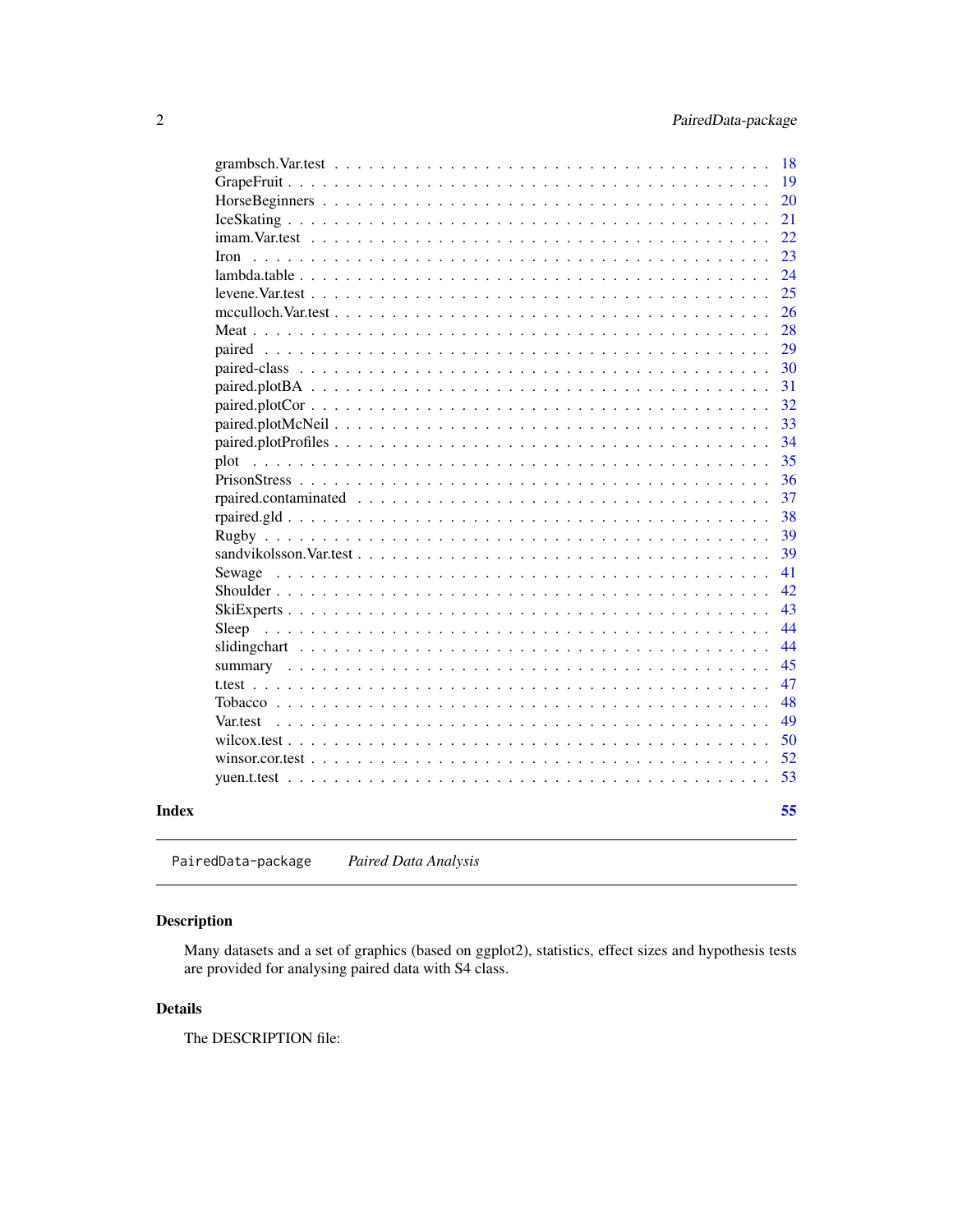# PairedData-package 3

| Package:     | PairedData                                                                                                         |
|--------------|--------------------------------------------------------------------------------------------------------------------|
| Type:        | Package                                                                                                            |
| Title:       | Paired Data Analysis                                                                                               |
| Version:     | 1.1.1                                                                                                              |
| Date:        | 2018-06-02                                                                                                         |
| Author:      | Stephane Champely <champely@univ-lyon1.fr></champely@univ-lyon1.fr>                                                |
| Maintainer:  | Stephane Champely <champely@univ-lyon1.fr></champely@univ-lyon1.fr>                                                |
| Description: | Many datasets and a set of graphics (based on ggplot2), statistics, effect sizes and hypothesis tests are provided |
| License:     | $GPL (=2)$                                                                                                         |
| Depends:     | methods, graphics, MASS, gld, mythorm, lattice, ggplot2                                                            |
| Collate:     | global1.R ClassP1.R                                                                                                |
| Packaged:    | 2017-12-18 15:31:56 UTC; champely                                                                                  |

Index of help topics:

| Anorexia             | Anorexia data from Pruzek & Helmreich (2009)             |
|----------------------|----------------------------------------------------------|
| Barley               | Barley data from Preece (1982, Table 1)                  |
| Blink                | Blink data from Preece (1982, Table 2)                   |
| Blink2               | Blink data (2nd example) from Preece (1982,              |
|                      | Table 3)                                                 |
| BloodLead            | Blood lead levels data from Pruzek & Helmreich<br>(2009) |
| ChickWeight          | Chick weight data from Preece (1982, Table 11)           |
| Corn                 | Corn data (Darwin)                                       |
| Datalcoholic         | Datalcoholic: a dataset of paired datasets               |
| GD <sub>O</sub>      | Agreement study                                          |
| Grain                | Grain data from Preece (1982, Table 5)                   |
| Grain2               | Wheat grain data from Preece (1982, Table 12)            |
| GrapeFruit           | Grape Fruit data from Preece (1982, Table 6)             |
| HorseBeginners       | Actual and imaginary performances in equitation          |
| IceSkating           | Ice skating speed study                                  |
| Iron                 | Iron data from Preece (1982, Table 10)                   |
| Meat                 | Meat data from Preece (1982, Table 4)                    |
| PairedData-package   | Paired Data Analysis                                     |
| PrisonStress         | Stress in prison                                         |
| Rugby                | Agreement study in rugby expert ratings                  |
| Sewage               | Chlorinating sewage data from Preece (1982,              |
|                      | Table 9)                                                 |
| Shoulder             | Shoulder flexibility in swimmers                         |
| SkiExperts           | Actual and imaginary performances in ski                 |
| Sleep                | Sleep hours data from Preece (1982, Table 16)            |
| Tobacco              | Tobacco data from Snedecor and Cochran (1967)            |
| Var.test             | Tests of variance(s) for normal distribution(s)          |
| anscombe2            | Teaching the paired t test                               |
| bonettseier.Var.test | Bonett-Seier test of scale for paired samples            |
| effect.size          | Effect size computations for paired data                 |
| grambsch. Var. test  | Grambsch test of scale for paired samples                |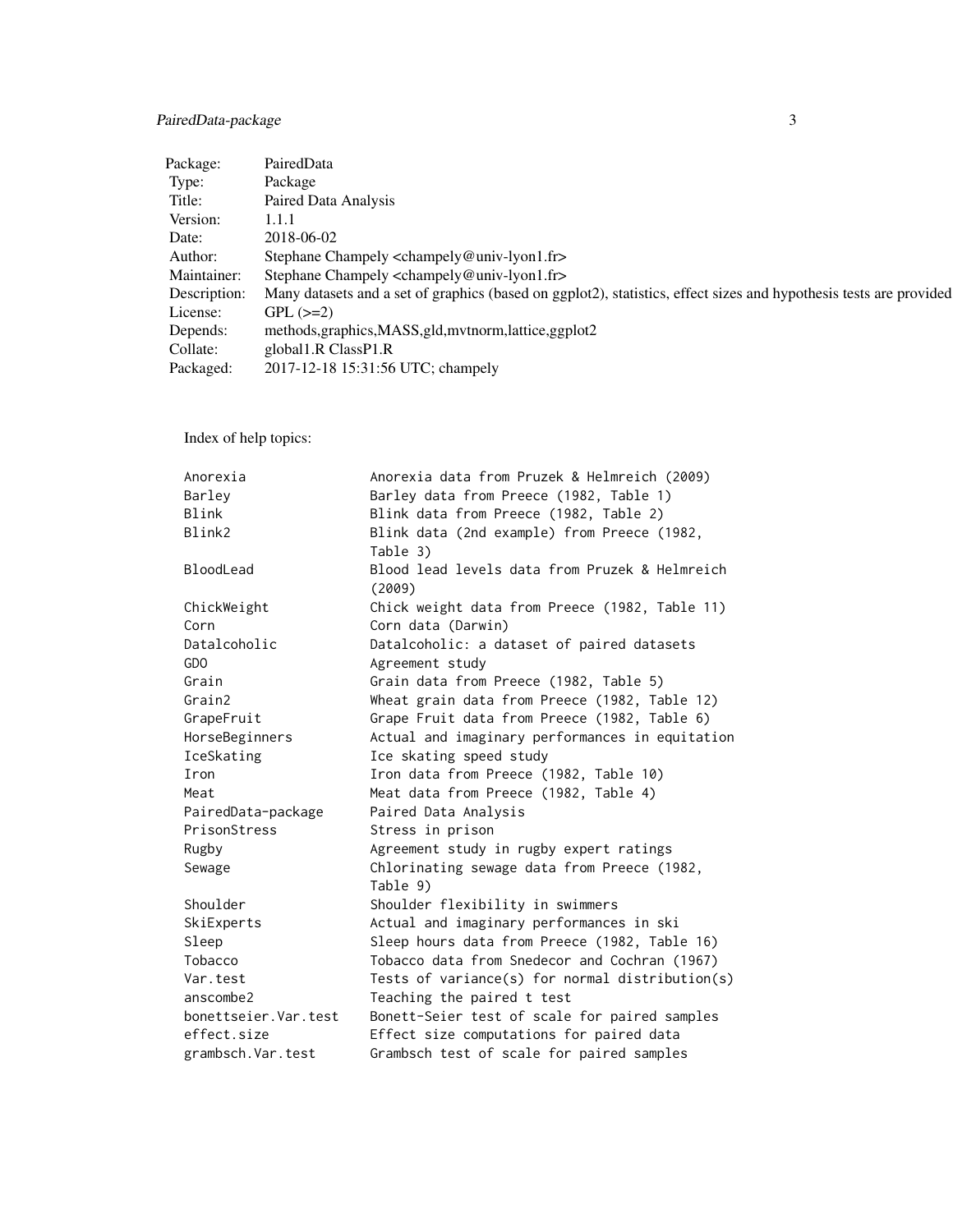#### <span id="page-3-0"></span>4 Anorexia

| imam.Var.test          | Imam test of scale for paired samples           |
|------------------------|-------------------------------------------------|
| lambda.table           | Parameters for Generalised Lambda Distributions |
| levene.Var.test        | Levene test of scale for paired samples         |
| mcculloch.Var.test     | McCulloch test of scale for paired samples      |
| paired                 | Paired                                          |
| paired-class           | Class '"paired"'                                |
| paired.plotBA          | Bland-Altman plot                               |
| paired.plotCor         | Paired correlation plot                         |
| paired.plotMcNeil      | Parallel lines plot                             |
| paired.plotProfiles    | Profile plot                                    |
| plot.paired            | ~~ Methods for Function 'plot' ~~               |
| rpaired.contaminated   | Simulate paired samples                         |
| rpaired.gld            | Simulate paired samples                         |
| sandvikolsson.Var.test |                                                 |
|                        | Sandvik-Olsson test of scale for paired samples |
| slidingchart           | Sliding square plot                             |
| summary                | Summary statistics for paired samples           |
| t.test                 | Student's test test for paired data             |
| wilcox.test            | Wilcoxon's signed rank test for paired data     |
| winsor.cor.test        | Winsorized correlation test (for paired data)   |
| yuen.t.test            | Yuen's trimmed mean test                        |

### Author(s)

Stephane Champely <champely@univ-lyon1.fr> Maintainer: Stephane Champely <champely@univ-lyon1.fr>

Anorexia *Anorexia data from Pruzek & Helmreich (2009)*

# Description

This dataset presents 17 paired data corresponding to the weights of girls before and after treatment for anorexia. A more complete version can be found in the package MASS. There is actually a cluster of four points in this dataset.

# Usage

```
data(Anorexia)
```
### Format

A dataframe with 17 rows and 2 numeric columns:

| $\left\lceil .1 \right\rceil$ | Prior | numeric | weight (lbs) before therapy |
|-------------------------------|-------|---------|-----------------------------|
| $\lceil$ ,2]                  | Post  | numeric | weight (lbs) after therapy  |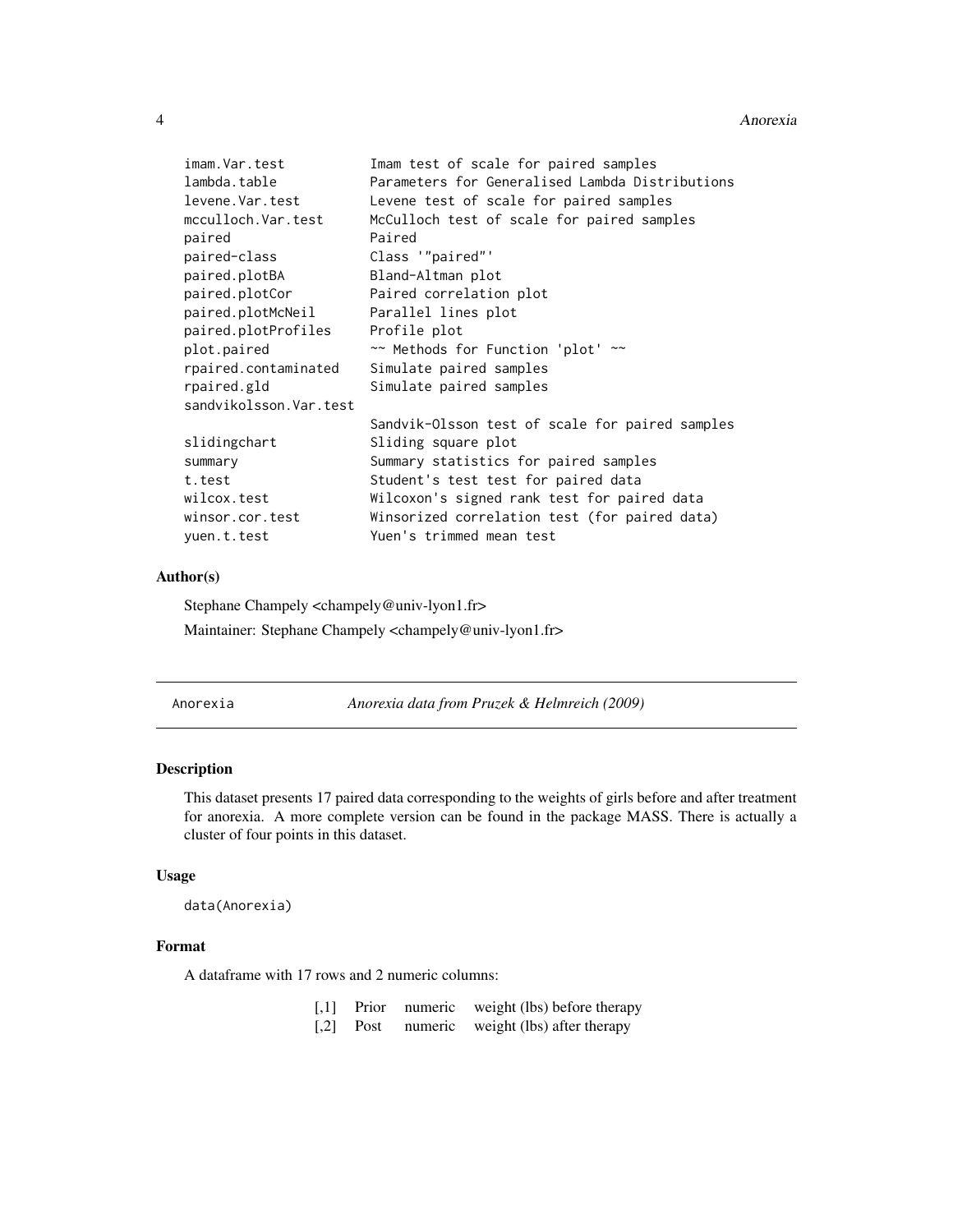#### <span id="page-4-0"></span>anscombe2 5

#### Source

Hand, D.J., McConway, K., Lunn, D. & Ostrowki, editors (1993) A Handbook of Small Data Sets. Number 232, 285. Chapman & Hall: New-York.

### References

Pruzek & Helmreich (2009) Enhancing dependent sample analysis with graphics. Journal of Statistics Education, 17 (1).

#### See Also

anorexia in MASS

#### Examples

data(Anorexia)

```
# Visualization of the cluster
with(Anorexia,plot(paired(Prior,Post),type="profile"))
```

```
# The effects of trimming or winsorizing
# with 4 outliers (n=17)
17*0.2
with(Anorexia,summary(paired(Prior,Post)))
17*0.25
with(Anorexia,summary(paired(Prior,Post),tr=0.25))
```
anscombe2 *Teaching the paired t test*

#### **Description**

This dataset presents four sets of paired samples  $(n=15)$ , giving the same t statistic  $(t=2.11)$  and thus the same p-value whereas their situations are really diversified (differences in variances, clustering, heteroscedasticity). The importance of plotting data is thus stressed. The name is given from the famous Anscombe's dataset created to study simple linear regression.

# Usage

```
data(anscombe2)
```
### Format

A dataframe with 15 rows, 8 numeric columns of paired data:  $(X1,Y1)$ ;  $(X2,Y2)$ ;  $(X3,Y3)$ ; (X4,Y4), and 1 factor column: Subjects, giving a label for the subjects.

#### Source

S. Champely, CRIS, Lyon 1 University, FRANCE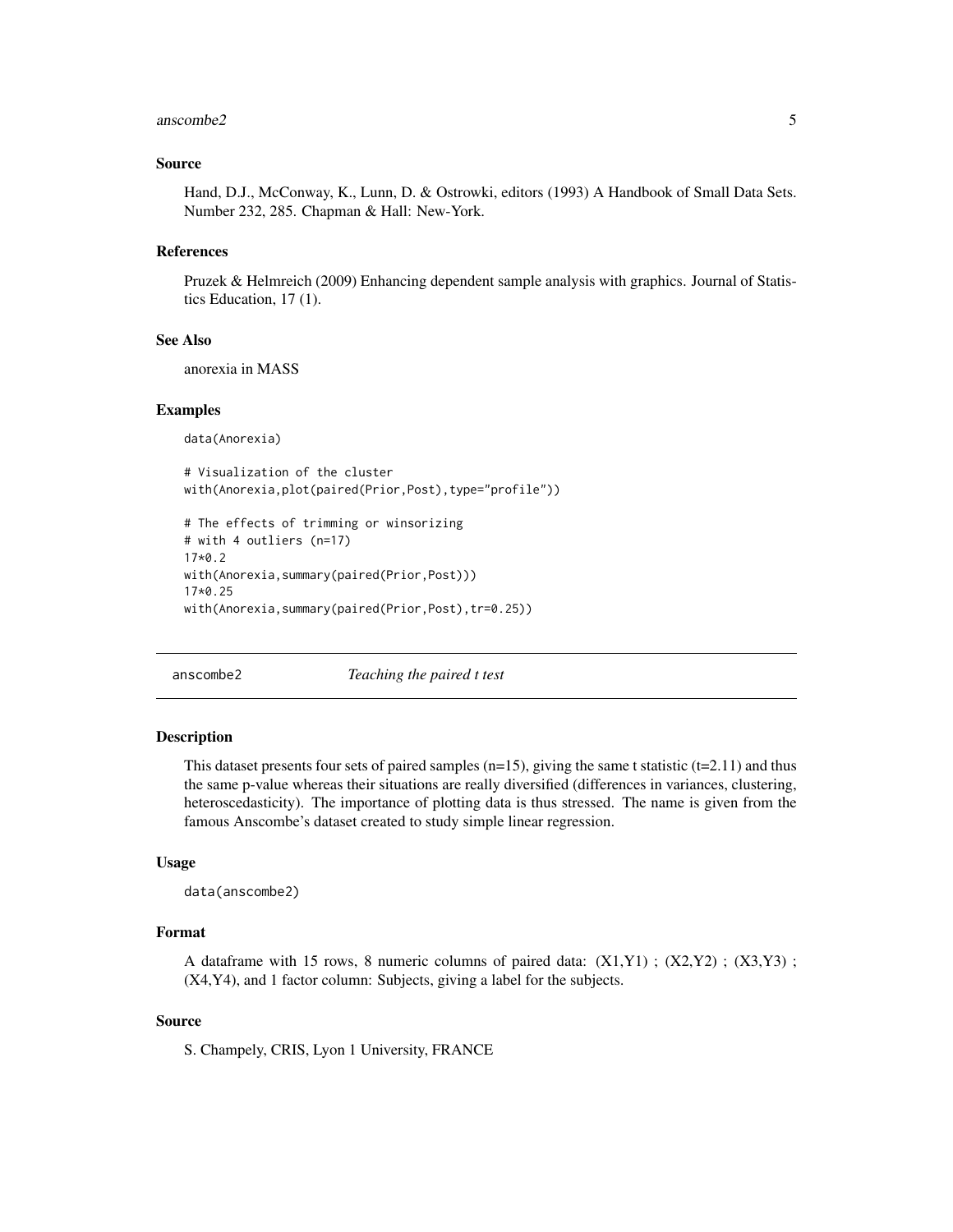#### References

F. Anscombe, Graphs in statistical analysis. The American Statistican, 27, 17-21.

#### Examples

```
data(anscombe2)
# p=0.05 for the paired t-test
with(anscombe2,plot(paired(X1,Y1),type="BA"))
with(anscombe2,t.test(paired(X1,Y1)))
# Same p but Var(X2)<Var(Y2) and
# correlation in the Bland-Altman plot
with(anscombe2,t.test(paired(X2,Y2)))
with(anscombe2,summary(paired(X2,Y2)))
with(anscombe2,plot(paired(X2,Y2),type="BA"))
# Same p but two clusters
with(anscombe2,plot(paired(X3,Y3),type="BA"))
# Same p but the difference is "linked" to the mean
with(anscombe2,plot(paired(X4,Y4),type="BA"))
```
Barley *Barley data from Preece (1982, Table 1)*

# Description

This dataset presents 12 paired data corresponding to the yields of Glabron and Velvet Barley, grown on different farms. The values from farm 12 are quite different.

# Usage

data(Barley)

# Format

A dataframe with 17 rows and 3 columns:

| $[0,1]$ Farm factor |                            |                                                |
|---------------------|----------------------------|------------------------------------------------|
|                     |                            | [,2] Glabron numeric yields (bushels per acre) |
|                     | [,3] Velvet numeric yields |                                                |

# Source

Leonard, W.H. & Clark, A.G. (1939) Field Plot Techniques. Burgess: Minneapolis.

<span id="page-5-0"></span>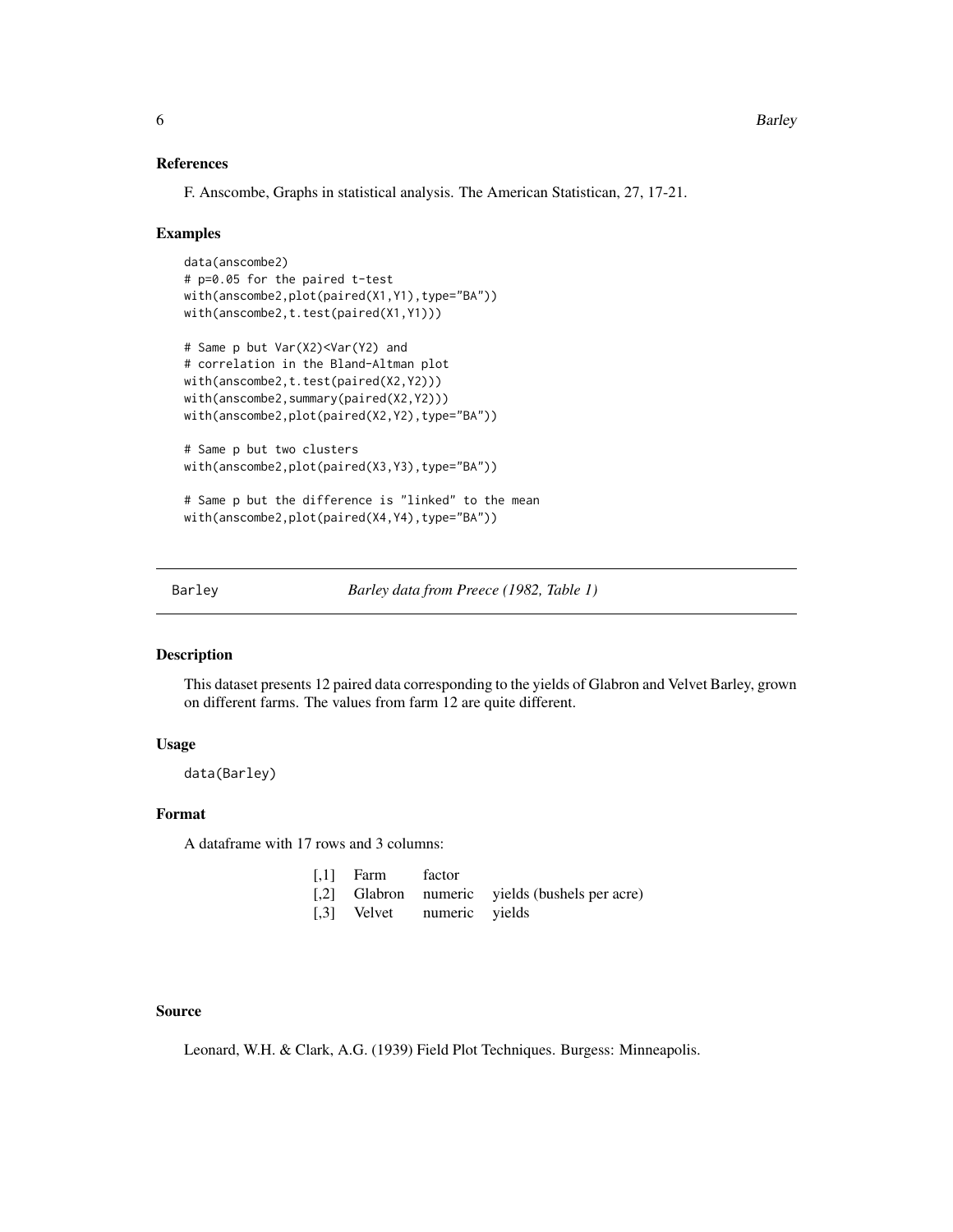#### <span id="page-6-0"></span>Blink 2008 and 2008 and 2008 and 2008 and 2008 and 2008 and 2008 and 2008 and 2008 and 2008 and 2008 and 2008

# References

Preece D.A. (1982) t is for trouble (and textbooks): a critique of some examples of the pairedsamples t-test. The Statistician, 31 (2), 169-195.

### Examples

data(Barley)

```
# Visualizing a clear outlier
with(Barley,plot(paired(Glabron,Velvet),type="BA"))
# Results form the paired t test and paired Yuen test are similar
with(Barley,t.test(paired(Glabron,Velvet)))
with(Barley,yuen.t.test(paired(Glabron,Velvet)))
# Nevertheless the outlier inflates the location (numerator) and
# scale (denominator) standard statictics for the difference
```

```
with(Barley,summary(paired(Glabron,Velvet)))
```
Blink *Blink data from Preece (1982, Table 2)*

#### Description

This dataset presents paired data corresponding to average blink-rate per minute of 12 subjects in an experiment of a visual motor task. They had to steer a pencil along a moving track. Each subject was tested under two conditions : a straight track and an oscillating one. Note that the values from subjects 1 and 2 are somewhat different.

#### Usage

data(Blink)

### Format

A dataframe with 12 rows and 3 columns:

| $\left[1\right]$ Subject | factor |                                                         |
|--------------------------|--------|---------------------------------------------------------|
|                          |        | [,2] Straight numeric blink rate in first condition     |
|                          |        | [,3] Oscillating numeric blink rate in second condition |

### Source

Wetherhill, G.B. (1972) Elementary Statistical Methods, 2nd ed Chapman and Hall: London.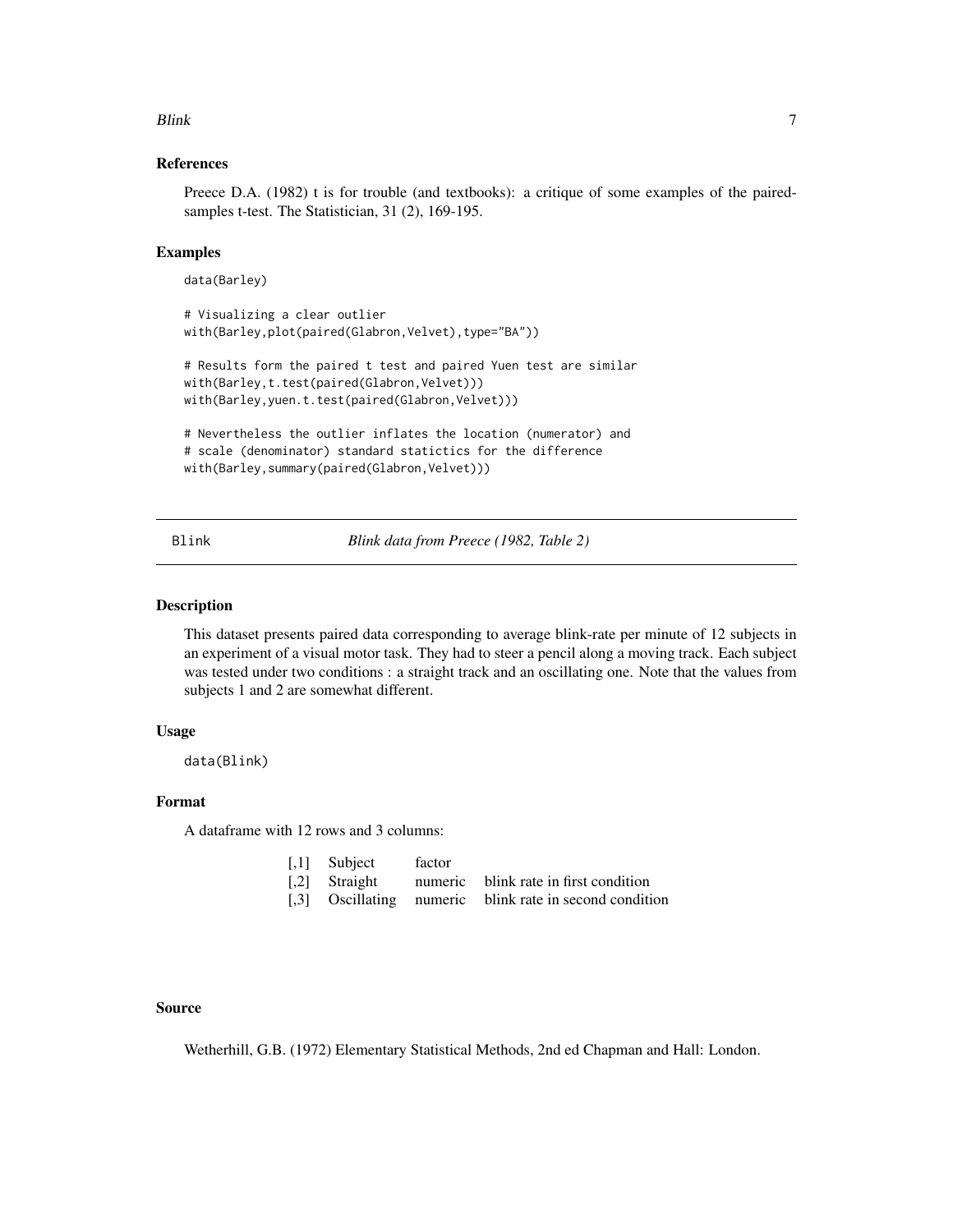#### <span id="page-7-0"></span>References

Preece D.A. (1982) t is for trouble (and textbooks): a critique of some examples of the pairedsamples t-test. The Statistician, 31 (2), 169-195.

### Examples

data(Blink)

```
# Visualizing two "outliers"
with(Blink,plot(paired(Straight,Oscillating),type="profile"))
# Interestingly, the differences for the two outliers are quite "normal"
# so their influence on the t test is negligible
with(Blink,qqnorm(Straight-Oscillating))
with(Blink,qqline(Straight-Oscillating))
```
Blink2 *Blink data (2nd example) from Preece (1982, Table 3)*

# Description

This dataset presents paired data corresponding to average blink-rate per minute of 12 subjects in an experiment of a visual motor task. They had to steer a pencil along a moving track. Each subject was tested under two conditions : a straight track and an oscillating one. Data about blink-rate during a pre-experimental resting are also available. Subjects 1 and 2 then appear less extreme than in the dataset Blink.

### Usage

data(Blink2)

### Format

A dataframe with 12 rows and 4 columns:

|     | [.1] Subject  | factor |                                                    |
|-----|---------------|--------|----------------------------------------------------|
|     | [.2] Resting  |        | numeric blink rate in pre-experimental condition   |
|     | [.3] Straight |        | numeric blink rate in first condition              |
| [4] |               |        | Oscillating numeric blink rate in second condition |

#### Source

Drew, G.C. (1951) Variations in blink-rate during visual-motor tasks. Quarterly Journal of Experimental Psychology, 3, 73-88.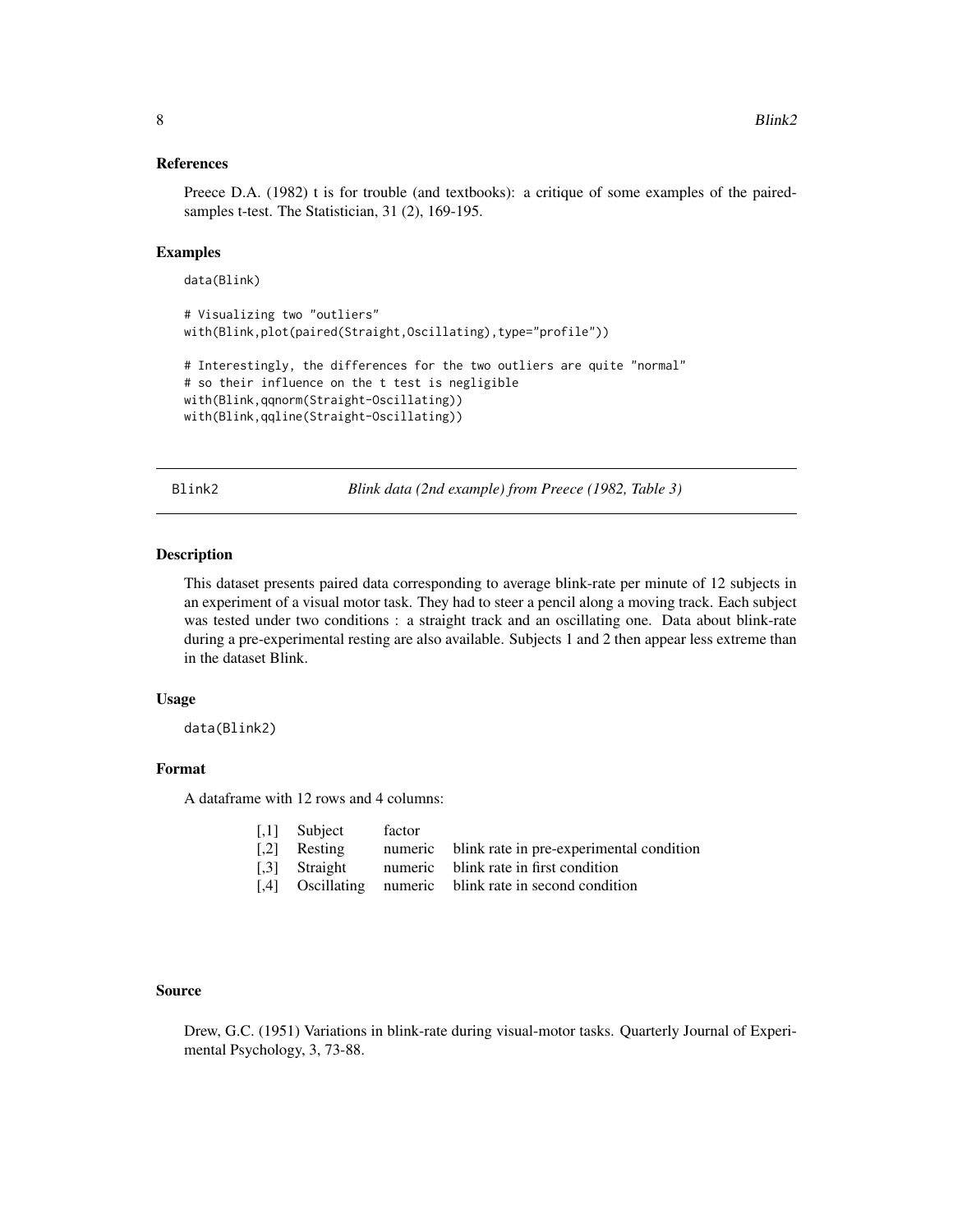#### <span id="page-8-0"></span>BloodLead 9

#### References

Preece D.A. (1982) t is for trouble (and textbooks): a critique of some examples of the pairedsamples t-test. The Statistician, 31 (2), 169-195.

#### See Also

Blink

BloodLead *Blood lead levels data from Pruzek & Helmreich (2009)*

# Description

This dataset presents matched paired data corresponding to blood lead levels for 33 children of parents who had worked in a lead related factory and 33 control children from their neighborhood. The two samples have different dispersions and their correlation is small.

#### Usage

data(BloodLead)

### Format

A dataframe with 33 rows and 3 columns:

| $\lceil$ , 1 Pair | factor | matched pair of chidren                                             |
|-------------------|--------|---------------------------------------------------------------------|
|                   |        | [.2] Exposed numeric blood lead levels (mg/dl) for exposed children |
|                   |        | [.3] Control numeric blood lead levels for controls                 |

#### Source

Morton, D., Saah, A., Silberg, S., Owens, W., Roberts, M. & Saah, M. (1982) Lead absorption in children of employees in a lead related industry. American Journal of Epimediology, 115, 549-55.

#### References

Pruzek, R.M. & Helmreich, J.E. (2009) Enhancing dependent sample analysis with graphics. Journal of Statistics Education, 17 (1).

#### Examples

data(BloodLead)

# Control values are clealy less dispersed (and inferior)

```
# than exposed levels
```

```
with(BloodLead,plot(paired(Control,Exposed),type="McNeil"))
```
with(BloodLead,Var.test(paired(Control,Exposed)))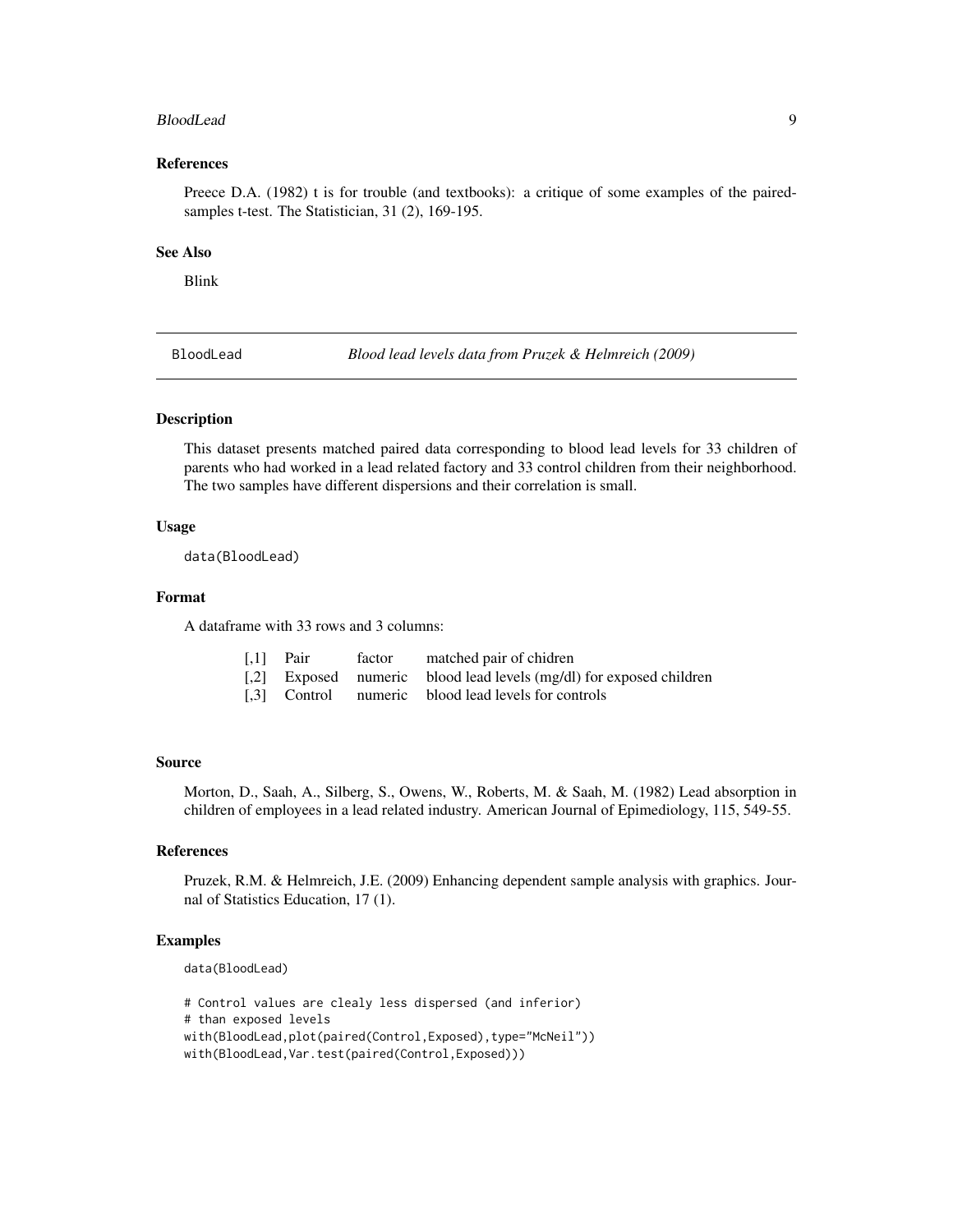```
with(BloodLead,grambsch.Var.test(paired(Control,Exposed)))
with(BloodLead,bonettseier.Var.test(paired(Control,Exposed)))
# Correlation is small (bad matching)
with(BloodLead,cor.test(Control,Exposed))
with(BloodLead,winsor.cor.test(Control,Exposed))
```
bonettseier.Var.test *Bonett-Seier test of scale for paired samples*

# Description

Robust test of scale for paired samples based on the mean absolute deviations.

# Usage

```
bonettseier.Var.test(x, ...)
```

```
## Default S3 method:
bonettseier.Var.test(x, y = NULL, alternative = c("two.sided", "less", "greater"),omega = 1, conf. level = 0.95,...)
```

```
## S3 method for class 'paired'
bonettseier.Var.test(x, ...)
```
#### Arguments

| $\mathsf{x}$ | first sample or object of class paired.            |
|--------------|----------------------------------------------------|
|              | second sample.                                     |
| alternative  | alternative hypothesis.                            |
| omega        | a priori ratio of means absolute deviations.       |
| conf.level   | confidence level.                                  |
|              | further arguments to be passed to or from methods. |

# Value

A list with class "htest" containing the following components:

| statistic   | the value of the z-statistic.                                                                                            |
|-------------|--------------------------------------------------------------------------------------------------------------------------|
| p.value     | the p-value for the test.                                                                                                |
| conf.int    | a confidence interval for the ratio of means absolute deviations appropriate to<br>the specified alternative hypothesis. |
| estimate    | the estimated means absolute deviations.                                                                                 |
| null.value  | the specified hypothesized value of the ratio of means absolute deviations.                                              |
| alternative | a character string describing the alternative hypothesis.                                                                |
| method      | a character string indicating what type of test was performed.                                                           |
| data.name   | a character string giving the name(s) of the data.                                                                       |
|             |                                                                                                                          |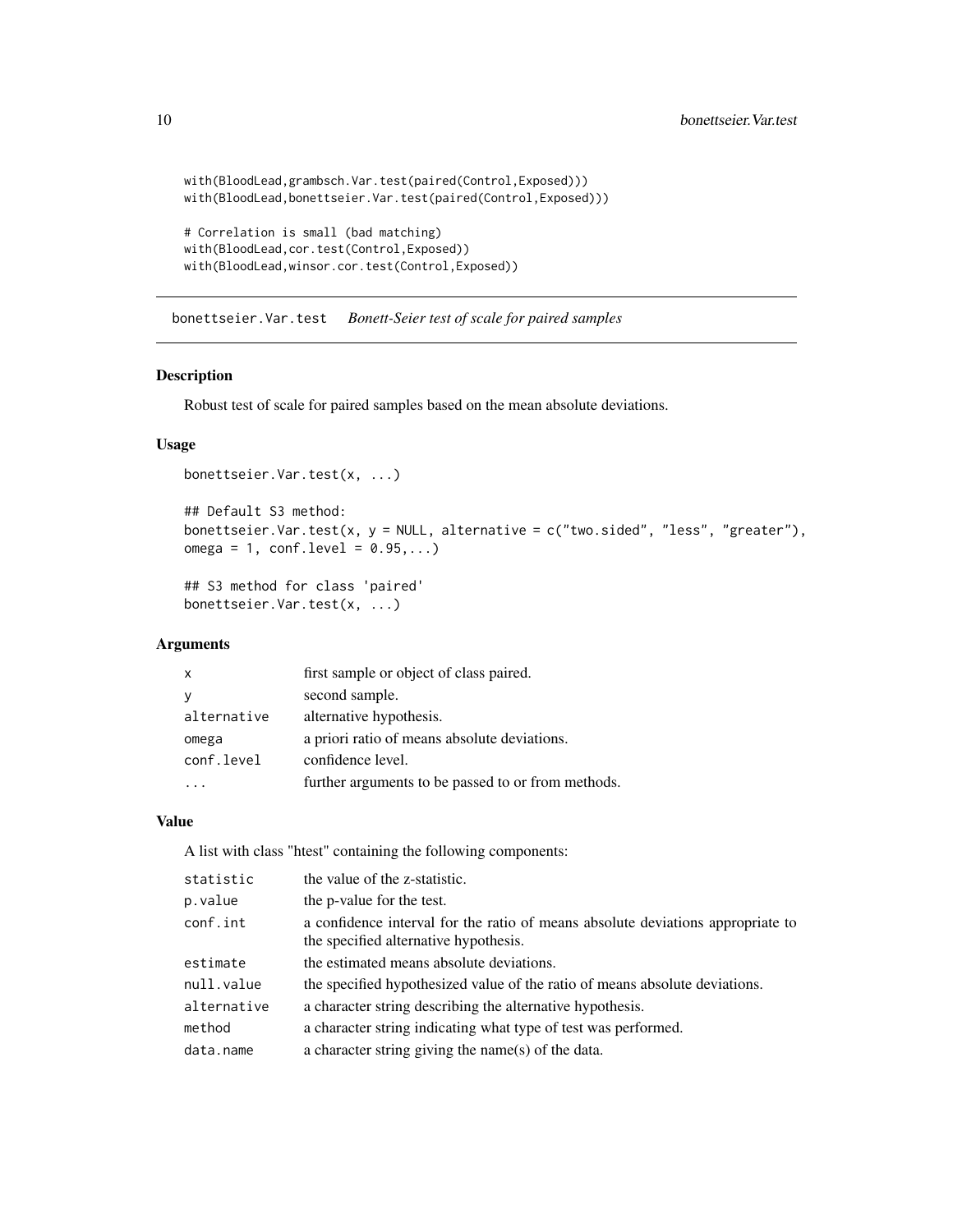# <span id="page-10-0"></span>ChickWeight 11

### Author(s)

Stephane CHAMPELY

#### References

Bonett, D.G. and Seier E. (2003) Statistical inference for a ratio of dispersions using paired samples. Journal of Educational and Behavioral Statistics, 28, 21-30.

### See Also

Var.test, grambsch.Var.test

### Examples

```
z<-rnorm(20)
x<-rnorm(20)+z
y<-(rnorm(20)+z)*2
bonettseier.Var.test(x,y)
```
data(anscombe2) p<-with(anscombe2,paired(X1,Y1)) bonettseier.Var.test(p)

ChickWeight *Chick weight data from Preece (1982, Table 11)*

### Description

This dataset presents 10 paired data corresponding to the weights of chicks, two from ten families, reared in confinement or on open range.

#### Usage

data(ChickWeight)

# Format

A dataframe with 10 rows and 3 columns:

|       | [,1] Chicks | factor |  |  |
|-------|-------------|--------|--|--|
| - - - |             |        |  |  |

[,2] Confinement numeric chick weight (ounces) [,3] OpenRange numeric chick weight

#### Source

Paterson, D.D. (1939) Statistical Techniques in Agricultural Research. McGrw-Hill: New-York.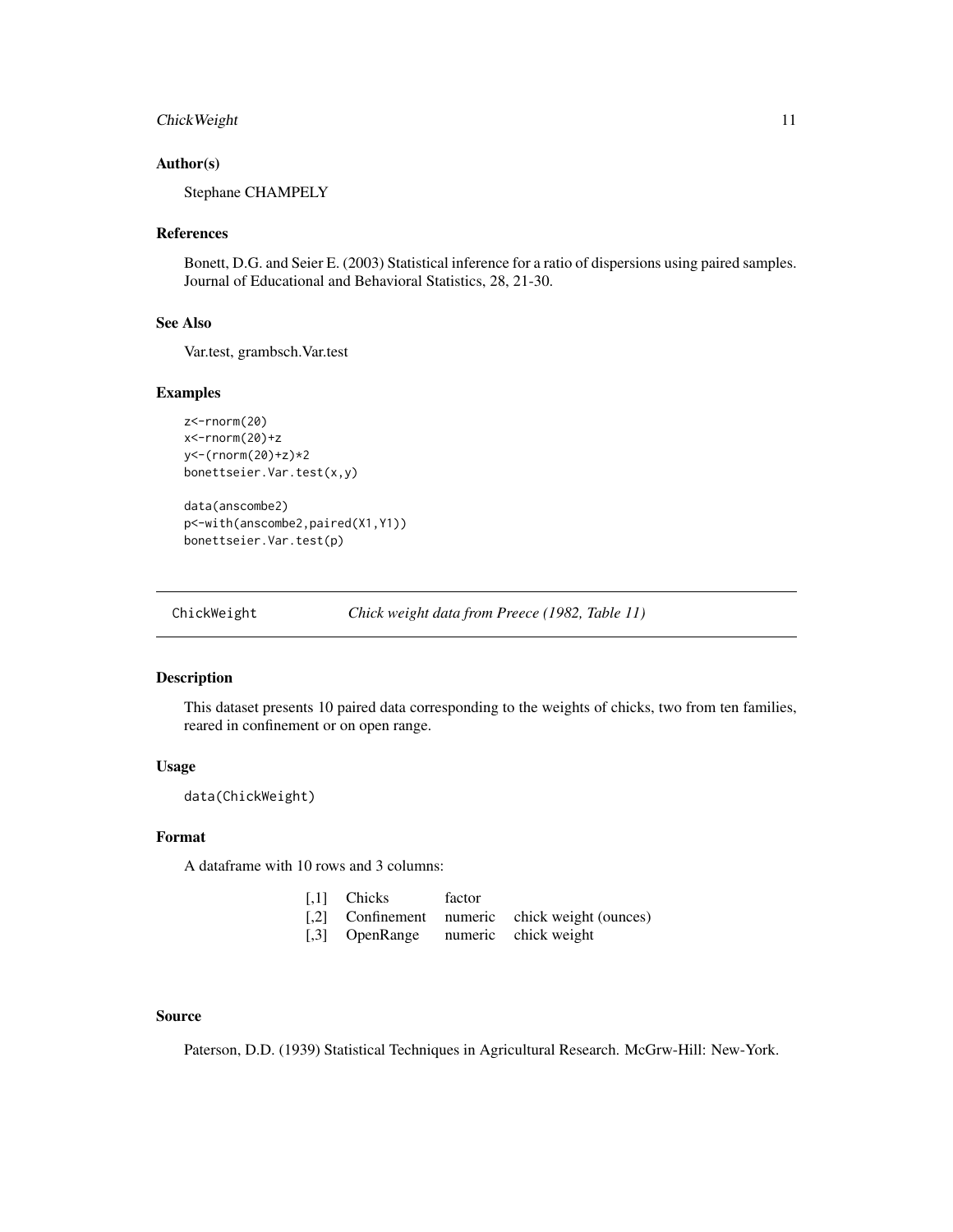#### <span id="page-11-0"></span>References

Preece, D.A. (1982) t is for trouble (and textbooks): a critique of some examples of the pairedsamples t-test. The Statistician, 31 (2), 169-195.

### Examples

data(ChickWeight)

```
# Look at the interesting discussion in Preece (1982)
# about degree of precision and t test
with(ChickWeight,plot(paired(Confinement,OpenRange)))
with(ChickWeight,stem(Confinement-OpenRange,scale=2))
```
Corn *Corn data (Darwin)*

#### Description

This dataset presents 15 paired data corresponding to the final height of corn data (Zea Mays), one produced by cross-fertilization and the other by self-fertilization. These data were used by Fisher (1936) and were published in Andrews and Herzberg (1985).

### Usage

data(Corn)

#### Format

A dataframe with 15 rows and 4 columns:

| $\lceil$ ,1 pair        | numeric |                                            |
|-------------------------|---------|--------------------------------------------|
| $\lbrack .2\rbrack$ pot | numeric |                                            |
|                         |         | [,3] Crossed numeric plant height (inches) |
| $\lceil .4 \rceil$ Self |         | numeric plant height                       |

#### Source

Darwin, C. (1876). The Effect of Cross- and Self-fertilization in the Vegetable Kingdom, 2nd Ed. London: John Murray.

# References

- Andrews, D. and Herzberg, A. (1985) Data: a collection of problems from many fields for the student and research worker. New York: Springer.
- Fisher, R.A. (1936) The design of Experiments. Oliver & Boyd: London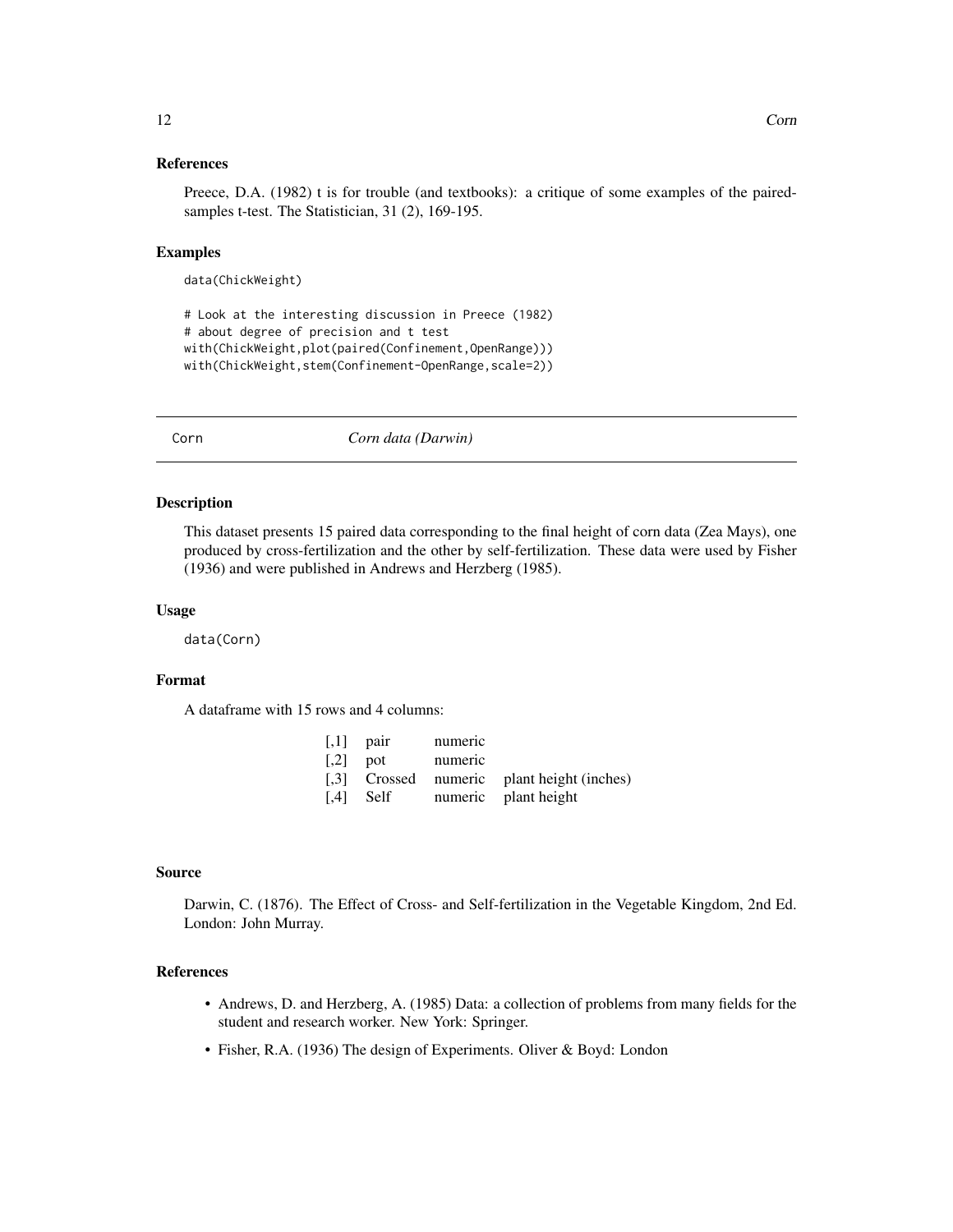#### <span id="page-12-0"></span>Datalcoholic 13

# Examples

data(Corn)

```
# Visualizing two outliers
with(Corn,slidingchart(paired(Crossed,Self)))
```

```
# Very bad matching in these data
with(Corn,cor.test(Crossed,Self))
with(Corn,winsor.cor.test(Crossed,Self))
```

```
# So the two-sample test is slightly
# more interesting than the paired test
with(Corn,t.test(Crossed,Self,var.equal=TRUE))
with(Corn,t.test(Crossed,Self,paired=TRUE))
```

```
# The Pitman-Morgan test is influenced by the two outliers
with(Corn, Var.test(paired(Crossed, Self)))
with(Corn,grambsch.Var.test(paired(Crossed,Self)))
with(Corn,bonettseier.Var.test(paired(Crossed,Self)))
```

```
# Lastly, is there a pot effect?
with(Corn,plot(paired(Crossed,Self)))
with(Corn,plot(paired(Crossed,Self),group=pot))
```
Datalcoholic *Datalcoholic: a dataset of paired datasets*

# Description

This dataset presents for teaching purposes 50 paired datasets available in different R packages.

#### Usage

```
data(Datalcoholic)
```
### Format

A dataframe with 4 columns.

| $\left\lceil,1\right\rceil$ | Dataset            | name of the dataset                            |
|-----------------------------|--------------------|------------------------------------------------|
| $\left[ .2 \right]$         | Package            | name of the package                            |
| $\left[ .3 \right]$         | Topic              | corresponding discipline (marketing, medicine) |
| [4]                         | <b>NumberPairs</b> | size of the (paired) sample                    |

# Examples

data(Datalcoholic)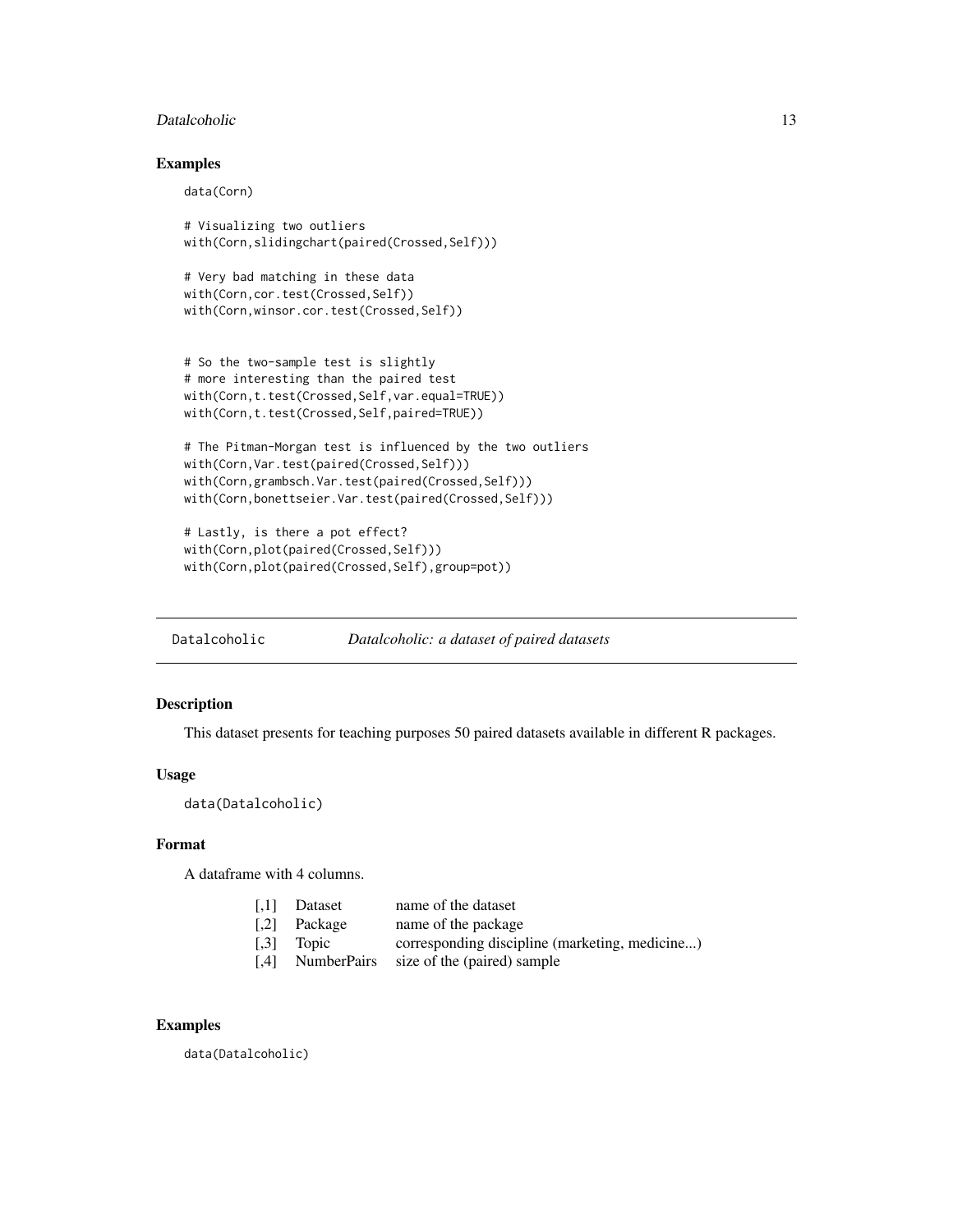<span id="page-13-0"></span>show(Datalcoholic)

effect.size *Effect size computations for paired data*

# Description

Robust and classical effects sizes for paired samples of the form: (Mx-My)/S where Mx and My are location parameters for each sample and S is a scale parameter

# Usage

## S4 method for signature 'paired' effect.size(object,tr=0.2)

# Arguments

| object | an object of class paired |
|--------|---------------------------|
| tr     | percentage of trimming    |

#### Value

A table with two rows corresponding to classical (means) and robust (trimmed means, tr=0.2) deltatype effect sizes. The four columns correspond to:

| Average      | Numerator is the difference in (trimmed) means, denominator is the average of<br>the two (winsorised and rescaled to be consistent with the standard deviation<br>when the distribution is normal) standard deviations |
|--------------|------------------------------------------------------------------------------------------------------------------------------------------------------------------------------------------------------------------------|
| Single (x)   | Denominator is the (winsorised and rescaled) standard deviation of the first sam-<br>ple                                                                                                                               |
| Single $(v)$ | Denominator is the (winsorised and rescaled) standard deviation of the second<br>sample                                                                                                                                |
| Difference   | Numerator is the (trimmed) mean and denominator the (winsorised and rescaled)<br>standard deviation of the differences $(x-y)$                                                                                         |

# Author(s)

Stephane CHAMPELY

### References

Algina, J., Keselman, H.J. and Penfield, R.D. (2005) Effects sizes and their intervals: the two-level repeated measures case. Educational and Psychological Measurement, 65, 241-258.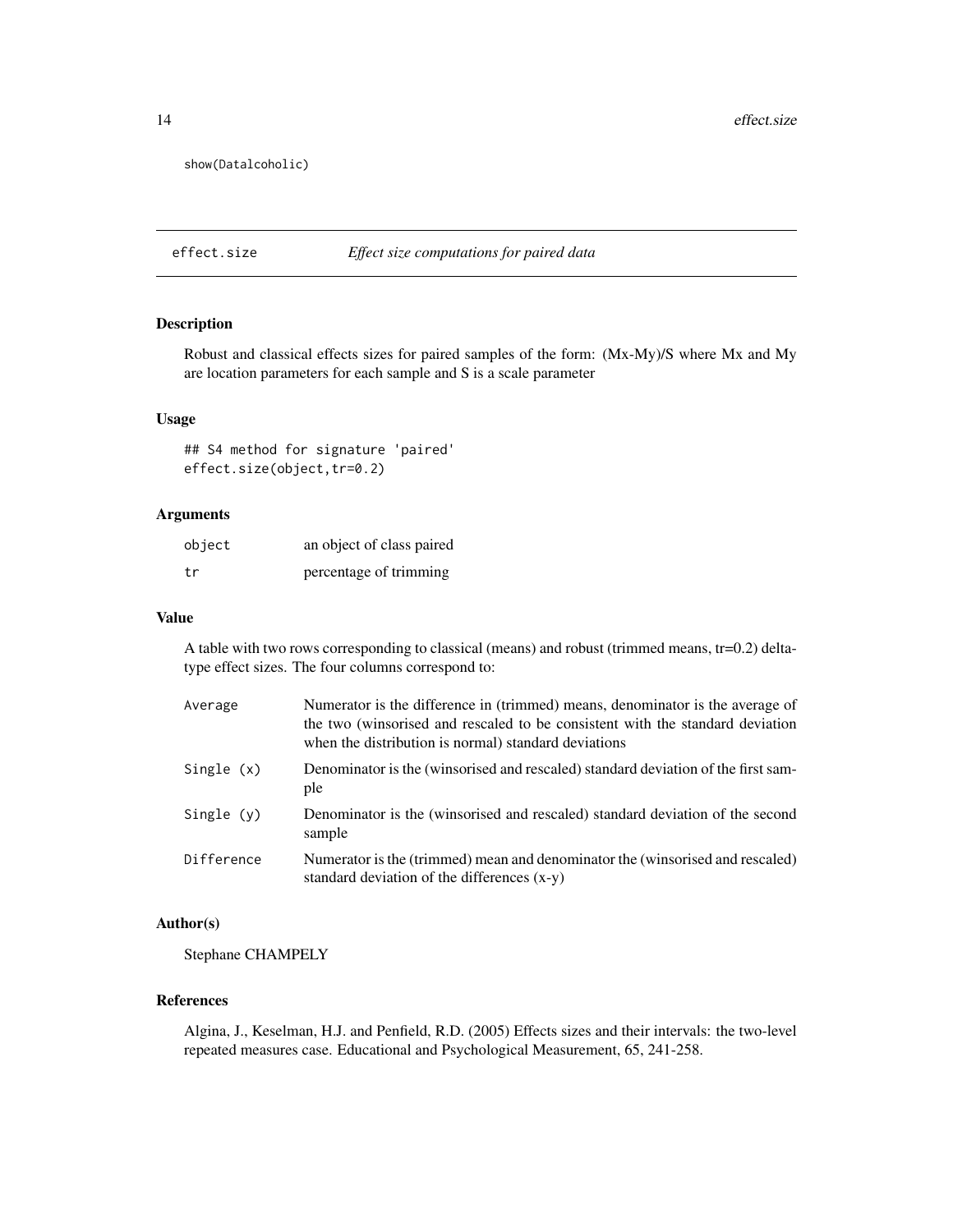### <span id="page-14-0"></span>GDO 15

# Examples

```
z<-rnorm(20)
x<-rnorm(20)+z
y<-rnorm(20)+z+1
p<-paired(x,y)
effect.size(p)
```
GDO *Agreement study*

### Description

This dataset gives the same measurements of muscle activation (EMG) in 3 days corresponding to a reproductibility study for 18 tennis players.

# Usage

data(GDO)

# Format

A dataframe with 18 rows and 4 columns.

| $\left\lceil,1\right\rceil$ | Subject factor |         | anonymous subjects            |
|-----------------------------|----------------|---------|-------------------------------|
| $\lceil 0.2 \rceil$         | Day 1          | numeric | measurement first day         |
| $\left[ 1,3\right]$         | Day2           | numeric | measurement second day        |
| [0.4]                       | Day3           |         | numeric measurement third day |

# Source

Private communication. Samuel Rota, CRIS, Lyon 1 University, FRANCE

# See Also

packages: agreement, irr and MethComp.

# Examples

data(GDO)

```
# Building new vectors for performing
# a repeated measures ANOVA
# with a fixed Day effect
Activation<-c(GDO[,2],GDO[,3],GDO[,4])
Subject<-factor(rep(GDO[,1],3))
Day<-factor(rep(c("D1","D2","D3"),rep(18,3)))
aovGDO<-aov(Activation~Day+Error(Subject))
```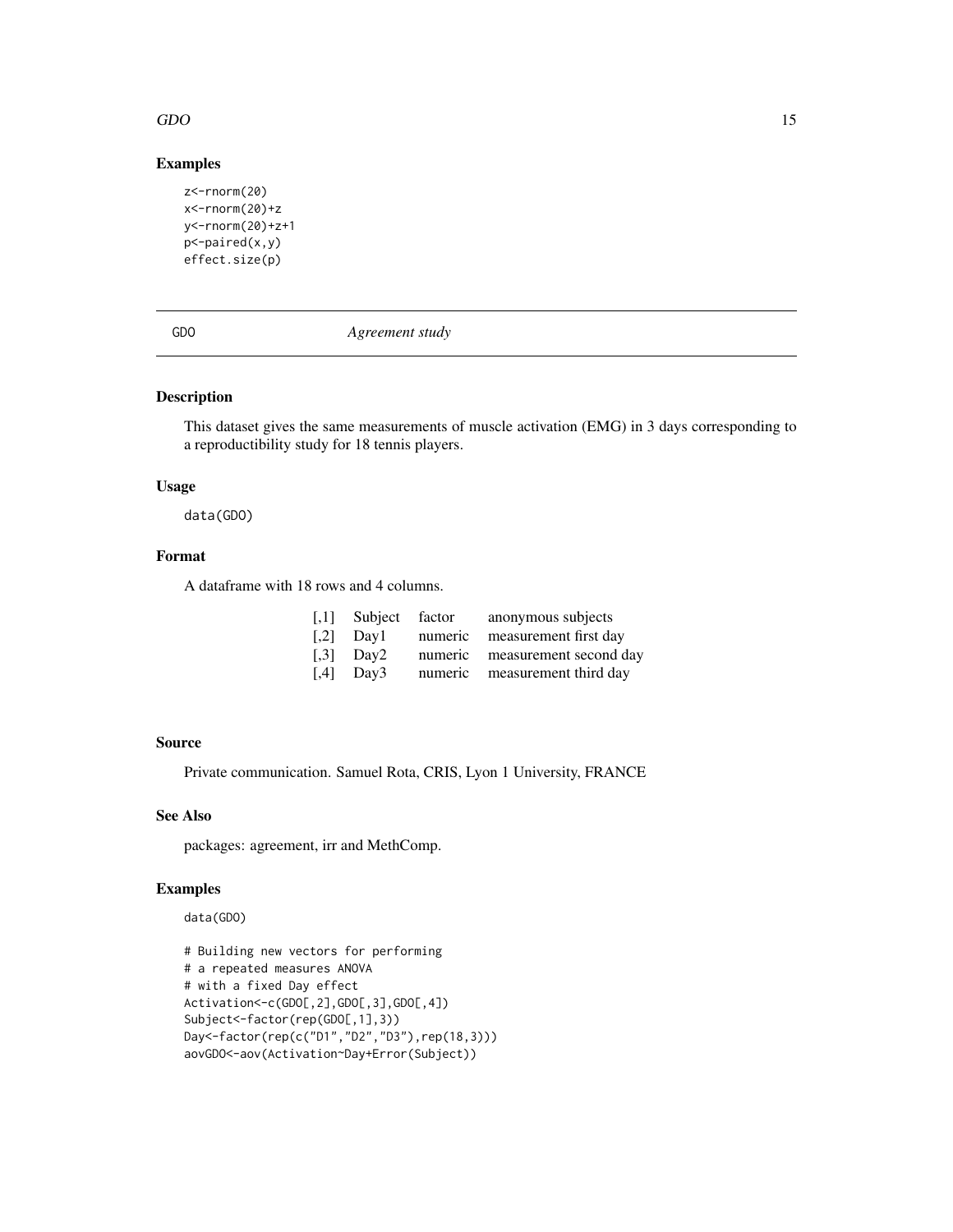```
summary(aovGDO)
```

```
# Reliability measurement: SEM and ICC(3,1)
sqrt(12426)
72704/(72704+12426)
```
Grain *Grain data from Preece (1982, Table 5)*

### Description

This dataset presents 9 paired data corresponding to the grain yields of Great Northern and Big Four oats grown in "adjacent" plots.

#### Usage

data(Grain)

# Format

A dataframe with 9 rows and 3 columns:

|              | $[,1]$ Year | factor |   |  |
|--------------|-------------|--------|---|--|
| $\mathbf{r}$ | $\sim$      |        | . |  |

- [,2] GreatNorthern numeric grain yield (bushels per acre)
- [,3] BigFour numeric grain yield

#### Source

LeClerg, E.L., Leonard, W.H. & Clark, A.G. (1962) Field Plot Technique. Burgess: Minneapolis.

# References

Preece, D.A. (1982) t is for trouble (and textbooks): a critique of some examples of the pairedsamples t-test. The Statistician, 31 (2), 169-195.

#### Examples

```
data(Grain)
```
# Usual visualization for paired data (2 clusters?) with(Grain, plot(paired(GreatNorthern,BigFour)))

# Are they actually "adjacent" plots? # Why this variable Year? # Is there any time trend? with(Grain, plot(Year,GreatNorthern,type="o")) with(Grain, plot(Year,BigFour,type="o"))

<span id="page-15-0"></span>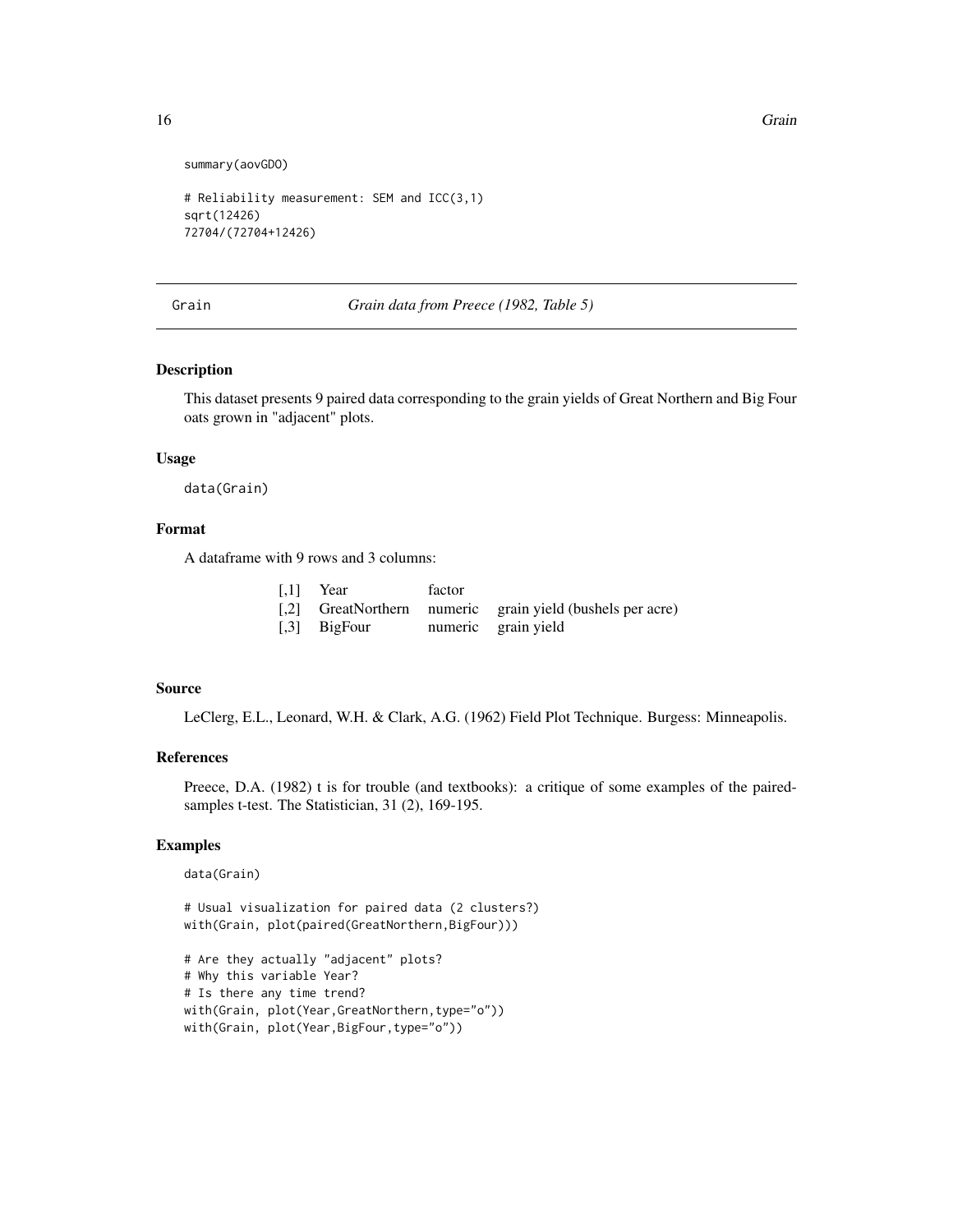<span id="page-16-0"></span>

#### Description

This dataset presents 6 paired data corresponding to the grain yields of two wheat varieties grown on pairs of plots.

### Usage

```
data(Grain2)
```
# Format

A dataframe with 6 rows and 3 columns:

| [.1] Plot factor                   |                                                       |
|------------------------------------|-------------------------------------------------------|
|                                    | [,2] Variety_1 numeric grain yield (bushels per acre) |
| [.3] Variety 2 numeric grain yield |                                                       |

### Source

Balaam, N.L. (1972) Fundamentals of Biometry. The Science of Biology Series (ed J.D. Carthy and J.F. Sutcliffe), No3, Allen and Unwin: London.

#### References

Preece, D.A. (1982) t is for trouble (and textbooks): a critique of some examples of the pairedsamples t-test. The Statistician, 31 (2), 169-195.

### Examples

```
data(Grain2)
```
# A very small data set print(Grain2)

```
# The paired t test is the test of the differences
with(Grain2,t.test(Variety_1,Variety_2,paired=TRUE))
with(Grain2,t.test(Variety_1-Variety_2))
```

```
# The data are actually rounded to the nearest integer
# So they can be somewhere between +0.5 or -0.5
# and thus the differences between +1 or -1
# The possible t values can be simulated by:
simulating.t<-numeric(1000)
for(i in 1:1000){
simulating.t[i]<-with(Grain2,t.test(Variety_1-Variety_2+runif(6,-1,1)))$stat
```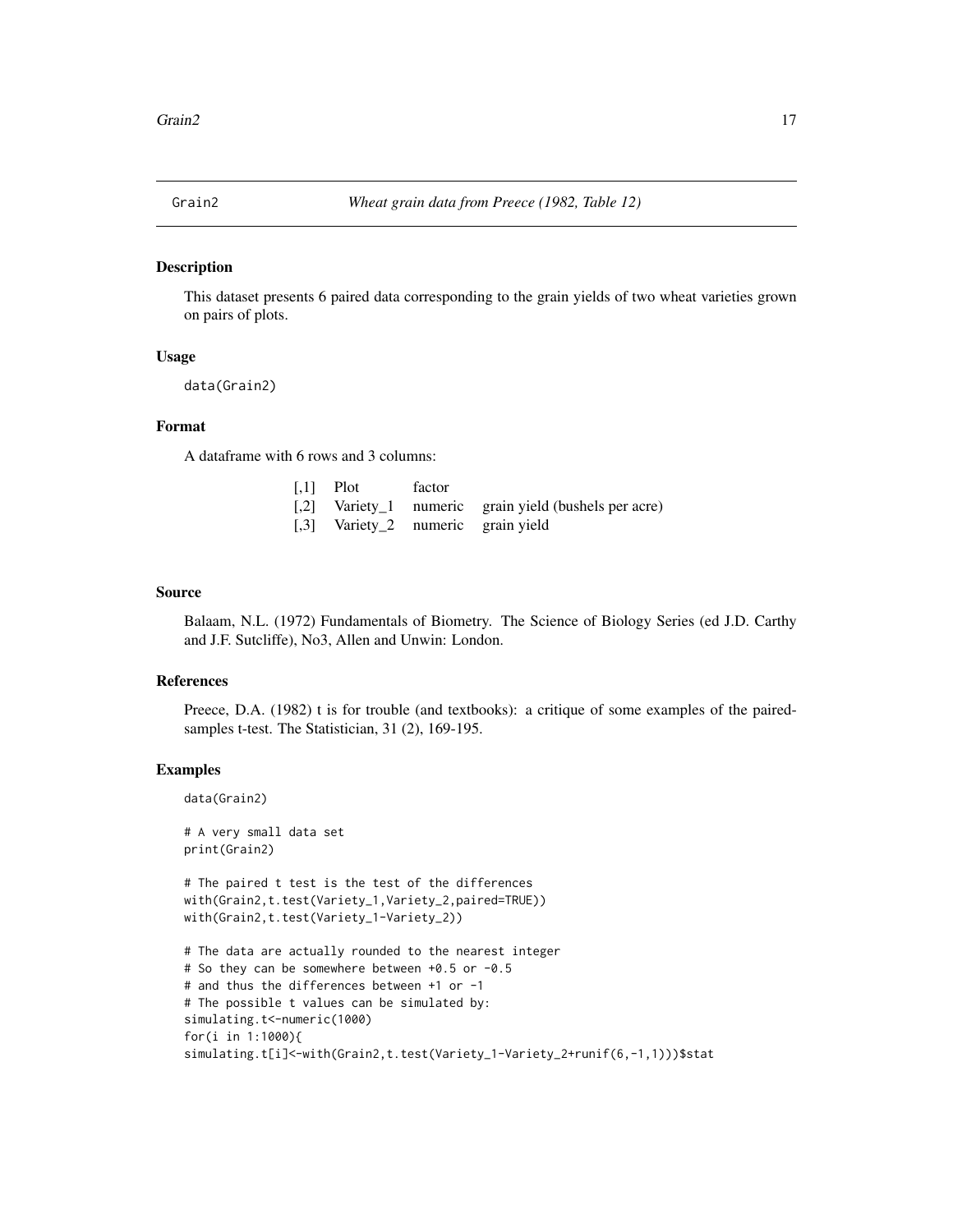```
}
hist(simulating.t)
abline(v=with(Grain2,t.test(Variety_1-Variety_2))$stat,lty=2)
```
grambsch.Var.test *Grambsch test of scale for paired samples*

#### Description

Robust test of scale for paired samples.

### Usage

```
grambsch.Var.test(x, ...)
## Default S3 method:
grambsch.Var.test(x, y = NULL, alternative = c("two.sided", "less", "greater"),...)
```
## S3 method for class 'paired' grambsch.Var.test(x, ...)

### Arguments

| X           | first sample or an object of class paired.         |
|-------------|----------------------------------------------------|
| - V         | second sample.                                     |
| alternative | alternative hypothesis.                            |
|             | further arguments to be passed to or from methods. |

# Details

Denoting  $s=x+y$  and  $d=x-y$ , the test proposed by Grambsch (1994, and called by the author 'modified Pitman test') is based on the fact that var(x)-var(y)=cov(x+y,x-y)=cov(s,d). The values  $z=(s$ mean(s))(d-mean(d)) can be tested for null expectation using a classical t test in order to compare the two variances. Note that the p value is computed using the normal distribution.

# Value

A list with class "htest" containing the following components:

| statistic   | the value of the F-statistic.                                      |
|-------------|--------------------------------------------------------------------|
| p.value     | the p-value for the test.                                          |
| null.value  | the specified hypothesized value of the ratio of variances $(=1!)$ |
| alternative | a character string describing the alternative hypothesis.          |
| method      | a character string indicating what type of test was performed.     |
| data.name   | a character string giving the name(s) of the data.                 |

<span id="page-17-0"></span>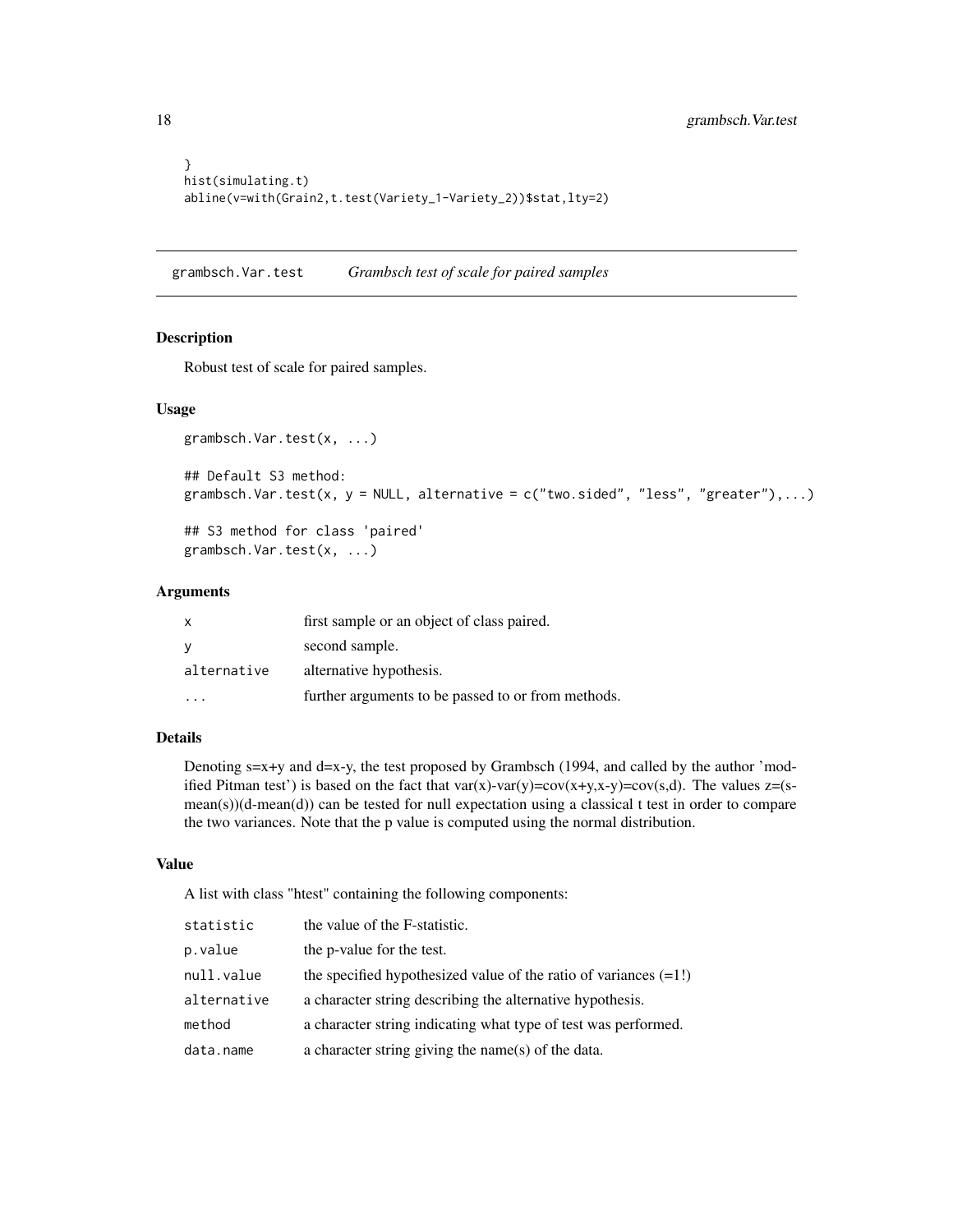# <span id="page-18-0"></span>GrapeFruit 19

### Author(s)

Stephane CHAMPELY

#### References

Grambsch,P.M. (1994) Simple robust tests for scale differences in paired data. Biometrika, 81, 359-372.

# See Also

Var.test, bonettseier.Var.test

# Examples

```
z<-rnorm(20)
x<-rnorm(20)+z
y<-(rnorm(20)+z)*2
grambsch.Var.test(x,y)
```
p<-paired(x,y) grambsch.Var.test(p)

GrapeFruit *Grape Fruit data from Preece (1982, Table 6)*

### Description

This dataset presents paired data corresponding to the percentage of solids recorded in the shaded and exposed halves of 25 grapefruits.

### Usage

data(GrapeFruit)

# Format

A dataframe with 25 rows and 3 columns:

| $[,1]$ Fruit | numeric |                                                        |
|--------------|---------|--------------------------------------------------------|
|              |         | [,2] Shaded numeric percentage of solids in grapefruit |

[,3] Exposed numeric percentage of solids

# Source

Croxton, F.E. & Coxden, D.J. (1955) Applied Genral Statistics, 2nd ed. Chapman and Hall, London.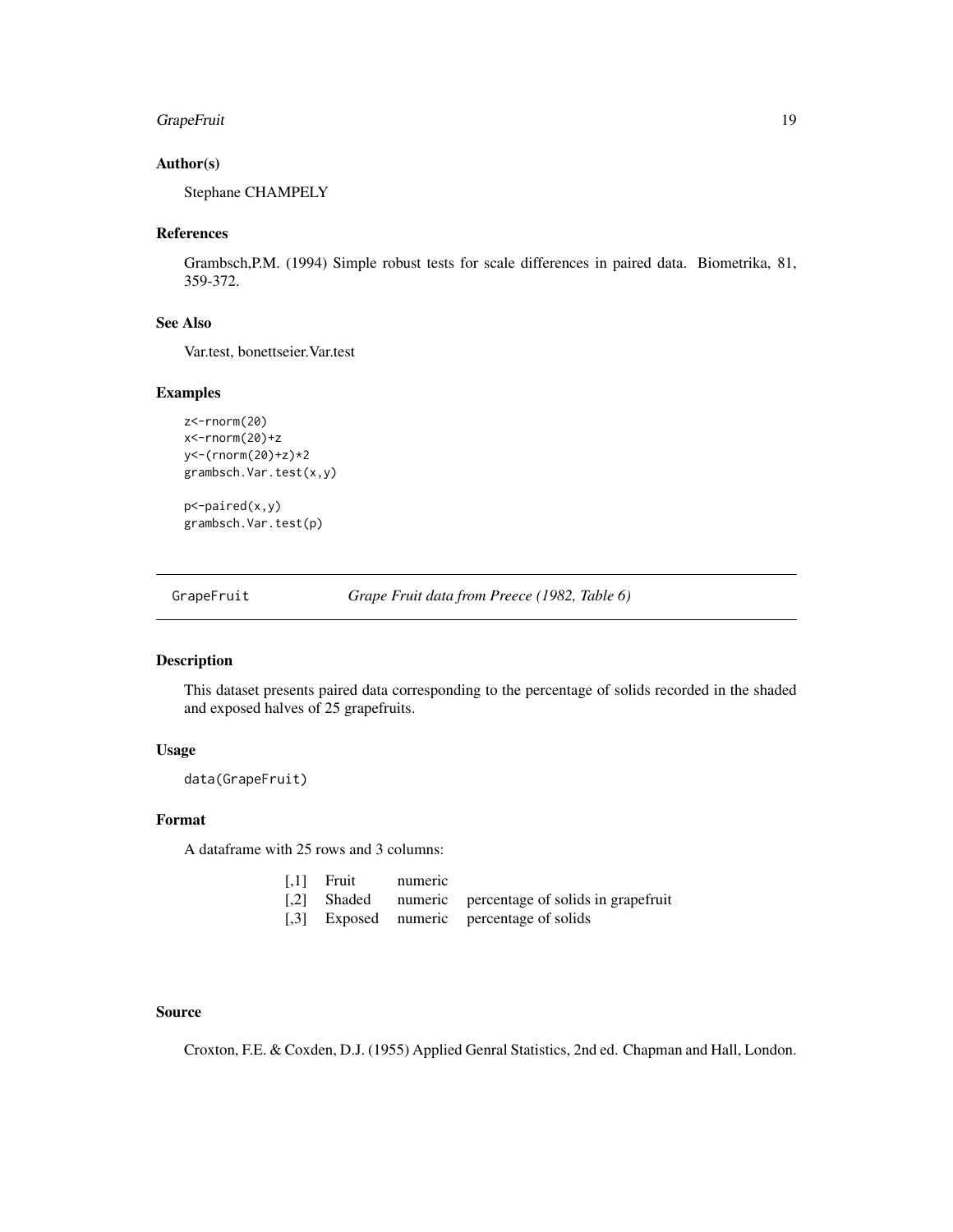#### <span id="page-19-0"></span>References

Preece, D.A. (1982) t is for trouble (and textbooks): a critique of some examples of the pairedsamples t-test. The Statistician, 31 (2), 169-195.

### Examples

data(GrapeFruit)

```
# Visualizing a very strange paired distribution
with(GrapeFruit,plot(paired(Shaded,Exposed)))
with(GrapeFruit,plot(paired(Shaded,Exposed),type="BA"))
with(GrapeFruit,plot(paired(Shaded,Exposed),type="McNeil"))
with(GrapeFruit,plot(paired(Shaded,Exposed),type="profile"))
# As underlined by Preece (1982), have a look to
# the distribution of the final digits
show(GrapeFruit)
table(round((GrapeFruit$Shaded*10-floor(GrapeFruit$Shaded*10))*10))
table(round((GrapeFruit$Exposed*10-floor(GrapeFruit$Exposed*10))*10))
```
HorseBeginners *Actual and imaginary performances in equitation*

# Description

This dataset gives the actual and motor imaginary performances (time) in horse-riding for 8 beginners.

### Usage

```
data(HorseBeginners)
```
# Format

A dataframe with 8 rows and 3 columns.

| $\left[ .1 \right]$ | Subject     | factor | Anonymous subjects                                  |
|---------------------|-------------|--------|-----------------------------------------------------|
|                     | [.2] Actual |        | numeric Actual performance (sec.)                   |
|                     |             |        | [,3] Imaginary numeric Imaginary performance (sec.) |

### Source

Private communication. Aymeric Guillot, CRIS, Lyon 1 University, FRANCE.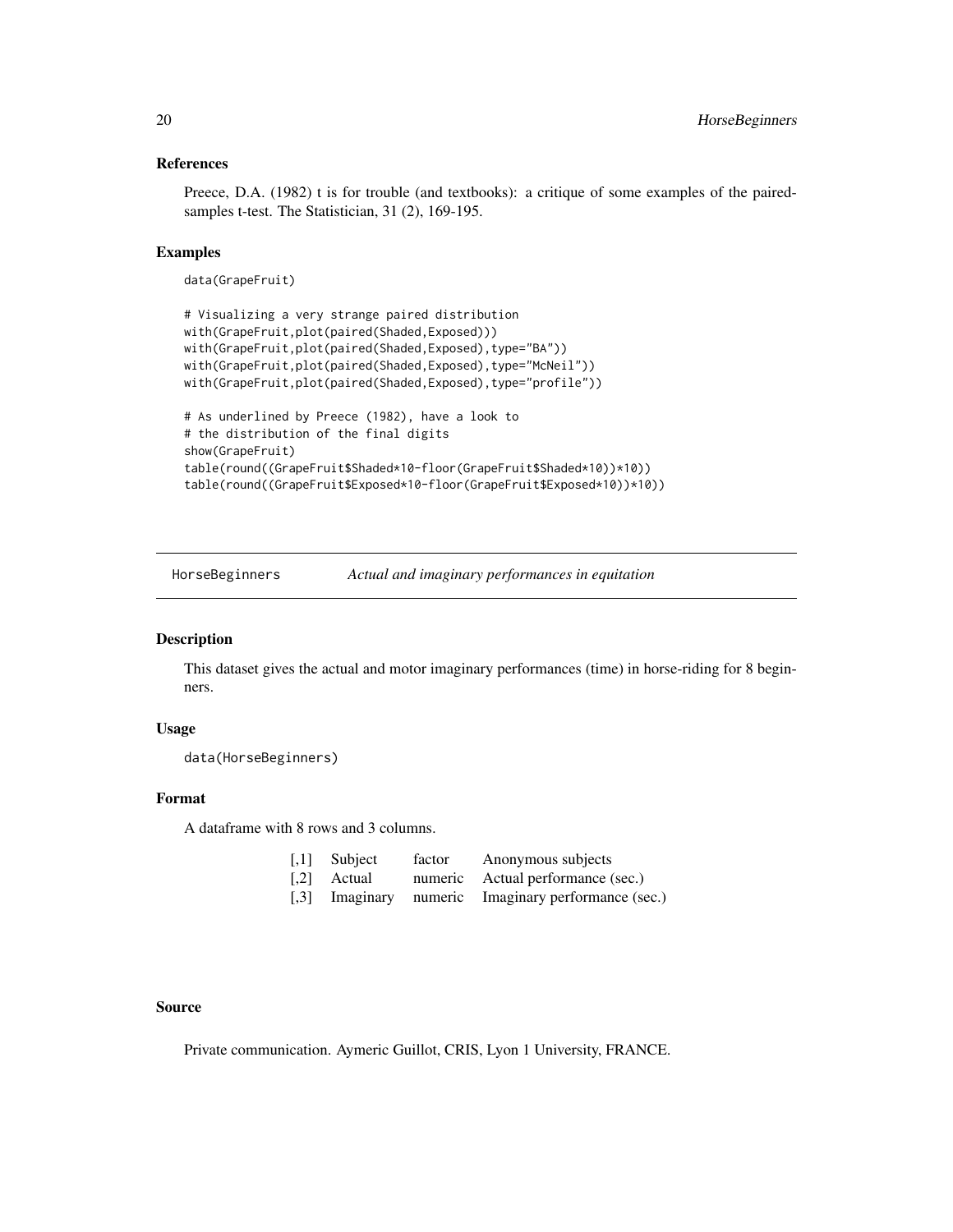#### <span id="page-20-0"></span>**IceSkating** 21

#### References

Louis, M. Collet, C. Champely, S. and Guillot, A. (2010) Differences in motor imagery time when predicting task duration. Research Quarterly for Exercise and Sport.

### Examples

data(HorseBeginners)

```
# There is one outlier
with(HorseBeginners,plot(paired(Actual,Imaginary),type="profile"))
```

```
# This outlier has a great influence
# on the non robust Pitman-Morgan test of variances
with(HorseBeginners,Var.test(paired(Actual,Imaginary)))
with(HorseBeginners[-1,],Var.test(paired(Actual,Imaginary)))
with(HorseBeginners,grambsch.Var.test(paired(Actual,Imaginary)))
with(HorseBeginners,bonettseier.Var.test(paired(Actual,Imaginary)))
```
IceSkating *Ice skating speed study*

#### Description

This dataset gives the speed measurement (m/sec) for seven iceskating dancers using the return leg in flexion or in extension.

#### Usage

data(IceSkating)

### Format

A dataframe with 7 rows and 3 columns.

| $[,1]$ Subject | factor | anonymous subjects                                                |
|----------------|--------|-------------------------------------------------------------------|
|                |        | [,2] Extension numeric speed when return leg in extension (m/sec) |
| [,3] Flexion   |        | numeric speed when return leg in flexion (m/sec)                  |

#### Source

Private communication. Karine Monteil, CRIS, Lyon 1 University, FRANCE.

### References

Haguenauer, M., Legreneur, P., Colloud, F. and Monteil, K.M. (2002) Characterisation of the Pushoff in Ice Dancing: Influence of the Support Leg extension on Performance. Journal of Human Movement Studies, 43, 197-210.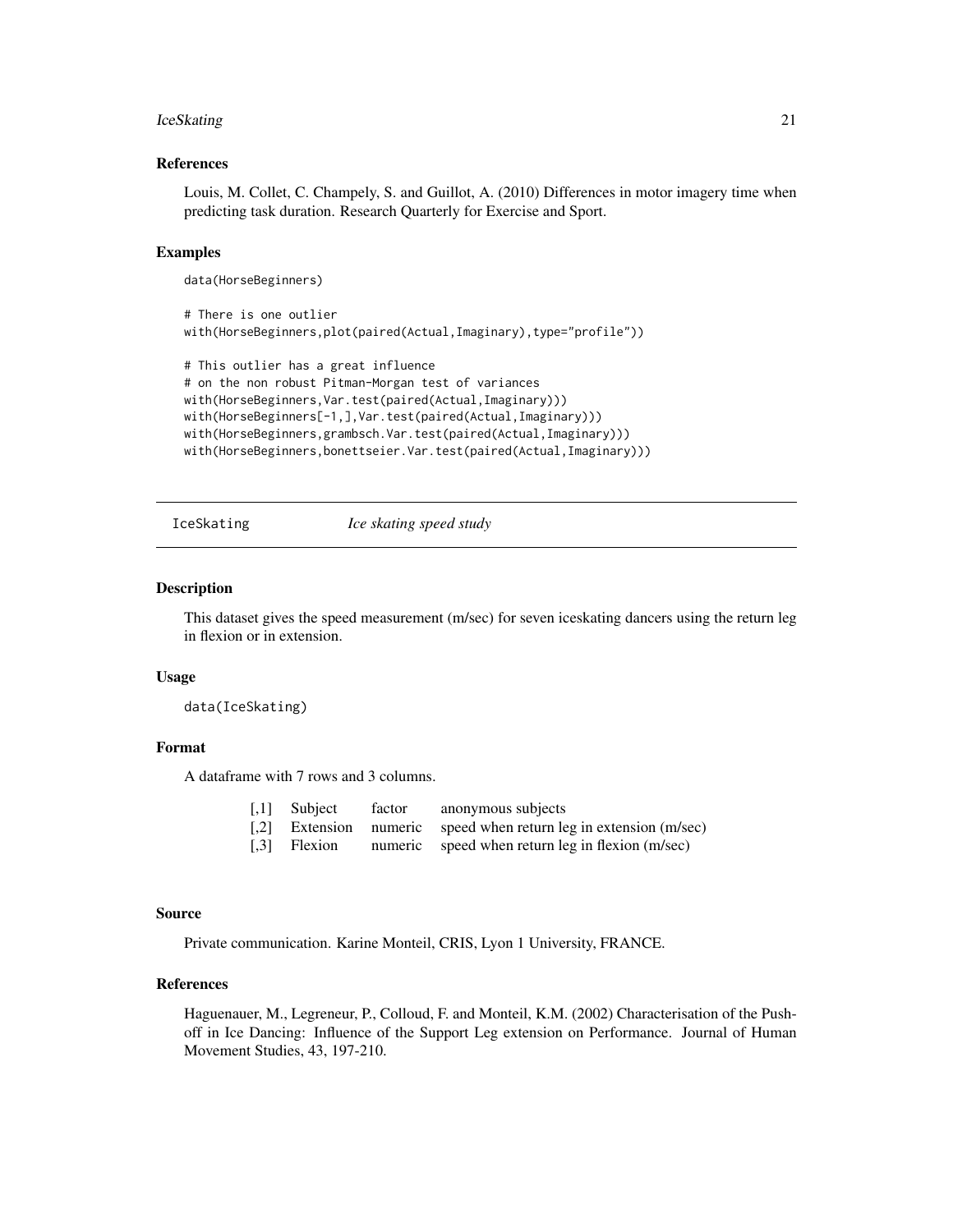# Examples

data(IceSkating)

```
# Nothing particular in the paired plot
with(IceSkating,plot(paired(Extension,Flexion),type="McNeil"))
# The differences are normally distributed
with(IceSkating,qqnorm(Extension-Flexion))
with(IceSkating,qqline(Extension-Flexion))
# Usual t test
with(IceSkating,t.test(paired(Extension,Flexion)))
```
imam.Var.test *Imam test of scale for paired samples*

### Description

Robust test of scale for paired samples based on absolute deviations from the trimmed means (or medians), called Imam test in Wilcox (1989).

# Usage

```
imam.Var.test(x, ...)
## Default S3 method:
imam.Var.test(x, y = NULL,alternative = c("two.sided", "less", "greater"),
      mu = 0, conf.level = 0.95, location=c("trim", "median"),
tr=0.1, ...
```

```
## S3 method for class 'paired'
imam.Var.test(x, ...)
```
# Arguments

| $\mathsf{x}$ | first sample or object of class paired.                   |
|--------------|-----------------------------------------------------------|
| y            | second sample.                                            |
| alternative  | alternative hypothesis.                                   |
| mu           | the location parameter mu.                                |
| conf.level   | confidence level.                                         |
| location     | location parameter for centering: trimmed mean or median. |
| tr           | percentage of trimming.                                   |
|              | further arguments to be passed to or from methods.        |

<span id="page-21-0"></span>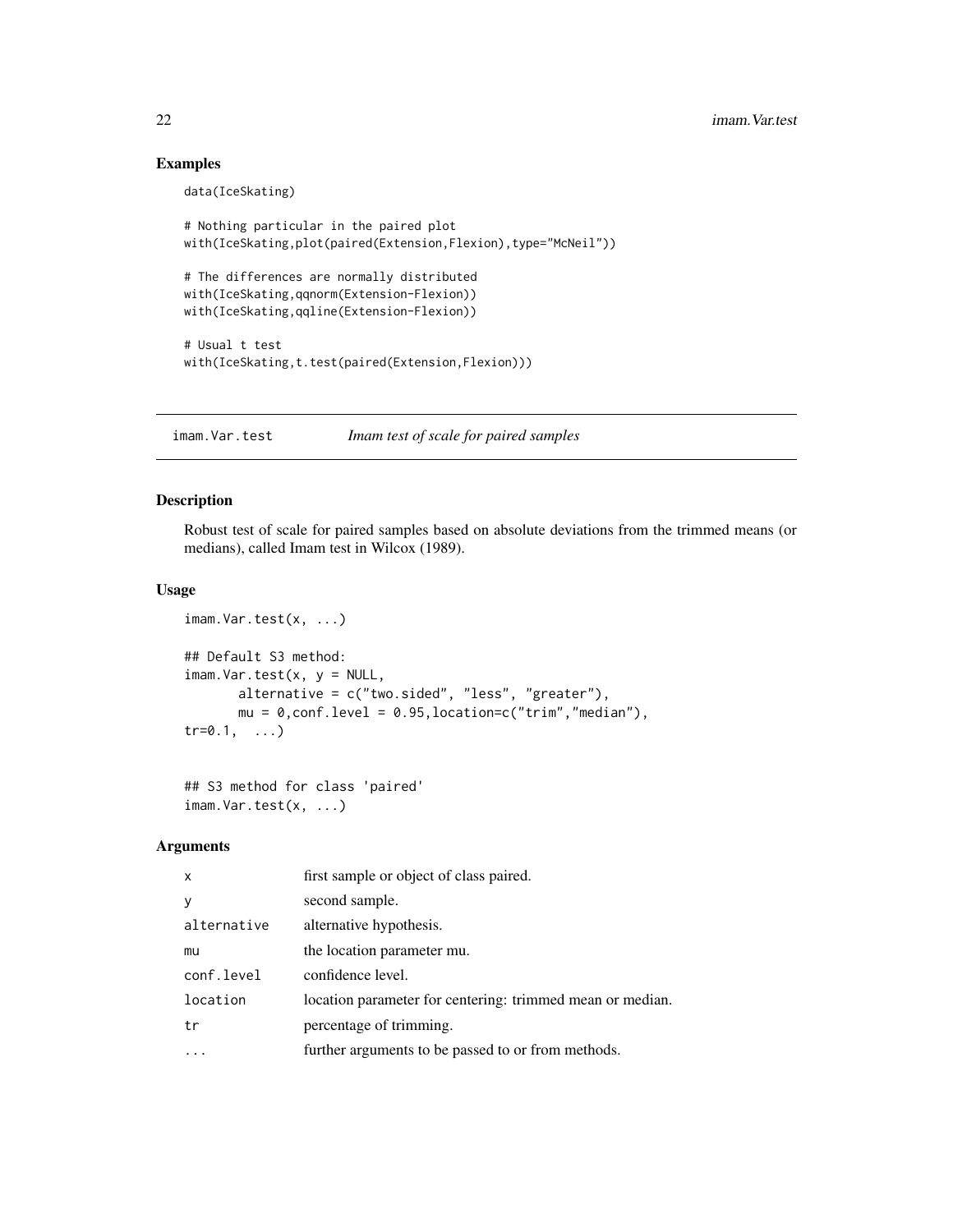# <span id="page-22-0"></span>Details

The data are transformed as deviations from the trimmed mean:  $X = abs(x-mean(x, tr=0.1))$  and  $Y=(y-mean(y,tr=0.1))$ . A paired t test is then carried out on the (global) ranks of X and Y.

# Value

A list with class "htest" containing the components of a paired t test.

### Author(s)

Stephane CHAMPELY

### References

- Wilcox, R.R. (1989) Comparing the variances of dependent groups. Psychometrika, 54, 305- 315.
- Conover, W.J. and Iman, R.L. (1981) Rank transformations as a bridge between parametric and nonparametric statistics. The American Statistician, 35, 124-129.

# See Also

Var.test, grambsch.Var.test

#### Examples

```
z<-rnorm(20)
x<-rnorm(20)+z
y<-(rnorm(20)+z)*2
imam.Var.test(x,y)
# some variations
imam.Var.test(x,y,tr=0.2)imam.Var.test(x,y,location="median")
data(anscombe2)
p<-with(anscombe2,paired(X1,Y1))
imam.Var.test(p)
```
Iron *Iron data from Preece (1982, Table 10)*

### Description

This dataset presents 10 paired data corresponding to percentages of iron found in compounds with the help of two different methods (take a guess:  $A \& B$ ). It is quite intersting to study rounding effect on hypothesis test (have a look at the examples section).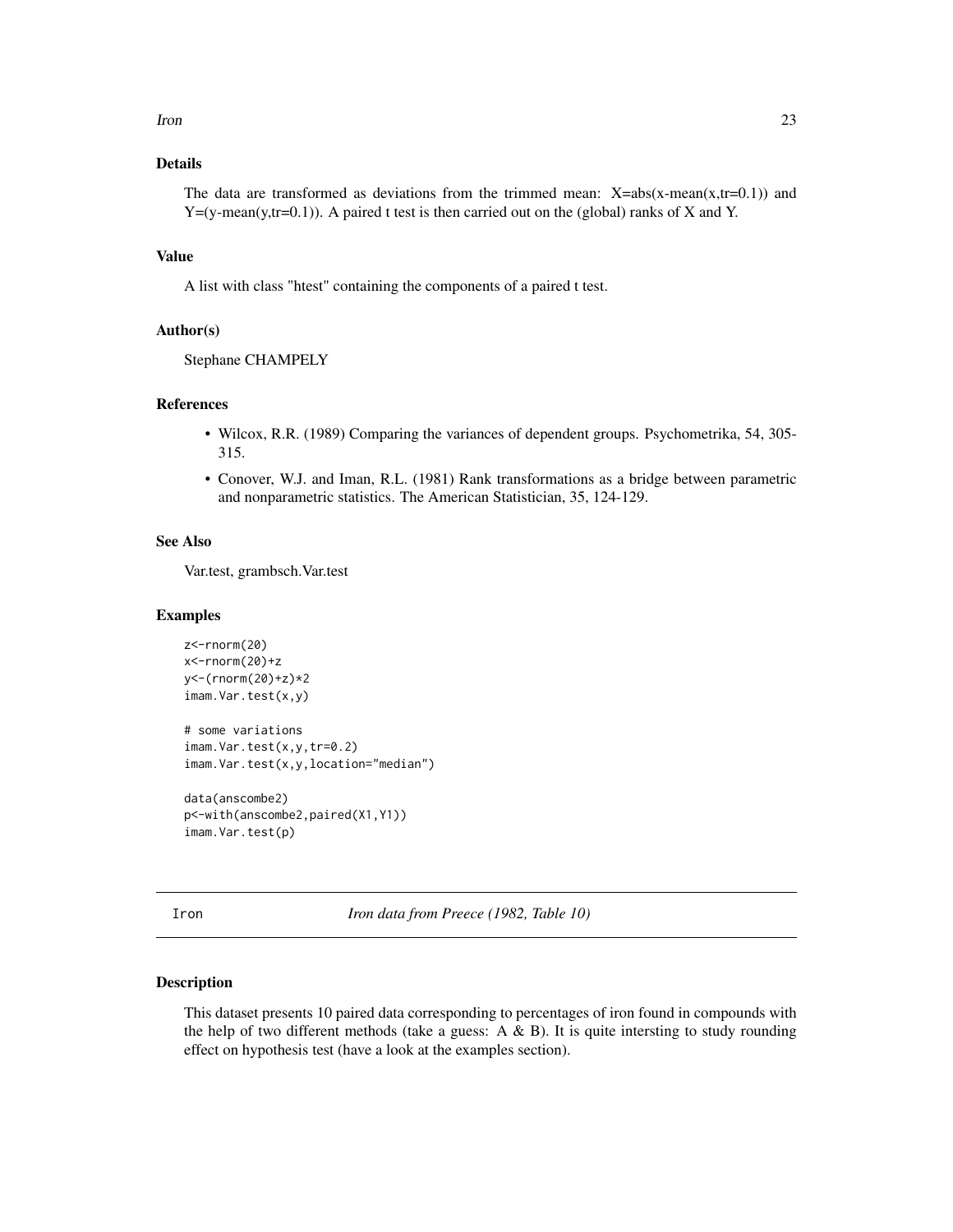#### <span id="page-23-0"></span>Usage

data(Iron)

#### Format

A dataframe with 10 rows and 3 columns:

| [,1] Compound factor |                                          |
|----------------------|------------------------------------------|
|                      | [,2] Method_A numeric percentage of iron |
|                      | [,3] Method_B numeric percentage of iron |

#### Source

Chatfield, C. (1978) Statistics for Technology: A Course in Applied Statistics, 2nd ed. Chapman and Hall: London.

# References

Preece, D.A. (1982) t is for trouble (and textbooks): a critique of some examples of the pairedsamples t-test. The Statistician, 31 (2), 169-195.

#### Examples

data(Iron)

```
# Visualizing, very nice correlation
# Is this an agreement problem or a comparison problem?
with(Iron,plot(paired(Method_A,MethodB)))
# Significant... p=0.045
with(Iron,t.test(paired(Method_A,MethodB)))
# Looking at data, rounded at 0.1 so they can be +0.05 or -0.05
show(Iron)
```

```
# Thus the differences can be +0.1 or -0.1
# Influence of rounding on the t-statistic
with(Iron,t.test(Method_A-MethodB+0.1))
with(Iron,t.test(Method_A-MethodB-0.1))
```
lambda.table *Parameters for Generalised Lambda Distributions*

#### Description

This dataset gives the parameters for specific 8 Generalized Tukey-lambda distributions with zero mean and unit variance useful for simulation studies as given in Bonett and Seier (2003).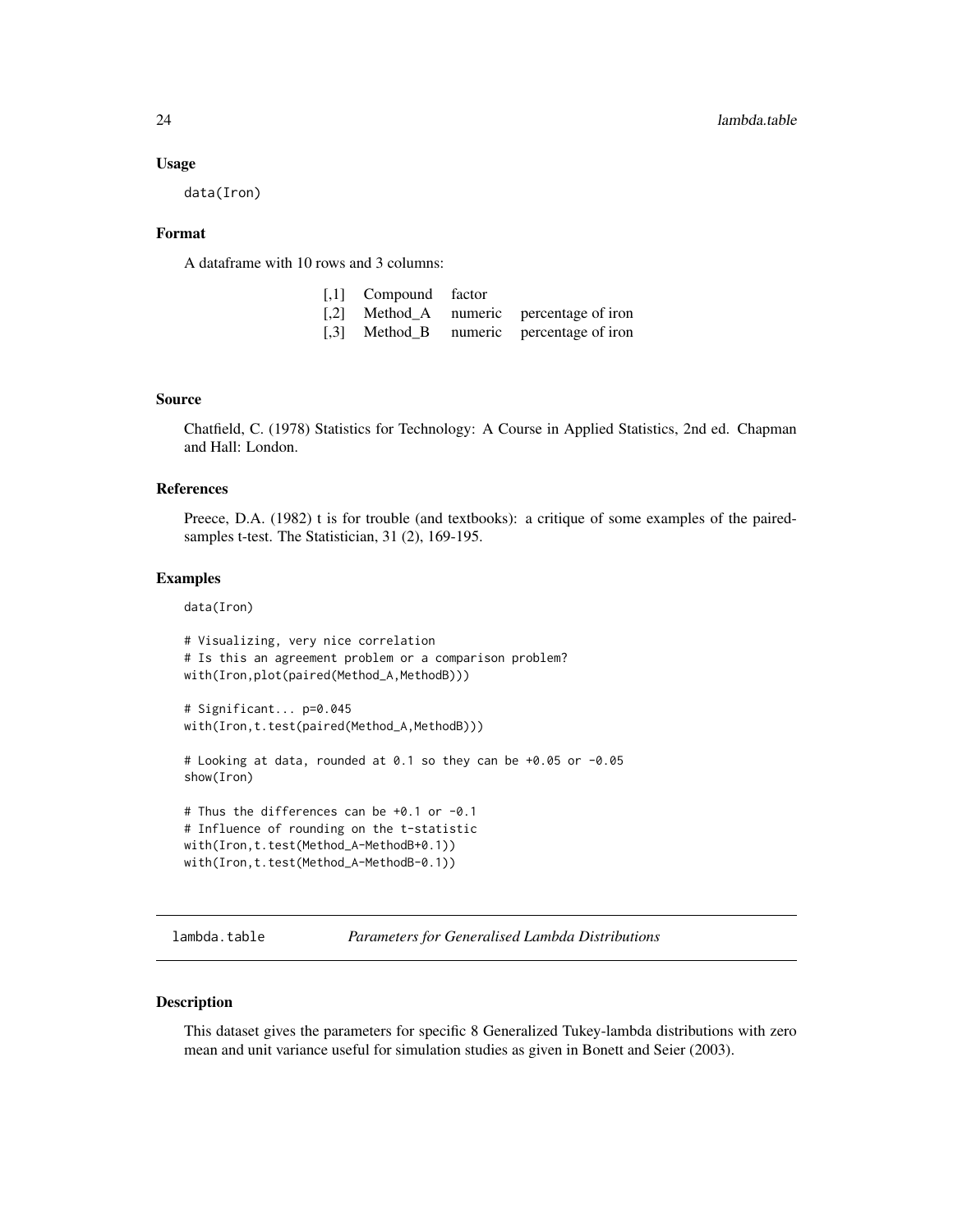<span id="page-24-0"></span>levene.Var.test 25

# Usage

data(lambda.table)

# Format

A dataframe with 8 rows (distributions) and 4 columns (parameters).

# References

Bonett, D.G. and Seier, E. (2003) Statistical inference for a ratio of dispersions using paired samples. Journal of Educational and Behavioral Statistics, 28, 21-30.

levene.Var.test *Levene test of scale for paired samples*

# Description

Robust test of scale for paired samples based on absolute deviations from the trimmed means (or medians), called extended Brown-Forsythe test in Wilcox (1989).

### Usage

```
levene.Var.test(x, ...)
## Default S3 method:
levene.Var.test(x, y = NULL,alternative = c("two.sided", "less", "greater"),
       mu = 0, conf.level = 0.95, location=c("trim", "median"),
tr=0.1, ...
```

```
## S3 method for class 'paired'
levene.Var.test(x, ...)
```
#### Arguments

| $\mathsf{x}$ | first sample or object of class paired.                   |
|--------------|-----------------------------------------------------------|
| y            | second sample.                                            |
| alternative  | alternative hypothesis.                                   |
| mu           | the location parameter mu.                                |
| conf.level   | confidence level.                                         |
| location     | location parameter for centering: trimmed mean or median. |
| tr           | percentage of trimming.                                   |
|              | further arguments to be passed to or from methods.        |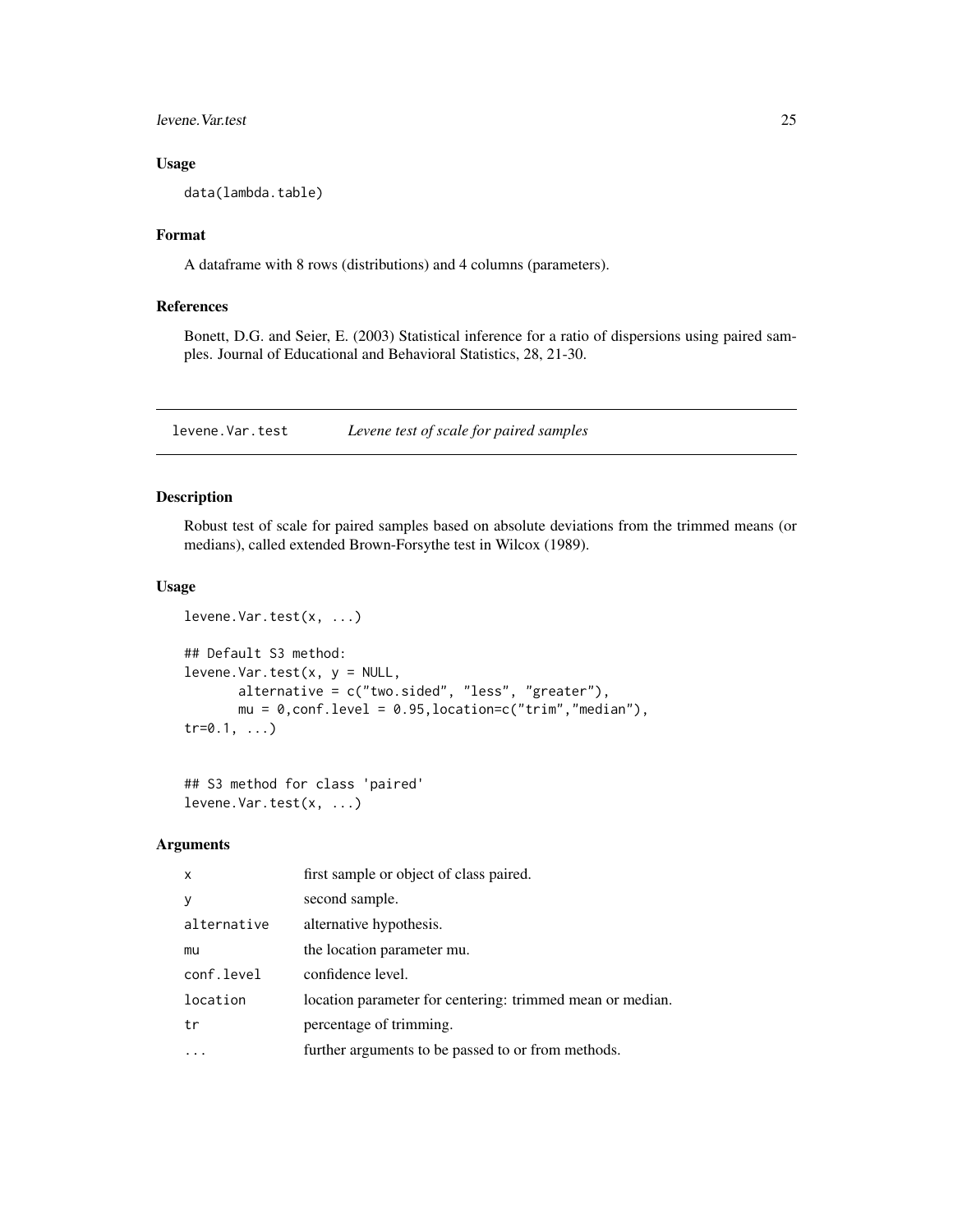# <span id="page-25-0"></span>Details

The data are transformed as deviations from the trimmed mean:  $X = abs(x-mean(x,tr=0.1))$  and  $Y=(y-mean(y,tr=0.1))$ . A paired t test is then carried out on X and Y.

# Value

A list with class "htest" containing the components of a paired t test.

# Author(s)

Stephane CHAMPELY

# References

Wilcox, R.R. (1989) Comparing the variances of dependent groups. Psychometrika, 54, 305-315.

### See Also

Var.test, grambsch.Var.test

# Examples

```
z<-rnorm(20)
x<-rnorm(20)+z
y<-(rnorm(20)+z)*2
levene.Var.test(x,y)
# Some variations
levene.Var.test(x,y,tr=0.2)
levene.Var.test(x,y,location="median")
```

```
data(anscombe2)
p<-with(anscombe2,paired(X2,Y2))
levene.Var.test(p)
```
mcculloch.Var.test *McCulloch test of scale for paired samples*

# Description

Robust test of scale for paired samples based on spearman coefficient (the default, or kendall or pearson) of the transformed D=x-y and S=x+y.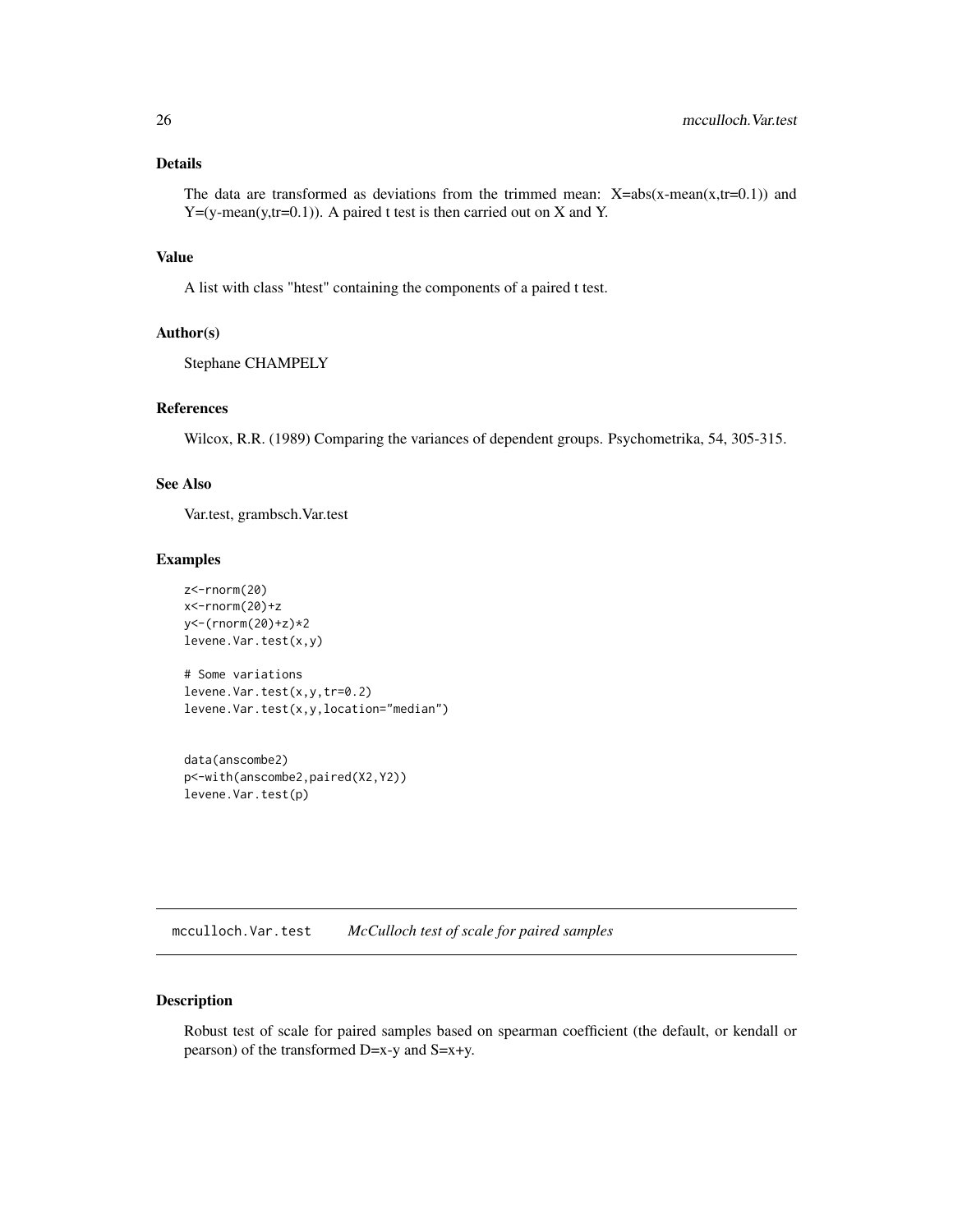# mcculloch.Var.test 27

# Usage

```
mcculloch.Var.test(x, ...)
## Default S3 method:
mcculloch.Var.test(x, y = NULL,alternative = c("two.sided", "less", "greater"),
method= c("spearman","pearson", "kendall"),
exact = NULL, conf.level = 0.95, continuity = FALSE, ...)
## S3 method for class 'paired'
mcculloch.Var.test(x, ...)
```
# Arguments

| $\mathsf{x}$ | first sample or object of class paired.                                                                                                                    |
|--------------|------------------------------------------------------------------------------------------------------------------------------------------------------------|
| У            | second sample.                                                                                                                                             |
| alternative  | alternative hypothesis.                                                                                                                                    |
| method       | a character string indicating which correlation coefficient is to be used for the<br>test. One of "spearman", "kendall", or "pearson", can be abbreviated. |
| exact        | a logical indicating whether an exact p-value should be computed.                                                                                          |
| conf.level   | confidence level.                                                                                                                                          |
| continuity   | logical: if true, a continuity correction is used for Spearman's rho when not<br>computed exactly.                                                         |
| .            | further arguments to be passed to or from methods.                                                                                                         |
|              |                                                                                                                                                            |

# Value

A list with class "htest" containing the components of a (Spearman) correlation test.

### Author(s)

Stephane CHAMPELY

# References

McCulloch, C.E. (1987) Tests for equality of variances for paired data. Communications in Statistics - Theory and Methods, 16, 1377-1391.

# See Also

Var.test, grambsch.Var.test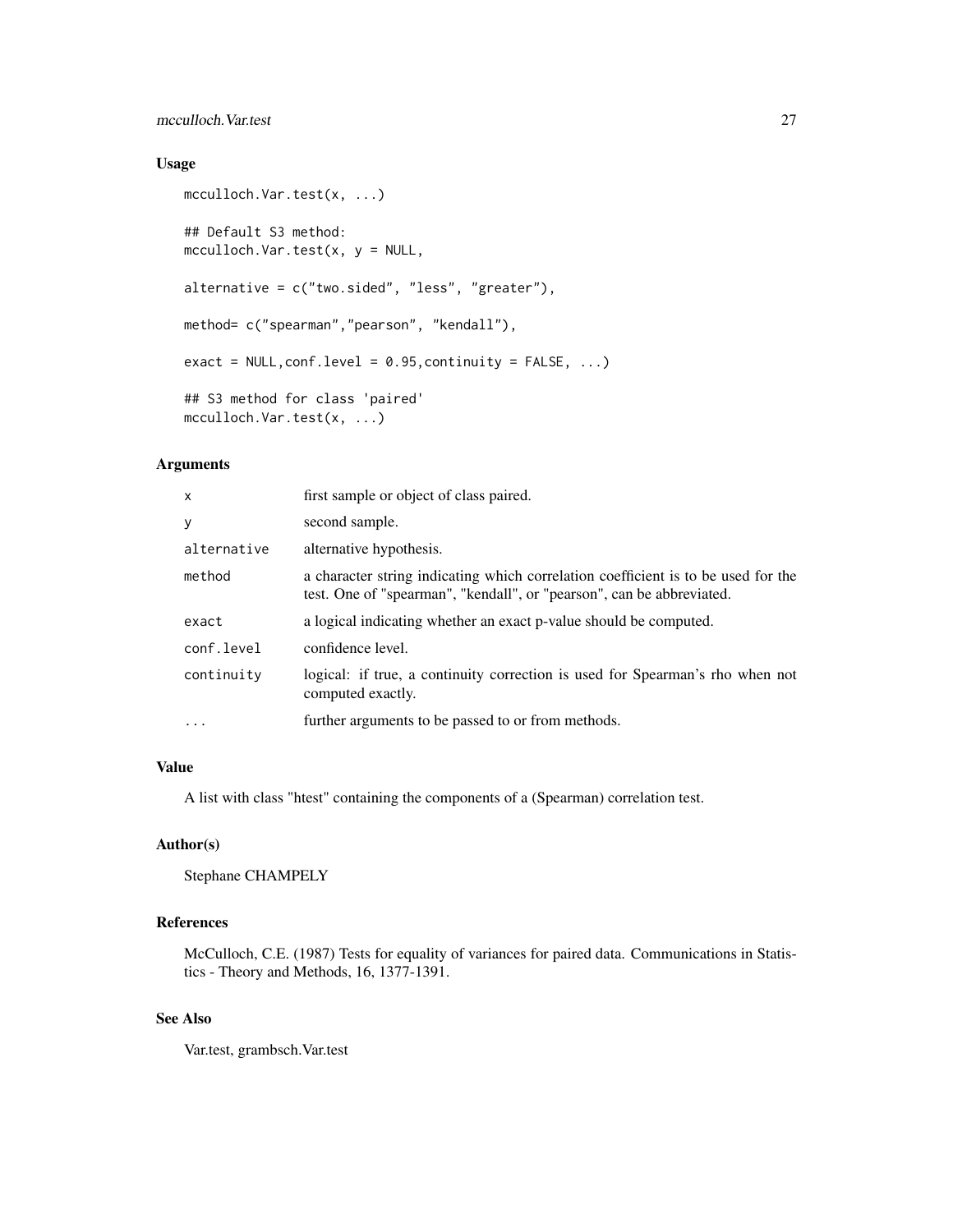### Examples

```
z<-rnorm(20)
x<-rnorm(20)+z
y<-(rnorm(20)+z)*2
mcculloch.Var.test(x,y)
```
p<-paired(x,y) mcculloch.Var.test(p)

# A variation with kendall tau mcculloch.Var.test(p,method="kendall")

# equivalence with the PitmanMorgan test mcculloch.Var.test(p,method="pearson") Var.test(p)

Meat *Meat data from Preece (1982, Table 4)*

### Description

This dataset presents 20 paired data corresponding to the percentage of fat in samples of meat using two different methods: AOAC and Babcock.

#### Usage

data(Meat)

# Format

A dataframe with 20 rows and 3 columns:

| $\left\lceil,1\right\rceil$ | AOAC                 | numeric percentage of fat |
|-----------------------------|----------------------|---------------------------|
|                             | $[2]$ Babcock        | numeric percentage of fat |
|                             | [,3] MeatType factor | meat type                 |

# Source

Tippett, L.H.C. (1952) Technological Applications of Statistics. Williams and Norgate: London.

# References

Preece, D.A. (1982) t is for trouble (and textbooks): a critique of some examples of the pairedsamples t-test. The Statistician, 31 (2), 169-195.

<span id="page-27-0"></span>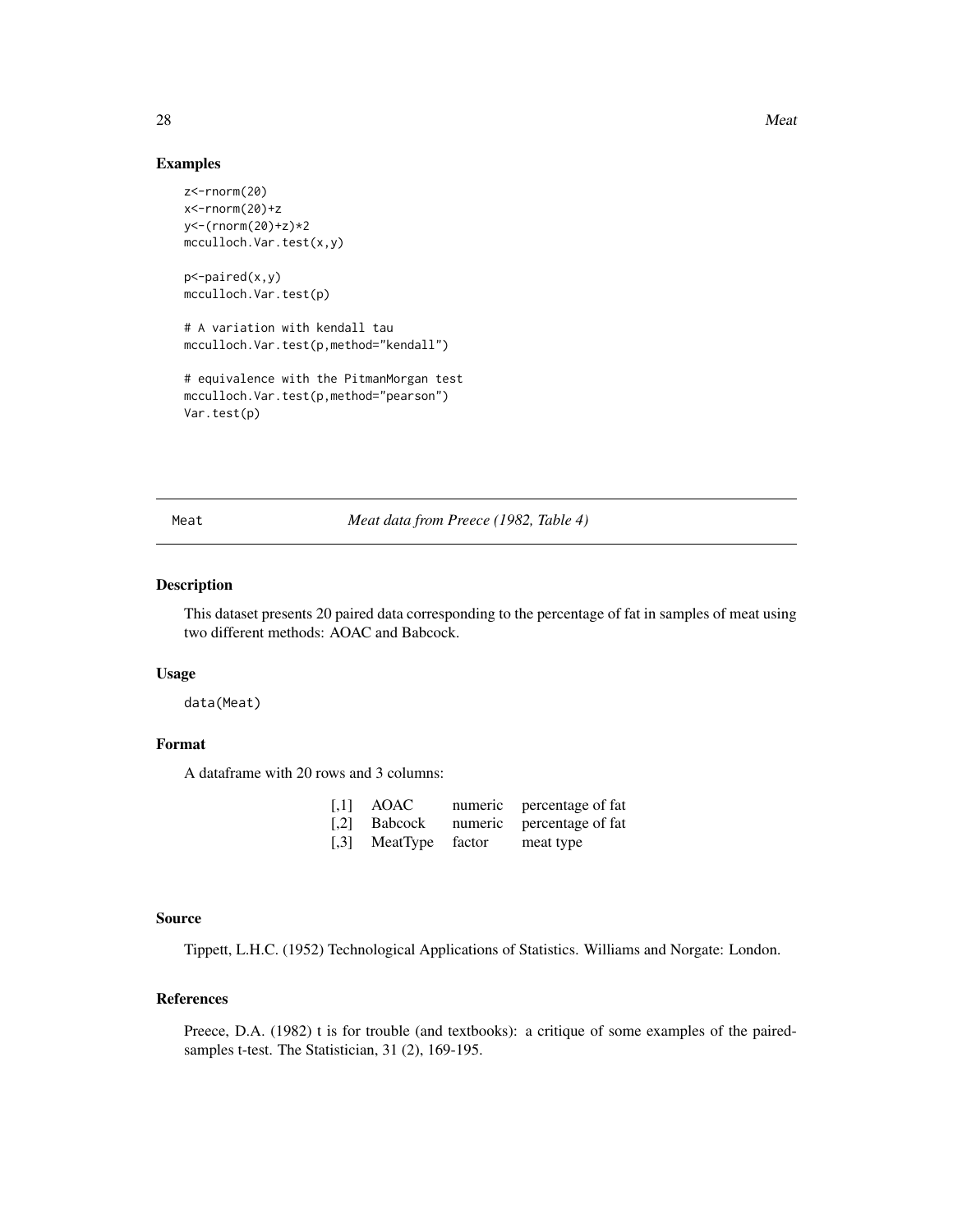#### <span id="page-28-0"></span>paired the contract of the contract of the contract of the contract of the contract of the contract of the contract of the contract of the contract of the contract of the contract of the contract of the contract of the con

# Examples

```
data(Meat)
# Presence of clusters or...
with(Meat,plot(paired(AOAC,Babcock)))
# group effect according to Meat type?
with(Meat,plot(paired(AOAC,Babcock),group=MeatType))
with(Meat,plot(paired(AOAC,Babcock),group=MeatType,facet=FALSE))
```
paired *Paired*

### Description

This function creates objects of class paired

#### Usage

paired(x, y)

# Arguments

|              | first vector.  |
|--------------|----------------|
| <sub>y</sub> | second vector. |

# Details

The two vectors must share the same class. Moreover, for vectors of class factor, they must have the same levels.

# Value

An object of class paired.

# Author(s)

Stephane Champely

```
x<-rnorm(15)
y<-rnorm(15)
p1<-paired(x,y)
show(p1)
```

```
data(IceSkating)
p2<-with(IceSkating,paired(Extension,Flexion))
show(p2)
```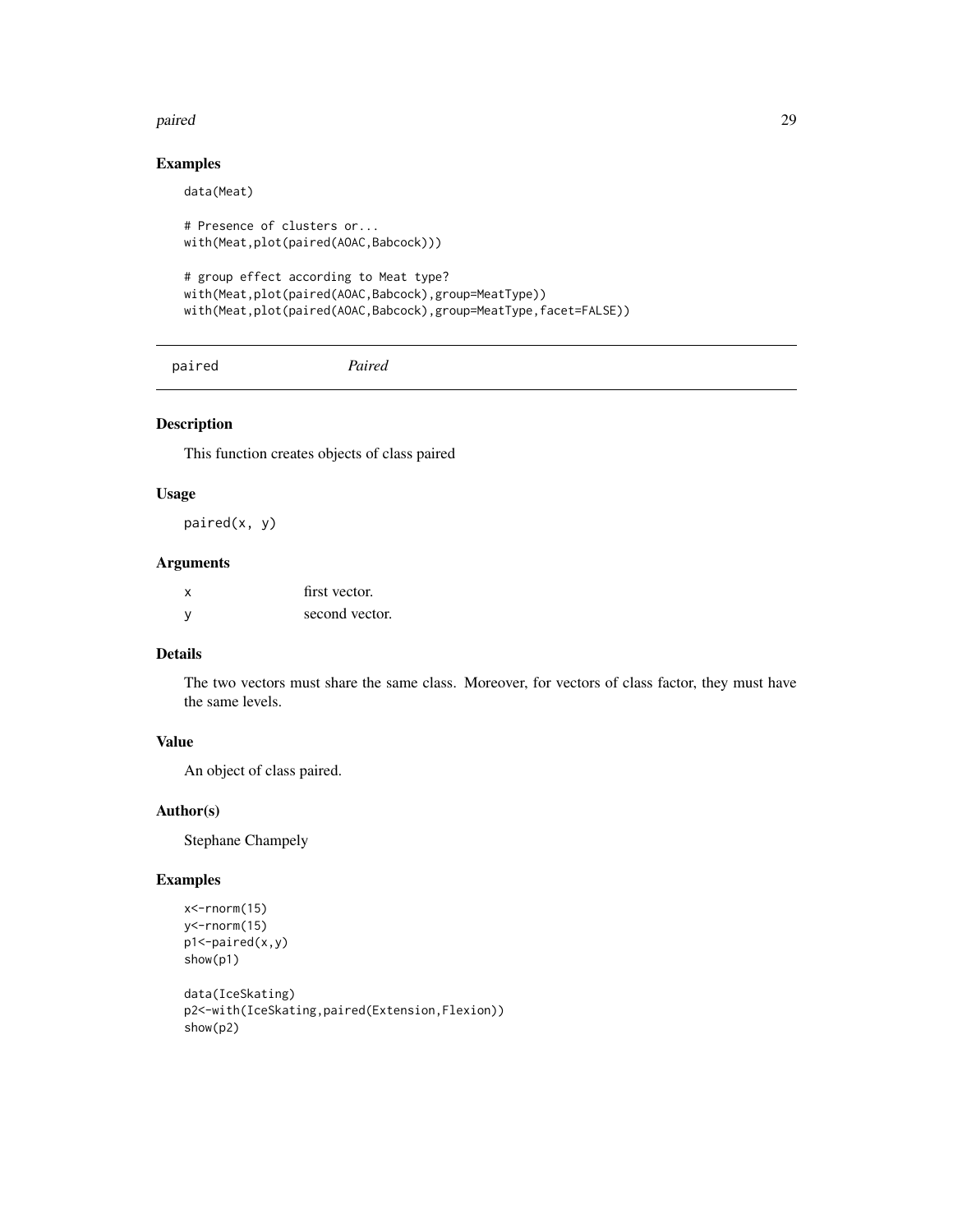<span id="page-29-0"></span>

#### Description

An object of class paired is a dataframe with two columns sharing the same class (usually numeric).

#### Objects from the Class

Objects can be created by calls of the form new("paired", ...).

# Slots

.Data: Object of class "list" ~~ names: Object of class "character" ~~ row.names: Object of class "data.frameRowLabels" ~~ .S3Class: Object of class "character" ~~

# Extends

Class ["data.frame"](#page-0-0), directly. Class ["list"](#page-0-0), by class "data.frame", distance 2. Class ["oldClass"](#page-0-0), by class "data.frame", distance 2. Class ["vector"](#page-0-0), by class "data.frame", distance 3.

#### Methods

```
effect.size signature(object = "paired"): ...
summary signature(object = "paired"): ...
plot signature(object = "paired"): ...
```
# Author(s)

Stephane Champely

```
data(IceSkating)
p<-with(IceSkating,paired(Extension,Flexion))
show(p)
plot(p)
summary(p)
effect.size(p)
```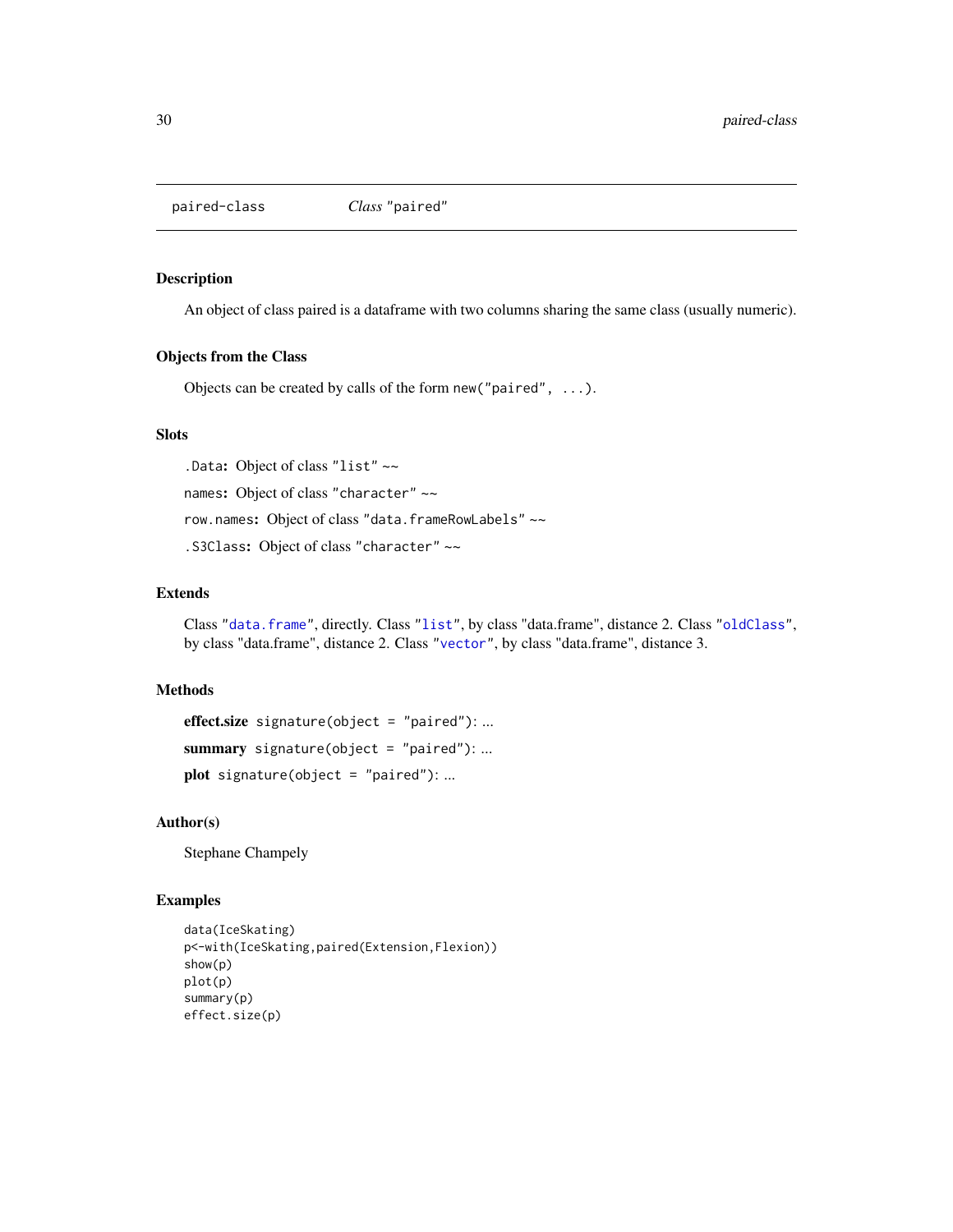<span id="page-30-0"></span>paired.plotBA *Bland-Altman plot*

# Description

Produce a Bland-Altman plot for paired data, including a confidence region for the mean of the differences.

# Usage

```
paired.plotBA(df, condition1, condition2, groups = NULL,
facet = TRUE, ...
```
### Arguments

| df         | a data.frame.                                                |
|------------|--------------------------------------------------------------|
| condition1 | name of the variable corresponding to the first sample.      |
| condition2 | name of the variable corresponding to the first sample.      |
| groups     | name of the variable corresponding to the groups (optional). |
| facet      | faceting or grouping strategy for plotting?                  |
| .          | arguments to be passed to methods                            |
|            |                                                              |

#### Value

a graphical object of class ggplot.

### Author(s)

Stephane CHAMPELY

# References

- Bland, J.M. and Altman D.G. (1999) Measuring agreement in method comparison studies. Statistical Methods in Medical Research, 8, 135-160.
- Meek, D.M. (2007) Two macros for producing graphs to assess agreement between two variables. In Proceedings of Midwest SAS Users Group Annual Meeting, October 2007.

#### See Also

tmd

```
data(PrisonStress)
paired.plotBA(PrisonStress,"PSSbefore","PSSafter")
```

```
# Extending the resulting ggplot object by faceting
paired.plotBA(PrisonStress,"PSSbefore","PSSafter")+facet_grid(~Group)
```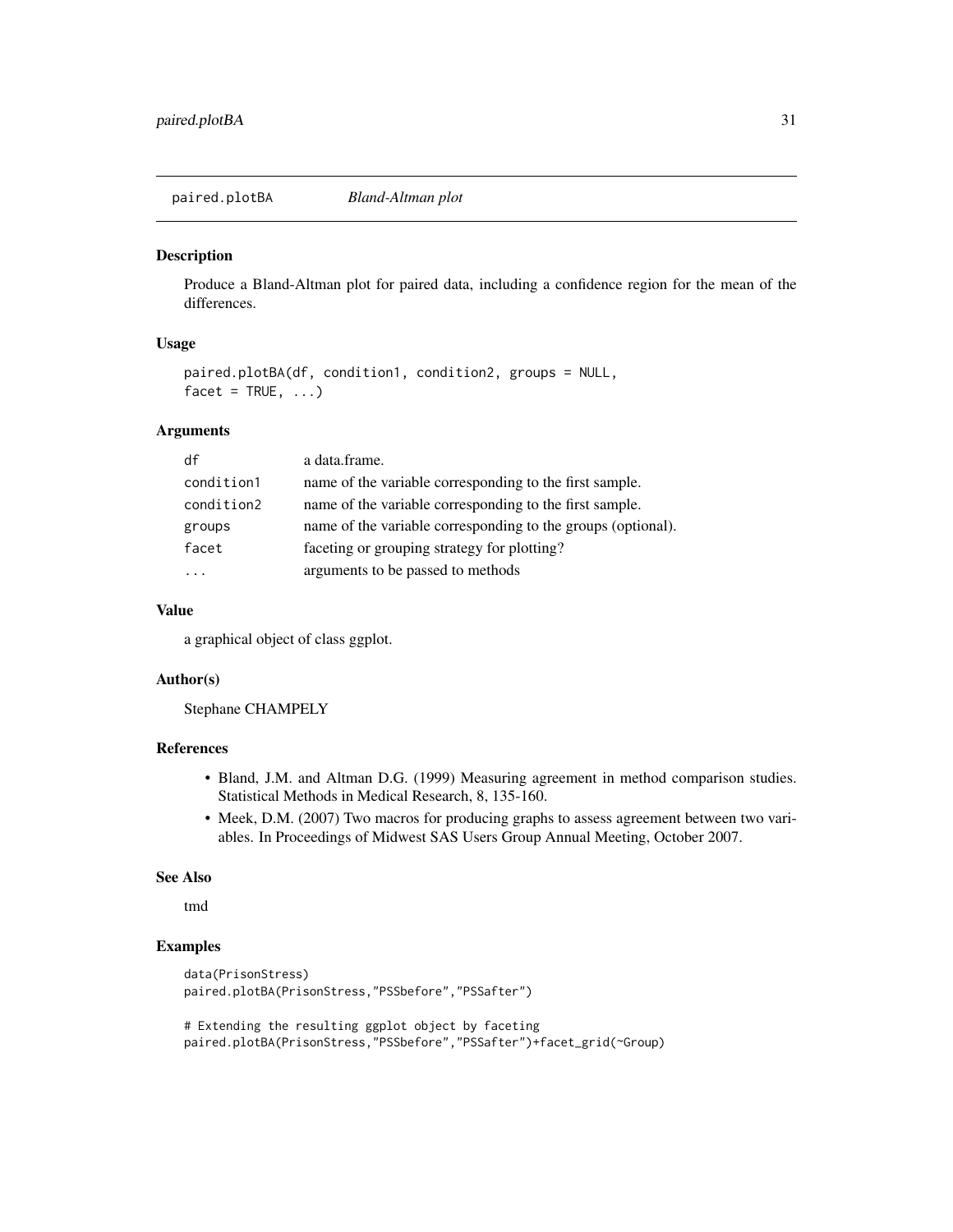<span id="page-31-0"></span>paired.plotCor *Paired correlation plot*

### Description

Produce a squared scatterplot for paired data (same units for both axes), including the first bisector line for reference.

# Usage

```
paired.plotCor(df, condition1, condition2, groups = NULL,
facet = TRUE, ...)
```
### Arguments

| df         | a data.frame.                                                |
|------------|--------------------------------------------------------------|
| condition1 | name of the variable corresponding to the first sample.      |
| condition2 | name of the variable corresponding to the first sample.      |
| groups     | name of the variable corresponding to the groups (optional). |
| facet      | faceting or grouping strategy for plotting?                  |
|            | arguments to be passed to methods                            |

### Value

a graphical object of class ggplot.

# Author(s)

Stephane CHAMPELY

```
data(PrisonStress)
paired.plotCor(PrisonStress,"PSSbefore","PSSafter")
```

```
# Changing the theme of the ggplot object
paired.plotCor(PrisonStress,"PSSbefore","PSSafter")+theme_bw()
```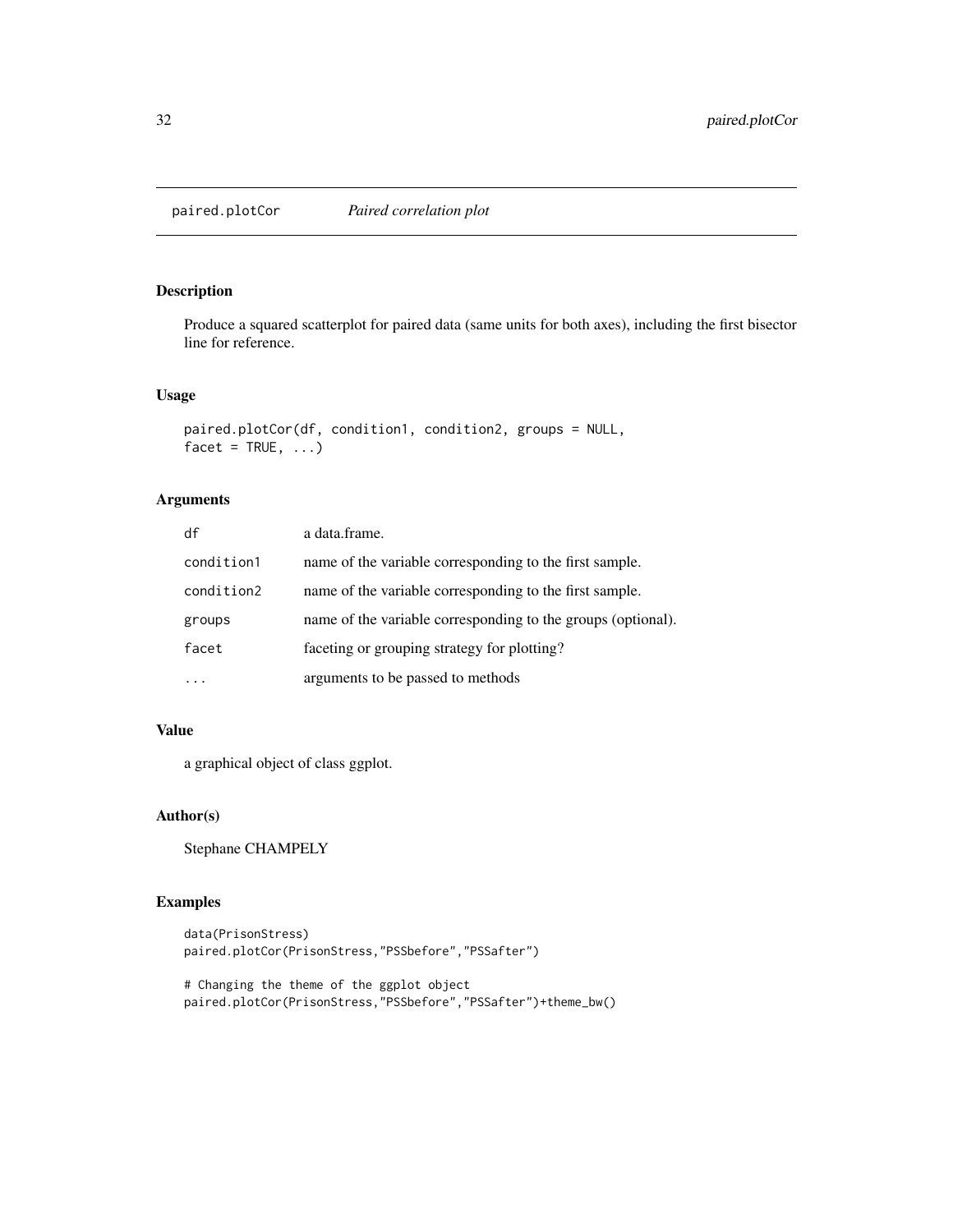<span id="page-32-0"></span>paired.plotMcNeil *Parallel lines plot*

### Description

Produce a parallel lines plot for paired data.

# Usage

paired.plotMcNeil(df, condition1, condition2, groups = NULL, subjects,facet = TRUE, ...)

# Arguments

| df         | a data frame.                                             |
|------------|-----------------------------------------------------------|
| condition1 | name of the variable corresponding to the second sample.  |
| condition2 | name of the variable corresponding to the first sample.   |
| groups     | names of the variable corresponding to groups (optional). |
| subjects   | names of the variable corresponding to subjects.          |
| facet      | faceting or grouping strategy for plotting?               |
|            | further arguments to be passed to methods.                |

# Value

a graphical object of class ggplot.

# Author(s)

Stephane CHAMPELY

# References

McNeil, D.R. (1992) On graphing paired data. The American Statistician, 46 :307-310.

# See Also

plotBA

```
data(PrisonStress)
paired.plotMcNeil(PrisonStress,"PSSbefore","PSSafter",subjects="Subject")
```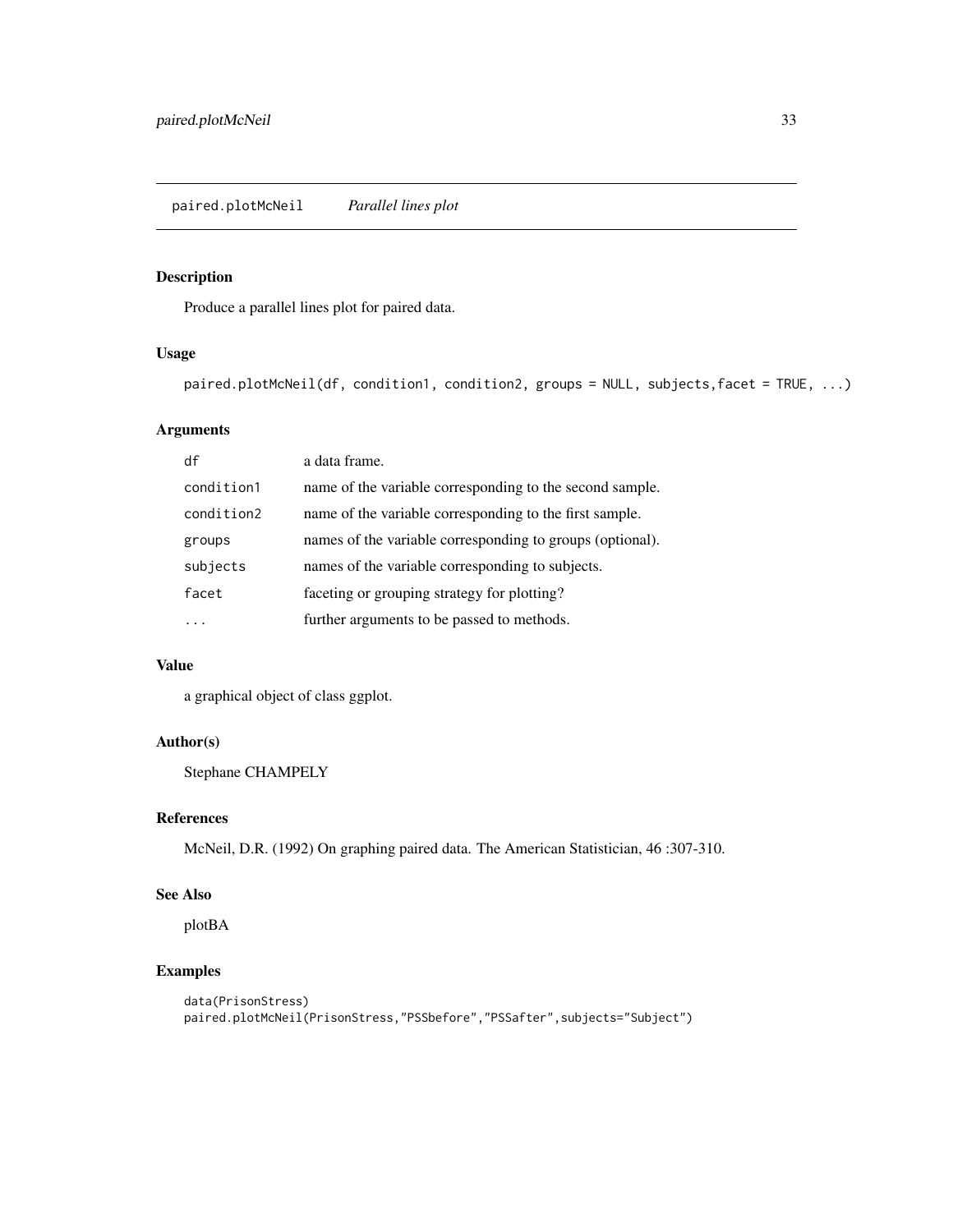<span id="page-33-0"></span>paired.plotProfiles *Profile plot*

# Description

Produce a profile plot or before-after plot or 1-1 plot for paired data.

#### Usage

```
paired.plotProfiles(df, condition1, condition2, groups = NULL,subjects,
   facet = TRUE, ...)
```
# Arguments

| a data frame.                                             |
|-----------------------------------------------------------|
| name of the variable corresponding to the second sample.  |
| name of the variable corresponding to the first sample.   |
| names of the variable corresponding to groups (optional). |
| names of the variable corresponding to subjects.          |
| faceting or grouping strategy for plotting?               |
| further arguments to be passed to methods.                |
|                                                           |

# Value

a graphical object of class ggplot.

# Author(s)

Stephane CHAMPELY

# References

Cox, N.J. (2004) Speaking data: graphing agreement and disagreement. The Stata Journal, 4, 329- 349.

#### See Also

plotBA,plotMcNeil

# Examples

```
data(PrisonStress)
paired.plotProfiles(PrisonStress,"PSSbefore","PSSafter",subjects="Subject",groups="Group")
```
# Changing the line colour paired.plotProfiles(PrisonStress,"PSSbefore","PSSafter")+geom\_line(colour="red")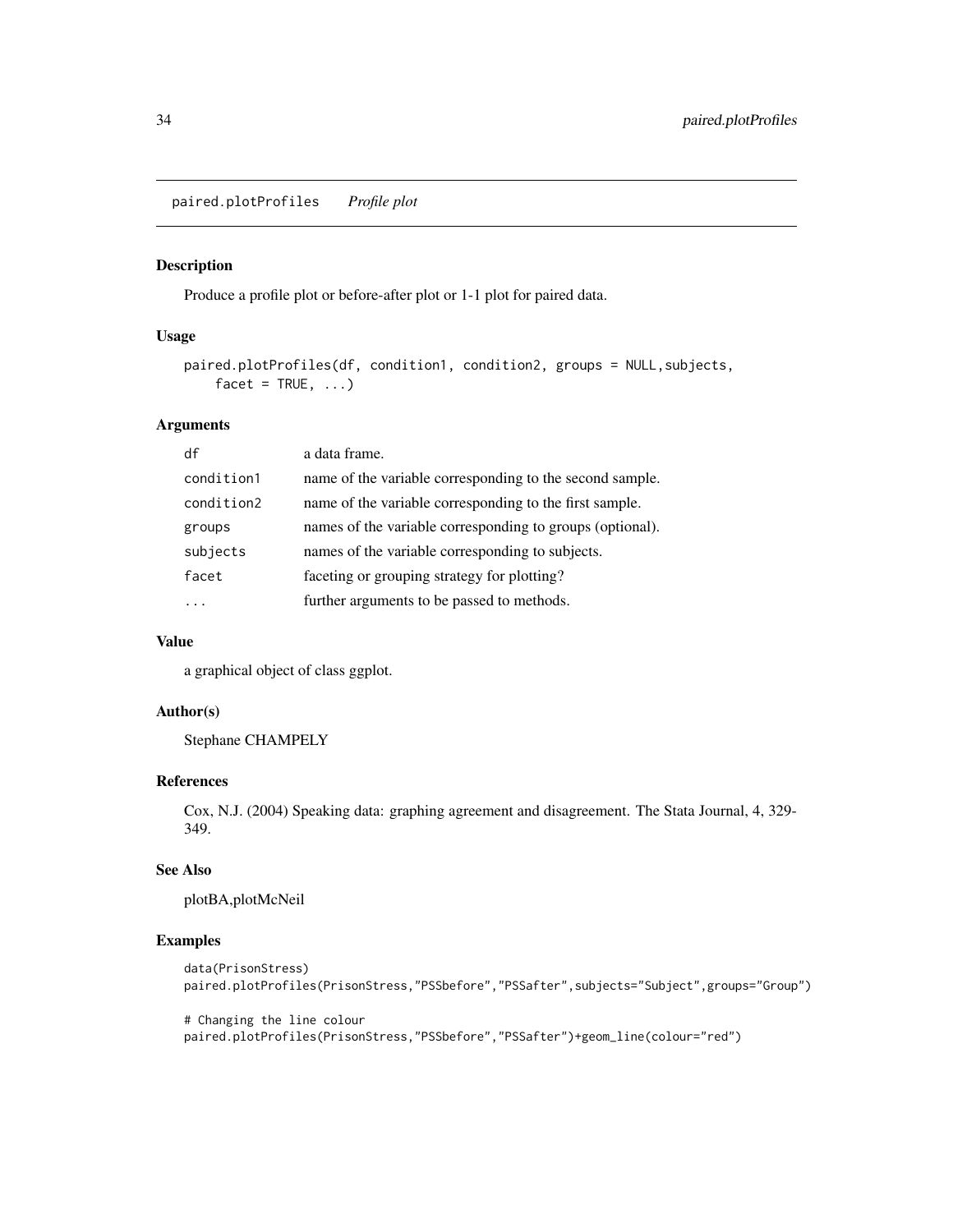<span id="page-34-0"></span>

# Description

Plot an object of class paired.

# Usage

```
## S4 method for signature 'paired'
plot(x, groups=NULL,subjects=NULL,
```

```
facet=TRUE,type=c("correlation","BA","McNeil","profile"),...)
```
# Arguments

| $\mathsf{x}$ | a paired object created by the paired function.                       |
|--------------|-----------------------------------------------------------------------|
| groups       | a factor (optional).                                                  |
| subjects     | subjects name.                                                        |
| facet        | faceting or grouping strategy for plotting?                           |
| type         | type of the plot (correlation, Bland-Altman, McNeil or profile plot). |
| $\cdots$     | arguments to be passed to methods.                                    |

#### Value

an graphical object of class ggplot.

```
data(HorseBeginners)
pd1<-with(HorseBeginners,paired(Actual,Imaginary))
plot(pd1)
plot(pd1,type="BA")
plot(pd1,type="McNeil")
plot(pd1,type="profile")
```

```
data(Shoulder)
with(Shoulder,plot(paired(Left,Right),groups=Group))
with(Shoulder,plot(paired(Left,Right),groups=Group,facet=FALSE))
with(Shoulder,plot(paired(Left,Right),
groups=Group,facet=FALSE,type="profile"))+theme_bw()
```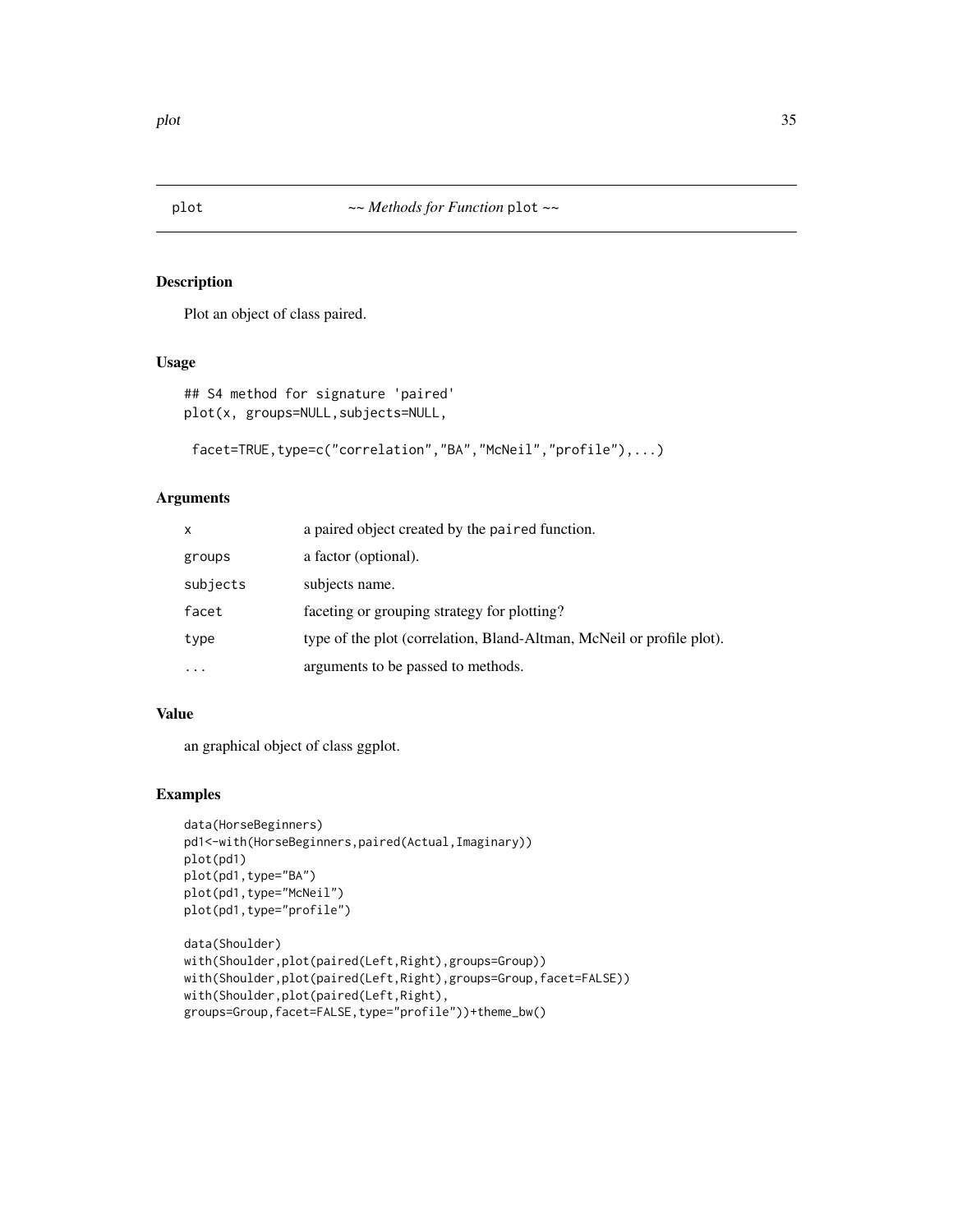<span id="page-35-0"></span>

#### Description

This dataset gives the PSS (stress measurement) for 26 people in prison at the entry and at the exit. Part of these people were physically trained during their imprisonment.

#### Usage

data(PrisonStress)

### Format

A dataframe with 26 rows and 4 columns.

| $\left[$ ,1] Subject      | factor | anonymous subjects                                        |
|---------------------------|--------|-----------------------------------------------------------|
| $\lbrack .2\rbrack$ Group | factor | sport or control                                          |
|                           |        | [.3] PSSbefore numeric stress measurement before training |
|                           |        | [,4] PSSafter numeric stress measurement after training   |

#### Source

Private communication. Charlotte Verdot, CRIS, Lyon 1 University, FRANCE

#### References

Verdot, C., Champely, S., Massarelli, R. and Clement, M. (2008) Physical activities in prison as a tool to ameliorate detainees mood and well-being. International Review on Sport and Violence, 2.

# Examples

data(PrisonStress)

```
# The two groups are not randomized!
# The control group is less stressed before the experiment
with(PrisonStress,boxplot(PSSbefore~Group,ylab="Stress at the eginning of the study"))
```

```
# But more stressed at the end!
with(PrisonStress,boxplot(PSSafter~Group,ylab="22 weeks later"))
```

```
# So the effects of physical training seems promising
with(PrisonStress,plot(paired(PSSbefore,PSSafter),groups=Group,type="BA",facet=FALSE))
```

```
# Testing using gain scores analysis
difference<-PrisonStress$PSSafter-PrisonStress$PSSbefore
t.test(difference~PrisonStress$Group,var.equal=TRUE)
```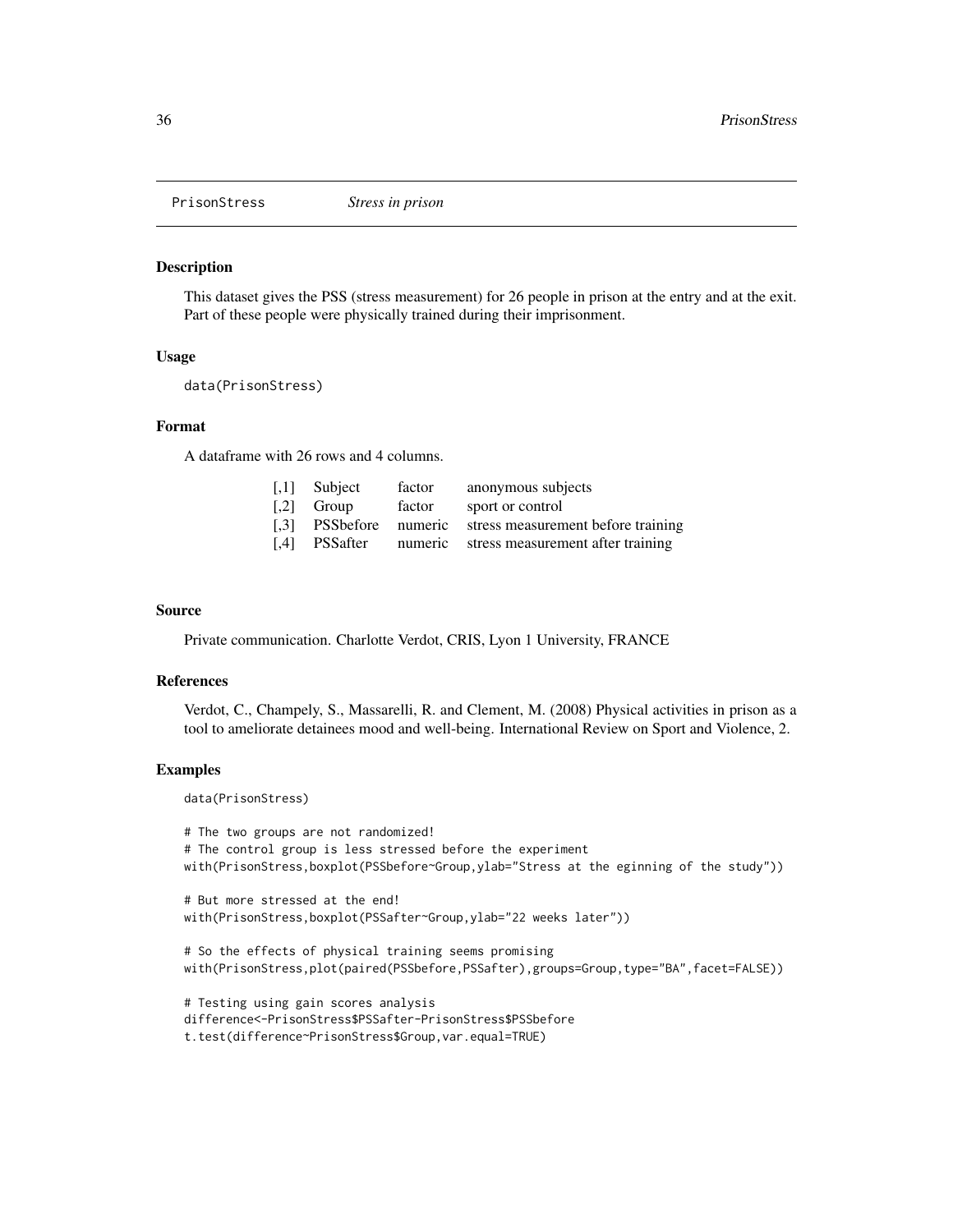# <span id="page-36-0"></span>rpaired.contaminated 37

```
# Testing using ANCOVA
lmJail<-lm(PSSafter~PSSbefore*Group,data=PrisonStress)
anova(lmJail)
# Testing using repeated measures ANOVA
PSS<-c(PrisonStress$PSSbefore,PrisonStress$PSSafter)
Time<-factor(rep(c("Before","After"),c(26,26)))
Subject<-rep(PrisonStress$Subject,2)
Condition<-rep(PrisonStress$Group,2)
aovJail<-aov(PSS~Condition*Time+Error(Subject))
summary(aovJail)
```
rpaired.contaminated *Simulate paired samples*

#### Description

Simulate paired data with a given correlation (Kendall's tau= $(2/pi)$ arcsine $(r)$ ) and marginals being contaminated normal distributions:  $(1-\epsilon ps)*F(x)+\epsilon ps*F(x/K)$  where F is the cumulative standard normal distribution, eps the percentage of contamination and K a scale parameter. Moreover, this marginal can be multiplied by another scale parameter sigma but usually sigma=1.

#### Usage

```
rpaired.contaminated(n, d1 = c(0.1, 10, 1), d2 = c(0.1, 10, 1), r = 0.5)
```
### Arguments

| n  | sample size.                                                                           |
|----|----------------------------------------------------------------------------------------|
| d1 | vector of 3 parameters for the first contaminated normal distribution (eps, K, sigma). |
| d2 | vector of 3 parameters for the second contaminated normal distribution.                |
| r  | correlation.                                                                           |

# Value

An object of class paired.

#### Author(s)

Stephane CHAMPELY

### References

Grambsch, P.M. (1994) Simple robust tests for scale differences in paired data. Biometrika, 81, 359-372.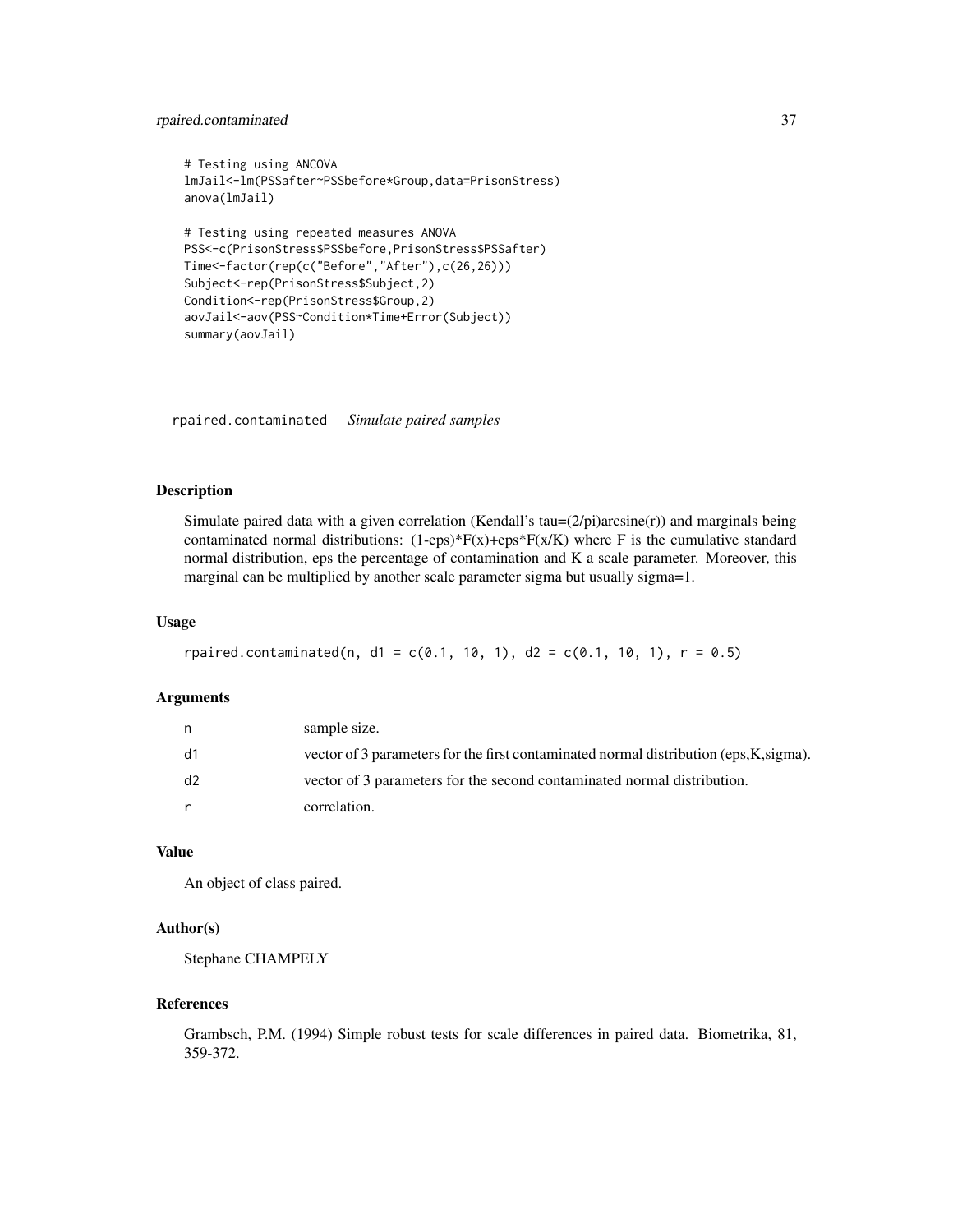### See Also

rpaired.gld

# Examples

rpaired.contaminated(n=30,r=0.25)

rpaired.gld *Simulate paired samples*

# Description

Simulate paired data with a given correlation (Kendall's tau= $(2/pi)$ arcsine $(r)$ ) and marginals being Generalized Tukey-Lambda (G-TL) distributions.

# Usage

```
rpaired.gld(n, d1=c(0.000,0.1974,0.1349,0.1349), d2=c(0.000,0.1974,0.1349,0.1349), r)
```
# Arguments

| n  | sample size.                                                |
|----|-------------------------------------------------------------|
| d1 | vector of four parameters for the first G-TL distribution.  |
| d2 | vector of four parameters for the second G-TL distribution. |
|    | correlation.                                                |

# Value

An object of class paired.

#### Author(s)

Stephane CHAMPELY

### References

Grambsch, P.M. (1994) Simple robust tests for scale differences in paired data. Biometrika, 81, 359-372.

# See Also

rpaired.contaminated

<span id="page-37-0"></span>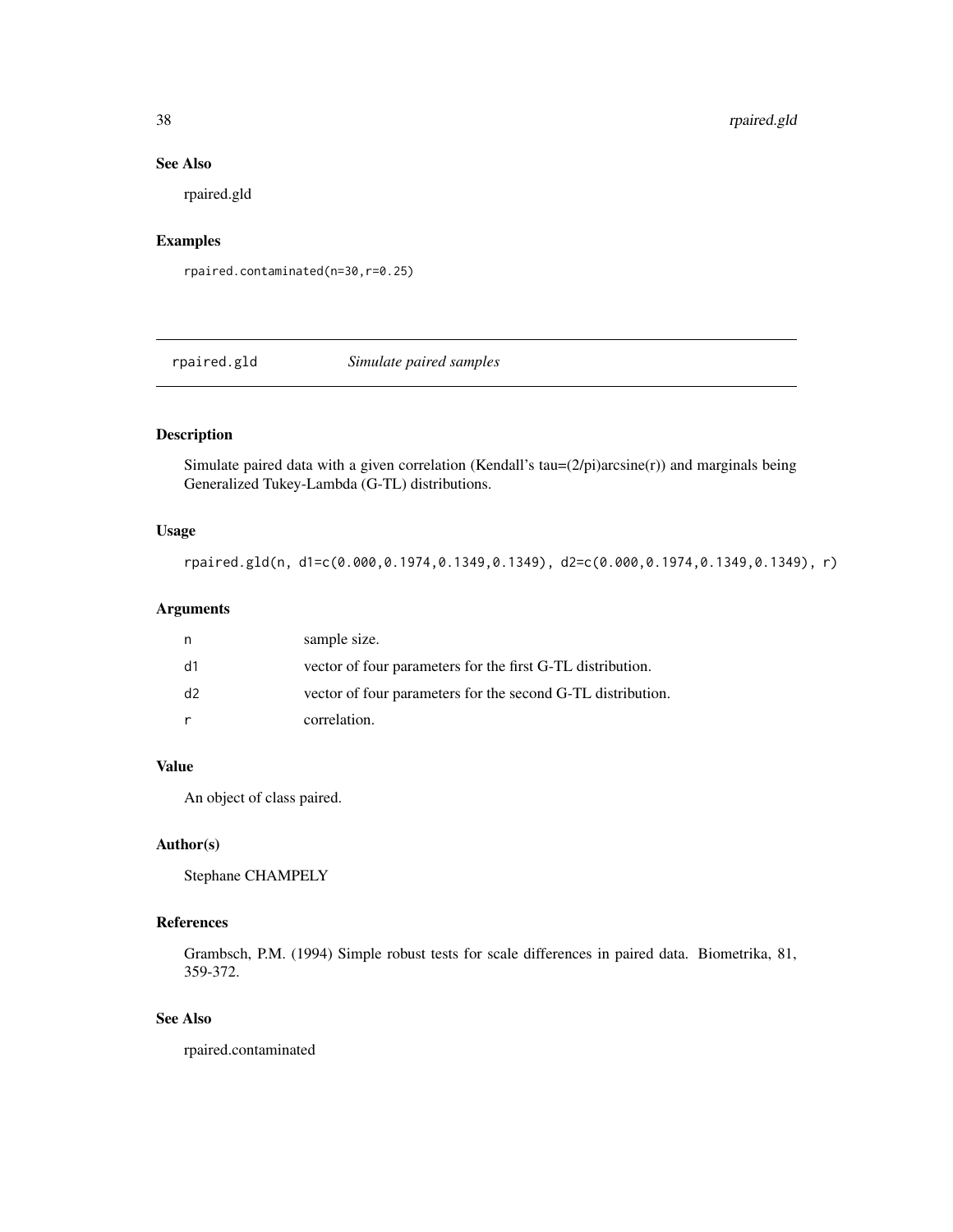# <span id="page-38-0"></span>sandvikolsson.Var.test 39

### Examples

```
rpaired.gld(n=30,r=0.5)
data(lambda.table)
p<-rpaired.gld(n=30,d1=lambda.table[7,],d2=lambda.table[7,],r=0.5)
plot(p)
```
Rugby *Agreement study in rugby expert ratings*

#### Description

This dataset gives the ratings on a continuous ten-points scale of two experts about 93 actions during several rugby union matches.

### Usage

data(Rugby)

# Format

A dataframe with 93 rows and 3 columns.

|              |        | [,1] EXPERT.1 numeric First expert ratings  |
|--------------|--------|---------------------------------------------|
|              |        | [,2] EXPERT.2 numeric Second expert ratings |
| [.3] Actions | factor | Subject label                               |

# Source

Private communication. Mickael Campo, CRIS, Lyon 1 University, FRANCE.

#### Examples

```
data(Rugby)
with(Rugby,plot(paired(EXPERT.1,EXPERT.2)))
with(Rugby,plot(paired(EXPERT.1,EXPERT.2),type="BA"))
```
sandvikolsson.Var.test

*Sandvik-Olsson test of scale for paired samples*

# Description

Robust test of scale for paired samples based on the absolute deviations from the trimmed means (or medians).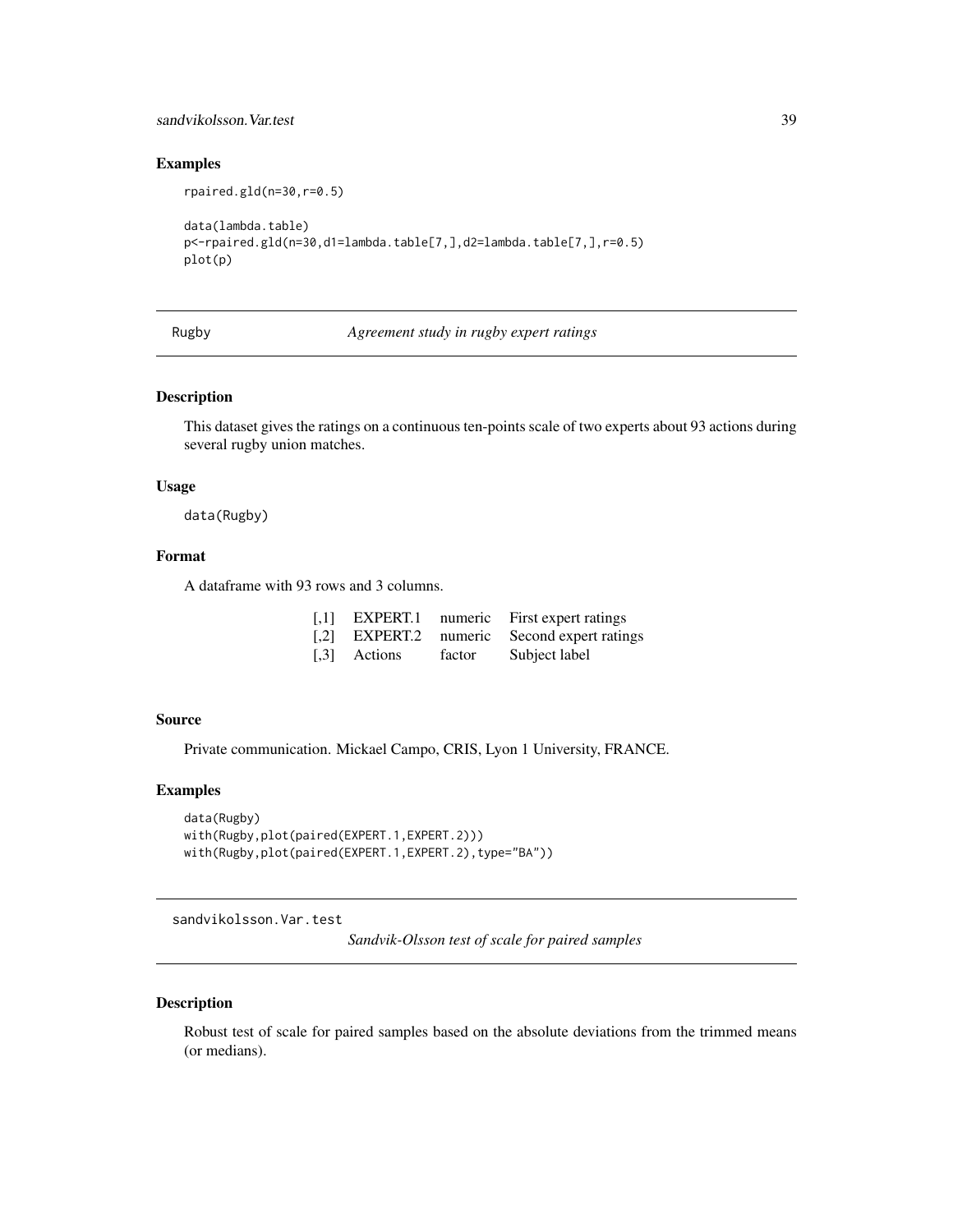### Usage

```
sandvikolsson.Var.test(x, ...)
## Default S3 method:
sandvikolsson.Var.test(x, y = NULL,
            alternative = c("two.sided", "less", "greater"),
            mu = 0, exact = NULL, correct = TRUE,
         conf.int = FALSE, conf.level = 0.95, location=c("trim","median"), tr=0.1, ...)
## S3 method for class 'paired'
sandvikolsson.Var.test(x, ...)
```
#### Arguments

| X           | first sample or object of class paired.                                                                       |
|-------------|---------------------------------------------------------------------------------------------------------------|
| У           | second sample.                                                                                                |
| alternative | alternative hypothesis.                                                                                       |
| mu          | the location parameter mu.                                                                                    |
| exact       | a logical indicating whether an exact p-value should be computed.                                             |
| correct     | a logical indicating whether to apply continuity correction in the normal approx-<br>imation for the p-value. |
| conf.int    | a logical indicating whether a confidence interval should be computed.                                        |
| conf.level  | confidence level.                                                                                             |
| location    | location parameter for centering: trimmed mean or median.                                                     |
| tr          | percentage of trimming.                                                                                       |
| $\ddots$ .  | further arguments to be passed to or from methods.                                                            |
|             |                                                                                                               |

# Details

The data are transformed as deviations from the trimmed mean:  $X=abs(x-mean(x,tr=0.1))$  and  $Y=(y-mean(y,tr=0.1))$ . A wilcoxon signed-rank test is then carried out on X and Y.

# Value

A list with class "htest" containing the components of a wilcoxon signed-rank test.

# Author(s)

Stephane CHAMPELY

# References

Sandvik, L. and Olsson, B. (1982) A nearly distribution-free test for comparing dispersion in paired samples. Biometrika, 69, 484-485.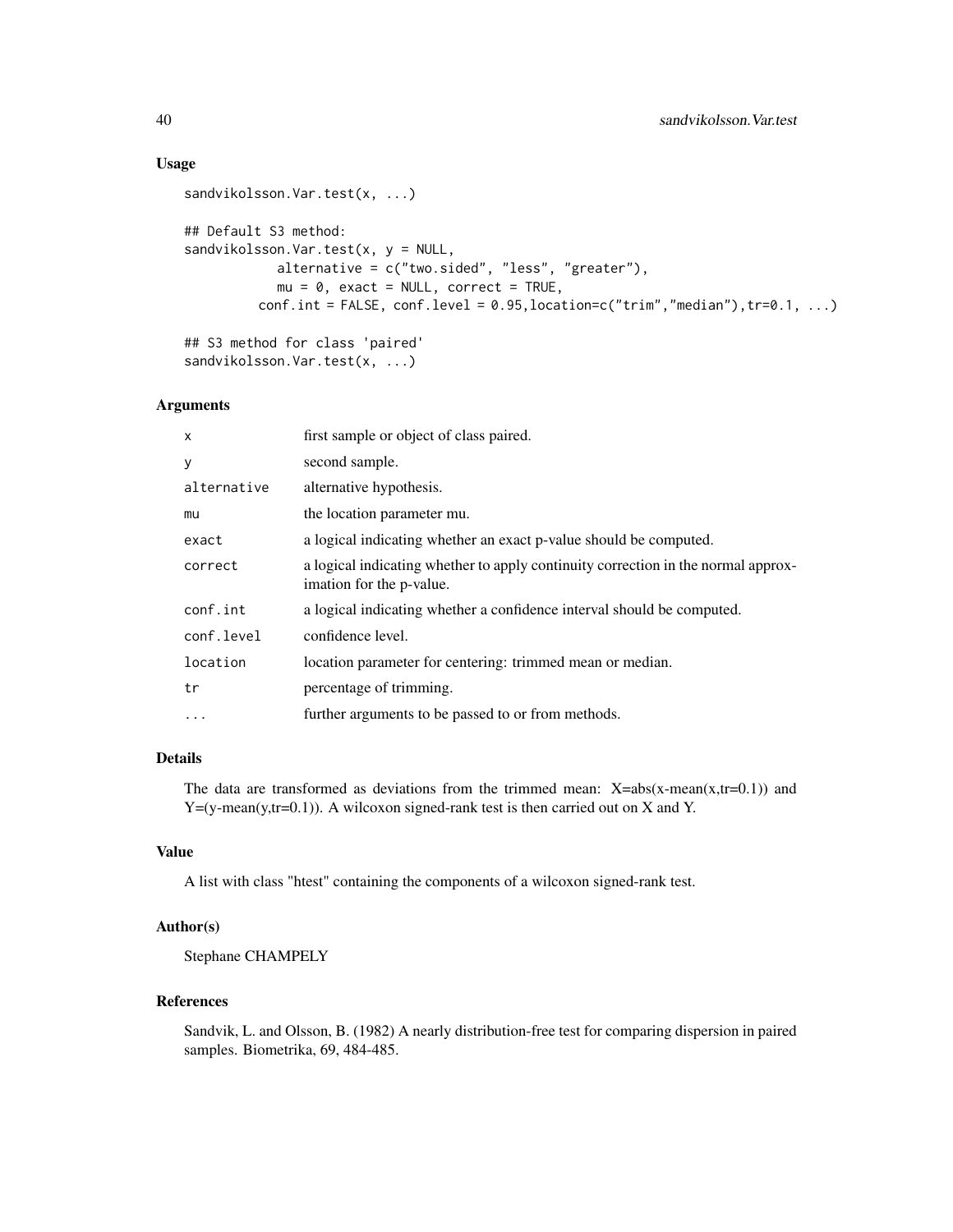<span id="page-40-0"></span>Sewage 21 August 2012 12:00 August 2012 12:00 August 2012 12:00 August 2012 12:00 August 2012 12:00 August 201

# See Also

Var.test, grambsch.Var.test

#### Examples

```
z<-rnorm(20)
x<-rnorm(20)+z
y<-(rnorm(20)+z)*2
sandvikolsson.Var.test(x,y)
```
p<-paired(x,y) sandvikolsson.Var.test(p)

```
# some variations
sandvikolsson.Var.test(p,tr=0.2)
sandvikolsson.Var.test(p,location="median")
```
Sewage *Chlorinating sewage data from Preece (1982, Table 9)*

#### Description

This dataset presents 8 paired data corresponding to log coliform densities per ml for 2 sewage chlorination methods on each of 8 days.

#### Usage

data(Sewage)

# Format

A dataframe with 8 rows and 3 columns:

| $[0,1]$ Day                       | numeric |  |
|-----------------------------------|---------|--|
| [,2] Method_A numeric log density |         |  |
| [,3] Method_B numeric log density |         |  |

# Source

Wetherill, G.B. (1972) Elementary Statistical Methods, 2nd ed. Chapman and Hall: London.

# References

Preece, D.A. (1982) t is for trouble (and textbooks): a critique of some examples of the pairedsamples t-test. The Statistician, 31 (2), 169-195.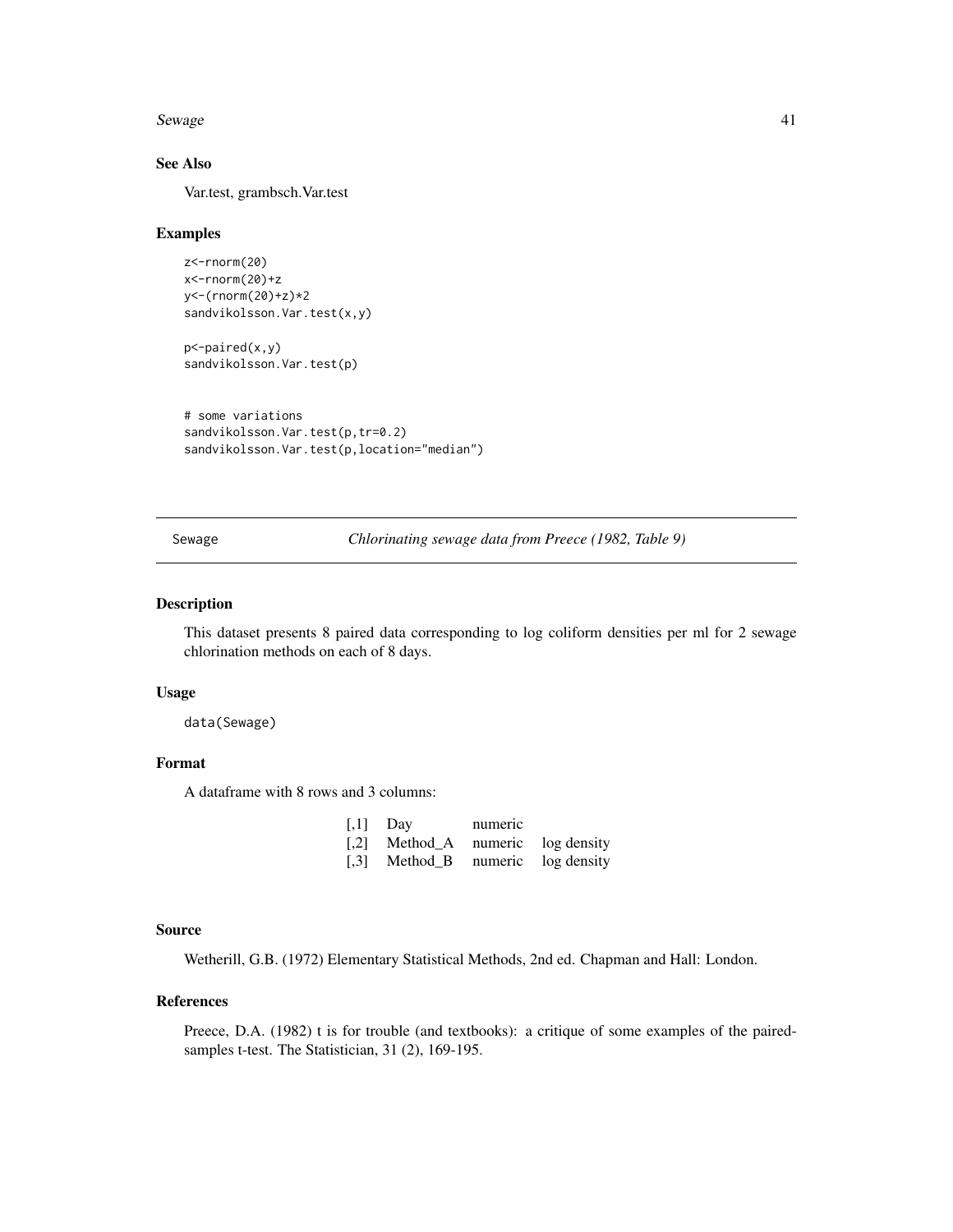#### 42 Shoulder

### Examples

data(Sewage)

```
# Visualising
with(Sewage,plot(paired(Method_A,Method_B),type="profile"))
# Basic paired t-test
with(Sewage,t.test(paired(Method_A,Method_B)))
# Influence of the 0.1 rounding on the t-test
with(Sewage,t.test(Method_A-Method_B-0.1))
with(Sewage,t.test(Method_A-Method_B+0.1))
```
Shoulder *Shoulder flexibility in swimmers*

### Description

This dataset gives the flexibility for the right and left shoulders in 15 swimmers and 15 sedentary people.

### Usage

data(Shoulder)

# Format

A dataframe with 30 rows and 4 columns.

|       |        | anonymous subjects                        |
|-------|--------|-------------------------------------------|
| Group | factor | swimmer or control                        |
| Right |        | numeric right shoulder flexibility (deg.) |
| Left  |        | numeric left shoulder flexibility (deg.)  |
|       |        | $\left[0.1\right]$ Subject factor         |

### Source

Private communication. Karine Monteil, CRIS, Lyon 1 University, FRANCE.

# References

Monteil, K., Taiar, R., Champely, S. and Martin, J. (2002) Competitive swimmers versus sedentary people: a predictive model based upon normal shoulders flexibility. Journal of Human Movement Studies, 43 , 17-34.

<span id="page-41-0"></span>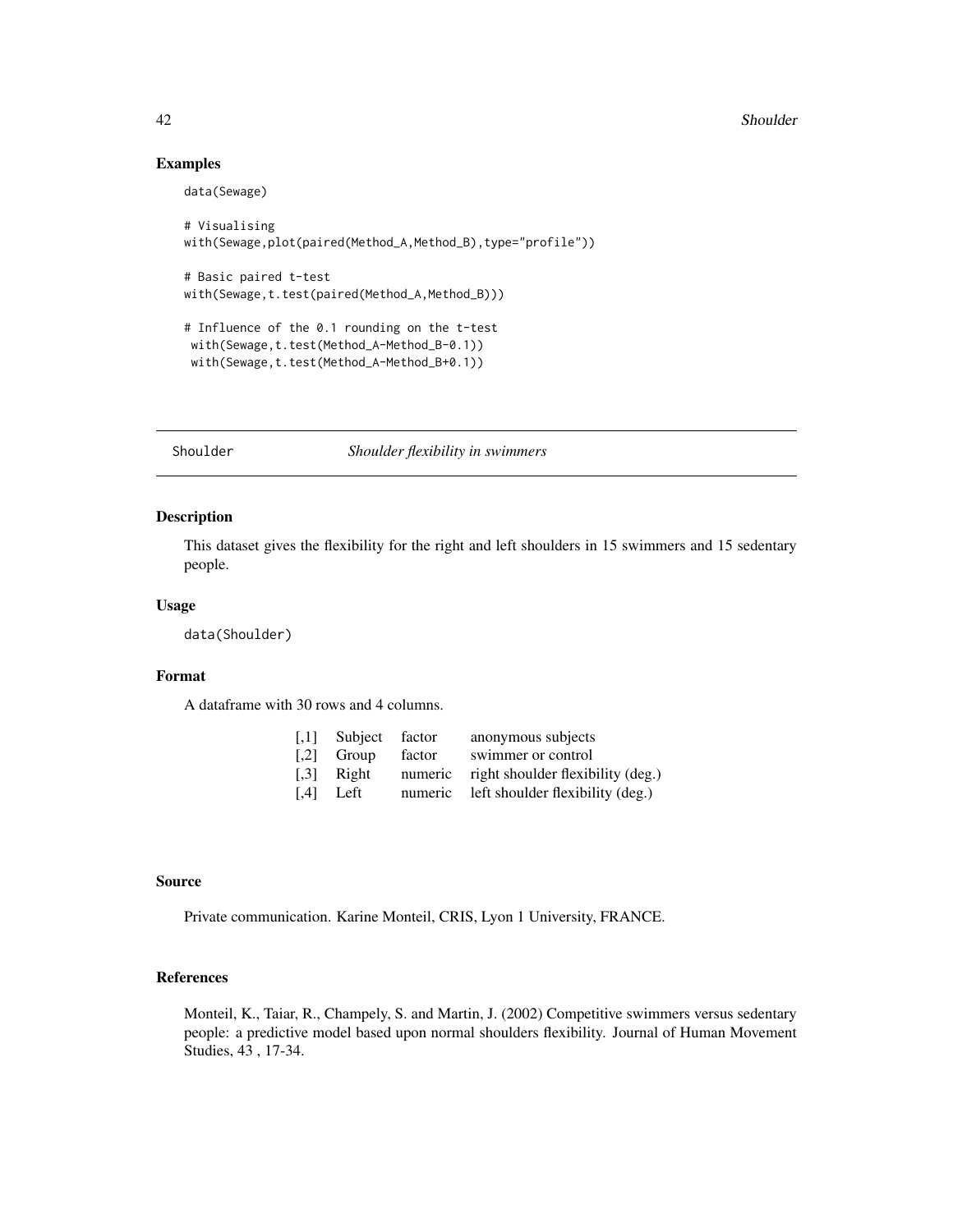#### <span id="page-42-0"></span>SkiExperts 43

### Examples

data(Shoulder)

```
# Is there some heteroscedasticity?
with(Shoulder,plot(paired(Left,Right)))
```

```
# Swimmers are indeed quite different
with(Shoulder,plot(paired(Right,Left),groups=Group))
```

```
# A first derived variable to compare the amplitude in flexibilty
with(Shoulder,boxplot(((Left+Right)/2)~Group,ylab="mean shoulder flexibility"))
```
# A second derived variable to study shoulder asymmetry with(Shoulder,boxplot((abs(Left-Right))~Group,ylab="asymmetry in shoulder flexibility"))

SkiExperts *Actual and imaginary performances in ski*

#### Description

This dataset gives the actual and motor imaginary performances (time) in ski for 12 experts.

#### Usage

data(SkiExperts)

### Format

A dataframe with 12 rows and 3 columns.

| $\left[$ ,1] Subject | factor | anonymous subjects                                  |
|----------------------|--------|-----------------------------------------------------|
| [.2] Actual          |        | numeric actual performance (sec.)                   |
|                      |        | [,3] Imaginary numeric imaginary performance (sec.) |

#### Source

Private communication. Aymeric Guillot, CRIS, Lyon 1 University, FRANCE.

### References

Louis, M., Collet, C., Champely, S. and Guillot, A. (2012) Differences in motor imagery time when predicting task duration in Alpine skiers and equestrian riders. Research Quarterly for Exercise and Sport, 83(1), 86-93.

#### Examples

data(SkiExperts)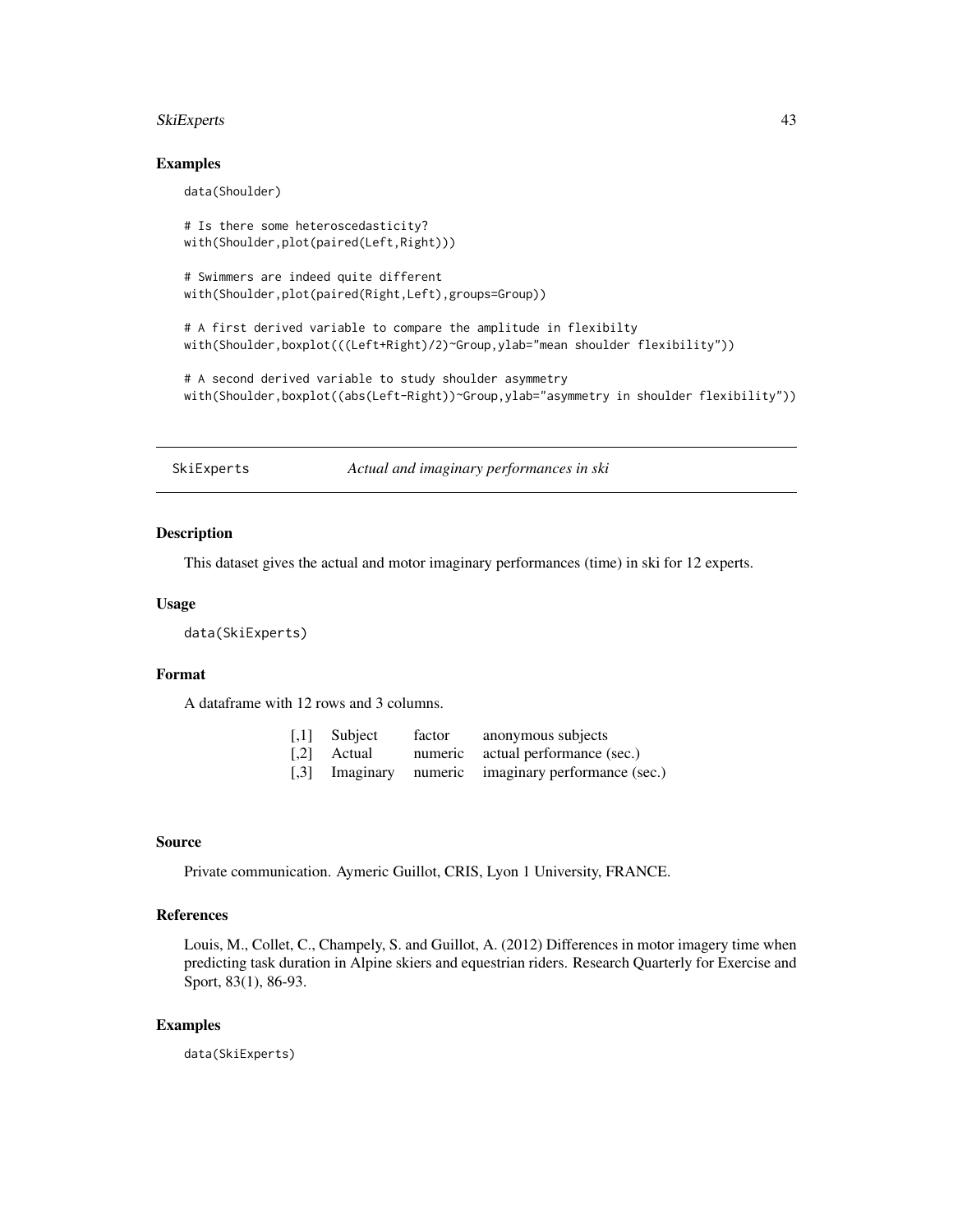```
# Visualising
with(SkiExperts,plot(paired(Actual,Imaginary),type="profile"))
# No underestimation of imaginary time for experts
with(SkiExperts,t.test(paired(Actual,Imaginary)))
# But a very interesting increase in dispersion in their
# predicted times
with(SkiExperts,Var.test(paired(Actual,Imaginary)))
```
Sleep *Sleep hours data from Preece (1982, Table 16)*

# Description

This dataset presents paired data corresponding to the sleep hours gained by 10 patients (these are differences indeed) using two isomers (Dextro- and Laevo-). These data from Student were studied by Fischer (1925). Read the paper of Preece (1982, section 9) for a complete understanding of this quite complex situation.

### Usage

data(Sleep)

### Format

A dataframe with 10 rows and 2 columns:

| $[$ | Dextro | numeric | sleep hour gain |
|-----|--------|---------|-----------------|
| $[$ | Laevo  | numeric | sleep hour gain |

#### Source

Fisher, R.A. (1925) Statistical Metods for Research Workers. Oliver and Boyd: Edinburgh.

### References

Preece, D.A. (1982) t is for trouble (and textbooks): a critique of some examples of the pairedsamples t-test. The Statistician, 31 (2), 169-195.

slidingchart *Sliding square plot*

<span id="page-43-0"></span>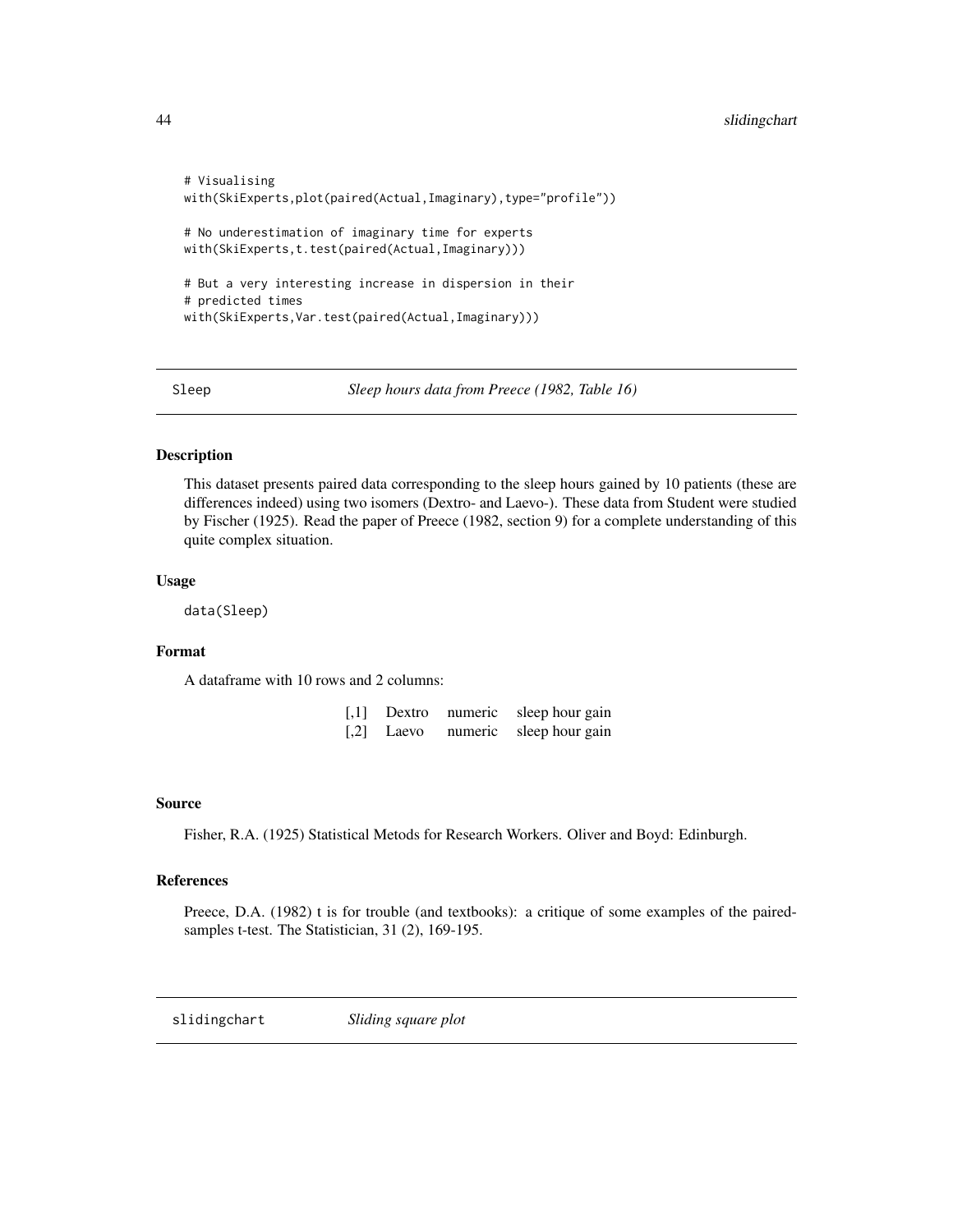#### <span id="page-44-0"></span>summary and the state of the state of the state of the state of the state of the state of the state of the state of the state of the state of the state of the state of the state of the state of the state of the state of th

#### Description

Draw a sliding square plot for paired data which mixes the usual scatterplot with the tukey meandifference plot.

#### Usage

## S4 method for signature 'paired' slidingchart(object,...)

### Arguments

| object   | an object of class paired.         |
|----------|------------------------------------|
| $\cdots$ | arguments to be passed to methods. |

# Author(s)

Stephane CHAMPELY

### References

- Rosenbaum, P.R. (1989) Exploratory plot for paired data. American Statistician, 43, 108-110.
- Pontius, J.S. and Schantz, R.M. (1994) Graphical analyses of a twoperiod crossover design. The American Statistician, 48, 249-253.
- Pruzek, R.M. and Helmreich, J.E. (2009) Enhancing dependent sample analyses with graphics. Journal of Statistics Education, 17.

#### See Also

plot

# Examples

```
data(PrisonStress)
with(PrisonStress,slidingchart(paired(PSSbefore,PSSafter)))
```
summary *Summary statistics for paired samples*

# Description

Classical and robust statistics (location, scale and correlation) for paired samples.

#### Usage

```
## S4 method for signature 'paired'
summary(object,tr=0.2)
```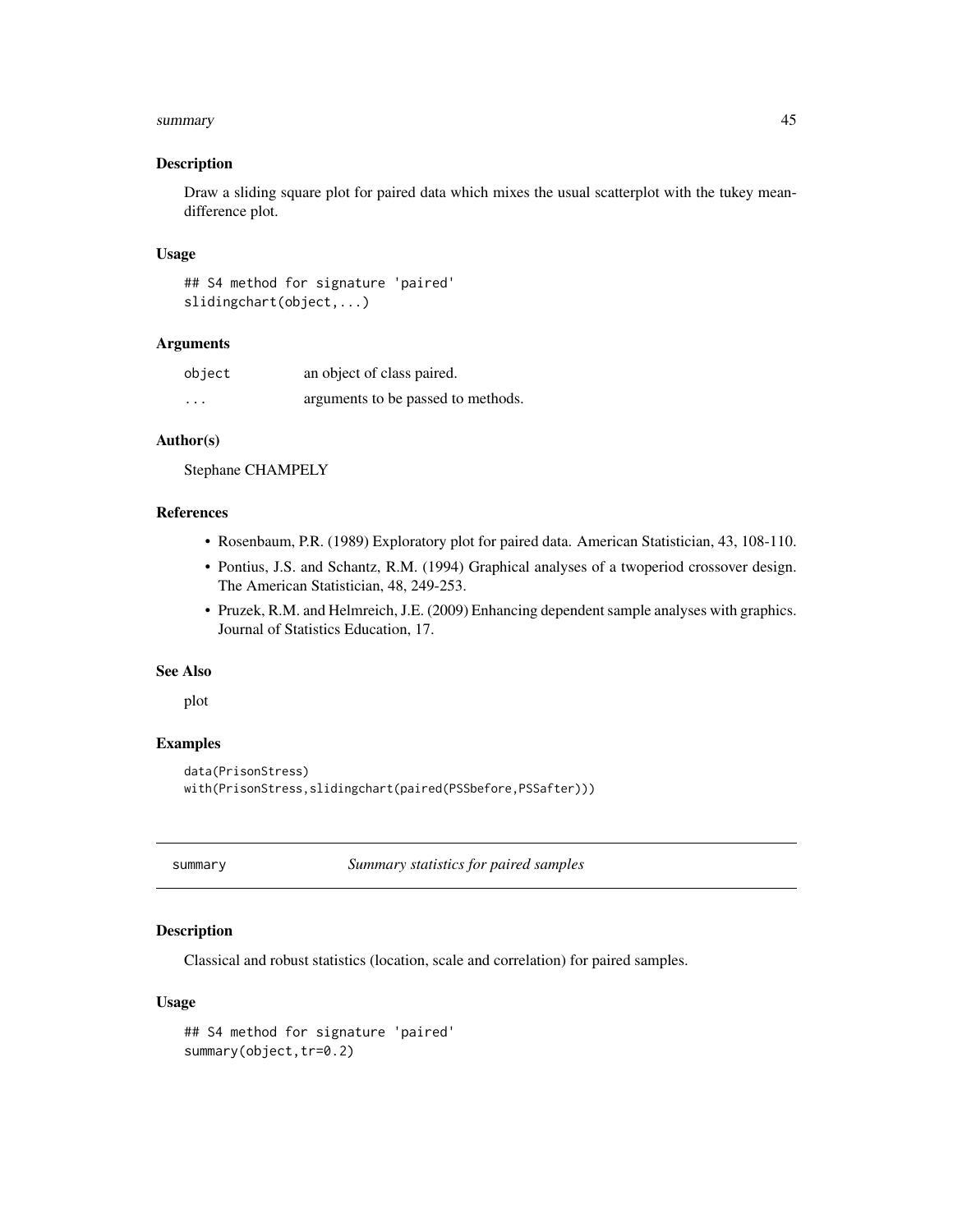46 summary

# Arguments

| object | an object of class paired. |
|--------|----------------------------|
| t.r    | percenatge of trimming.    |

# Value

A list with a first table corresponding to location and scale statistics and a second table to Pearson and winsorized correlation.

The first table contains four rows corresponding to calculations for x, y, x-y and (x+y)/2 variables. The location and scale statistics are given in columns.

| n         | sample size.                                                                       |
|-----------|------------------------------------------------------------------------------------|
| mean      | mean.                                                                              |
| median    | median.                                                                            |
| trim      | trimmed mean $(tr=0.2)$                                                            |
| sd        | standard deviation.                                                                |
| IQR       | interquartile range (standardised to be consistent with the sd in the normal case) |
| median ad | median of absolute deviations (standardised)                                       |
| mean ad   | mean of absolute deviations (standardised)                                         |
| sd(w)     | winsorised standard deviation (tr=0.2 and standardised)                            |
| min       | minimum value.                                                                     |
| max       | maximum value.                                                                     |

# Author(s)

Stephane CHAMPELY

```
z<-rnorm(20)
x<-rnorm(20)+z
y<-rnorm(20)+z+1
p<-paired(x,y)
summary(p)
```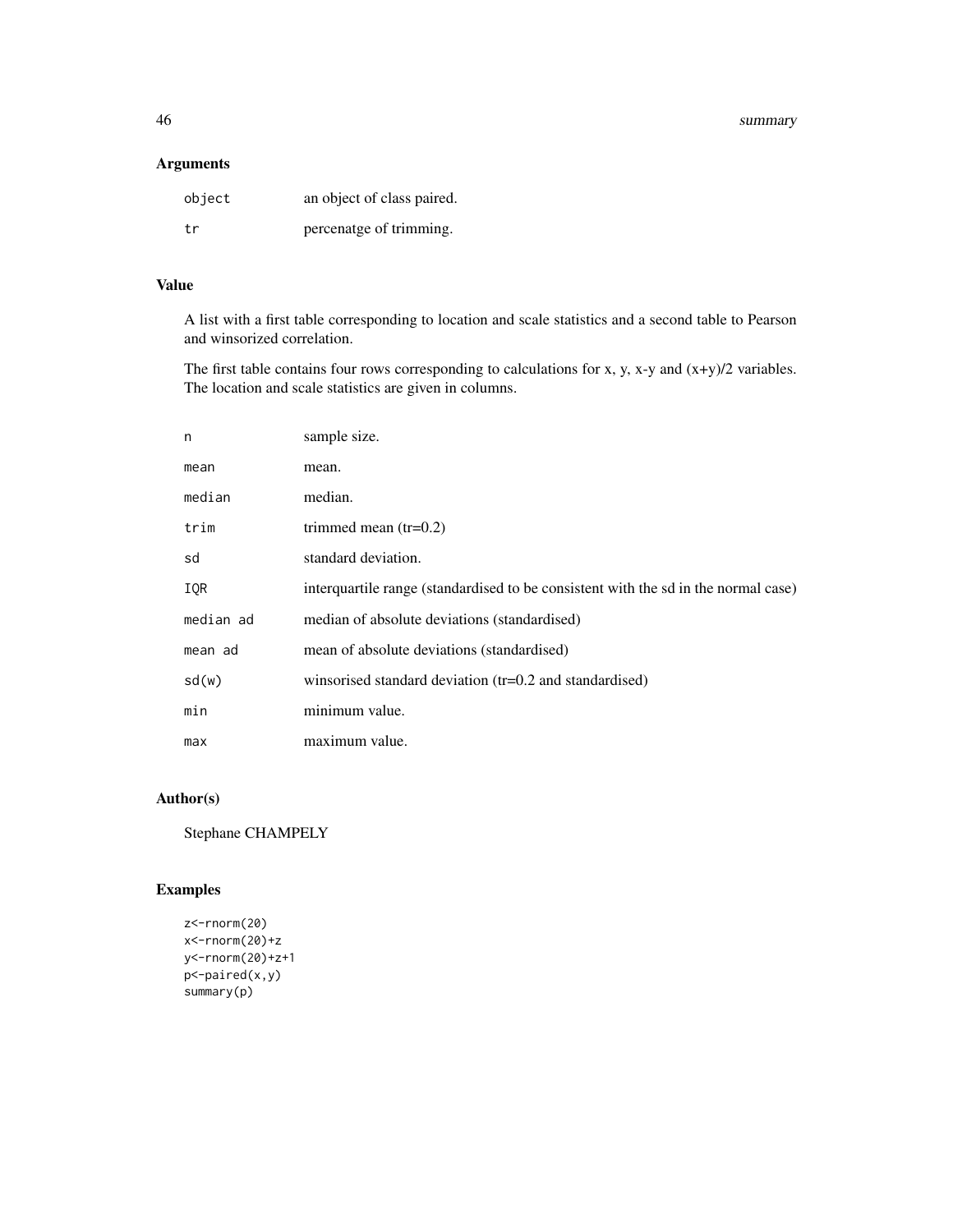<span id="page-46-0"></span>

# Description

A method designed for objects of class paired.

# Usage

## S3 method for class 'paired' t.test(x, ...)

# Arguments

|                         | An object of class paired.                         |
|-------------------------|----------------------------------------------------|
| $\cdot$ $\cdot$ $\cdot$ | further arguments to be passed to or from methods. |

# Value

A list with class "htest" containing the following components:

| statistic   | the value of the t-statistic.                                                                |
|-------------|----------------------------------------------------------------------------------------------|
| parameter   | the degrees of freedom for the t-statistic.                                                  |
| p.value     | the p-value for the test.                                                                    |
| conf.int    | a confidence interval for the mean appropriate to the specified alternative hy-<br>pothesis. |
| estimate    | the estimated difference in mean.                                                            |
| null.value  | the specified hypothesized value of mean difference.                                         |
| alternative | a character string describing the alternative hypothesis.                                    |
| method      | a character string indicating what type of test was performed (always paired<br>here)        |
| data.name   | a character string giving the name(s) of the data.                                           |

# Author(s)

Stephane Champely

# See Also

yuen.t.test

```
data(PrisonStress)
with(PrisonStress,t.test(paired(PSSbefore,PSSafter)))
```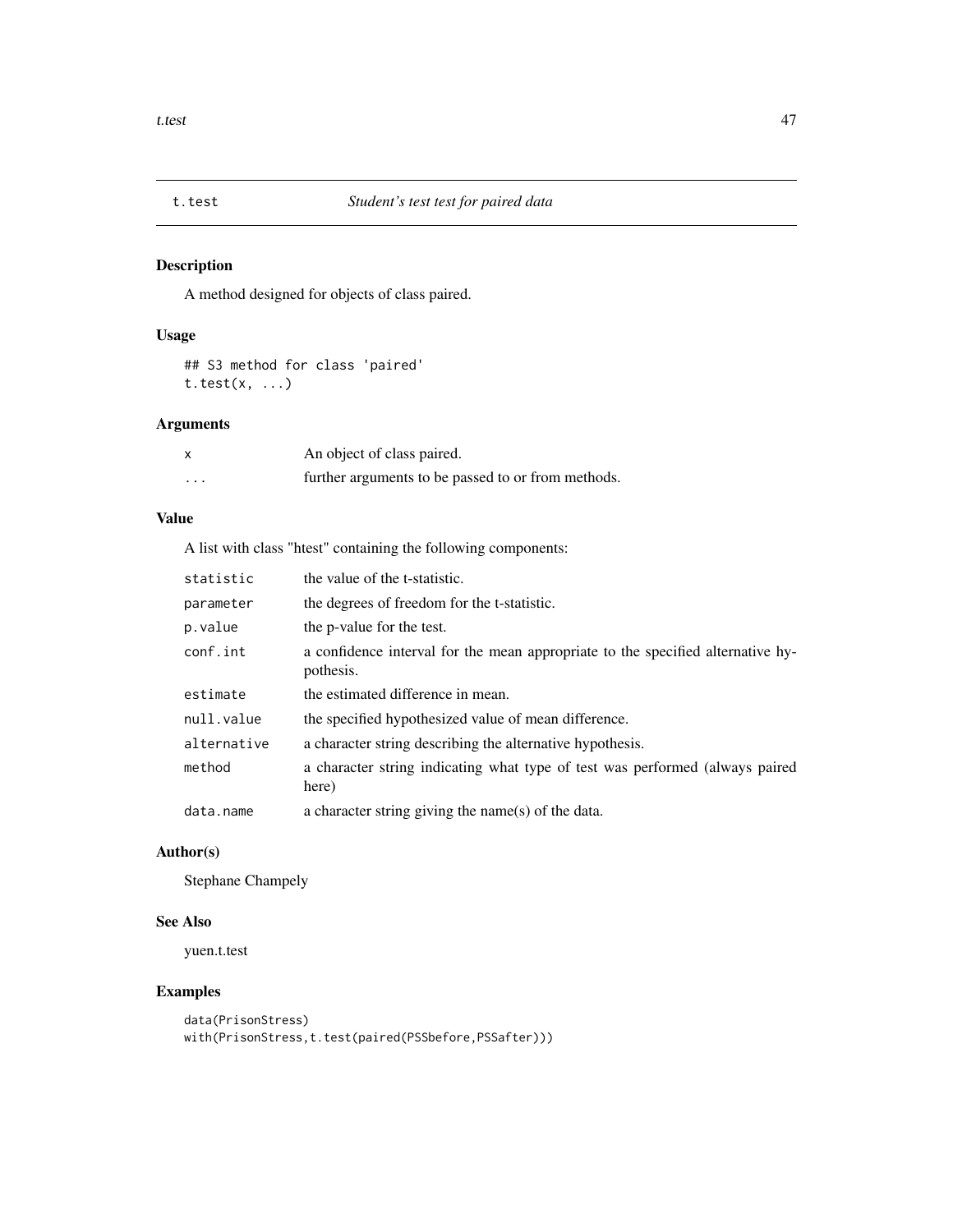<span id="page-47-0"></span>

#### Description

This dataset presents 8 paired data corresponding to numbers of lesions caused by two virus preparations inoculated into the two halves of each tobacco leaves.

#### Usage

data(Tobacco)

### Format

A dataframe with 8 rows and 3 columns:

| $\left[1\right]$ Plant | factor |                                              |
|------------------------|--------|----------------------------------------------|
|                        |        | [,2] Preparation_1 numeric number of lesions |
|                        |        | [,3] Preparation_2 numeric number of lesions |

#### Source

Snedecor, G.W. and Cochran, W.G. (1967) Statistical Methods, 6th ed. Iowa State University Press: Ames.

#### References

- Pruzek, R.M. & Helmreich, J.E. (2009) Enhancing dependent sample analysis with graphics. Journal of Statistics Education, 17 (1).
- Preece, D.A. (1982) t is for trouble (and textbooks): a critique of some examples of the pairedsamples t-test. The Statistician, 31 (2), 169-195.

#### Examples

data(Tobacco)

```
# A clear outlier
with(Tobacco,plot(paired(Preparation_1,Preparation_2)))
```

```
# Comparison of normal and robust tests
with(Tobacco,t.test(paired(Preparation_1,Preparation_2)))
with(Tobacco,yuen.t.test(paired(Preparation_1,Preparation_2)))
```

```
with(Tobacco,Var.test(paired(Preparation_1,Preparation_2)))
with(Tobacco,grambsch.Var.test(paired(Preparation_1,Preparation_2)))
```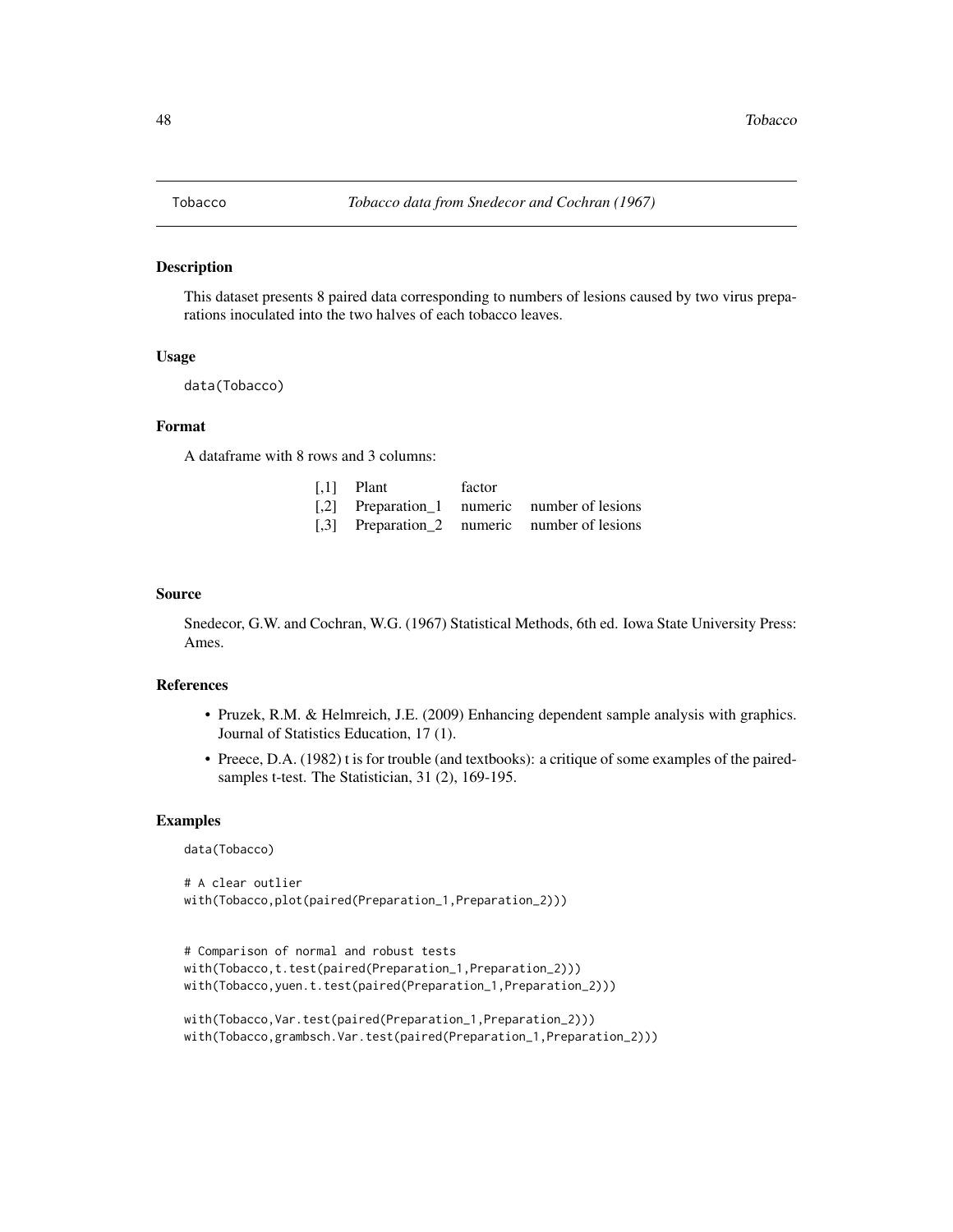#### <span id="page-48-0"></span>Var.test 49

```
with(Tobacco,cor.test(Preparation_1,Preparation_2))
with(Tobacco,winsor.cor.test(Preparation_1,Preparation_2))
# Maybe a transformation
require(MASS)
with(Tobacco,eqscplot(log(Preparation_1),log(Preparation_2)))
abline(0,1,col="red")
```
Var.test *Tests of variance(s) for normal distribution(s)*

# Description

Classical tests of variance for one-sample, two-independent samples or paired samples.

# Usage

```
## Default S3 method:
Var.test(x, y = NULL, ratio = 1, alternative = c("two.sided",
    "less", "greater"), paired = FALSE, conf.level = 0.95, ...)
## S3 method for class 'paired'
Var.test(x, \ldots)## Default S3 method:
pitman.morgan.test(x, y = NULL, alternative = c("two.sided", "less", "greater"),
    ratio = 1, conf.level = 0.95,...)
```
# Arguments

| $\mathsf{x}$ | first sample or an object of class paired or an object of class lm. |
|--------------|---------------------------------------------------------------------|
| V            | second sample or an object of class lm.                             |
| ratio        | a priori ratio of variances (two-samples) or variance (one-sample). |
| alternative  | alternative hypothesis.                                             |
| paired       | independent (the default) or paired samples.                        |
| conf.level   | confidence level.                                                   |
|              | further arguments to be passed to or from methods.                  |

#### Value

A list with class "htest" containing the following components:

| statistic | the value of the X-squared statistic (one-sample) or F-statistic (two-samples). |
|-----------|---------------------------------------------------------------------------------|
| parameter | the degrees of freedom for the statistic.                                       |
| p.value   | the p-value for the test.                                                       |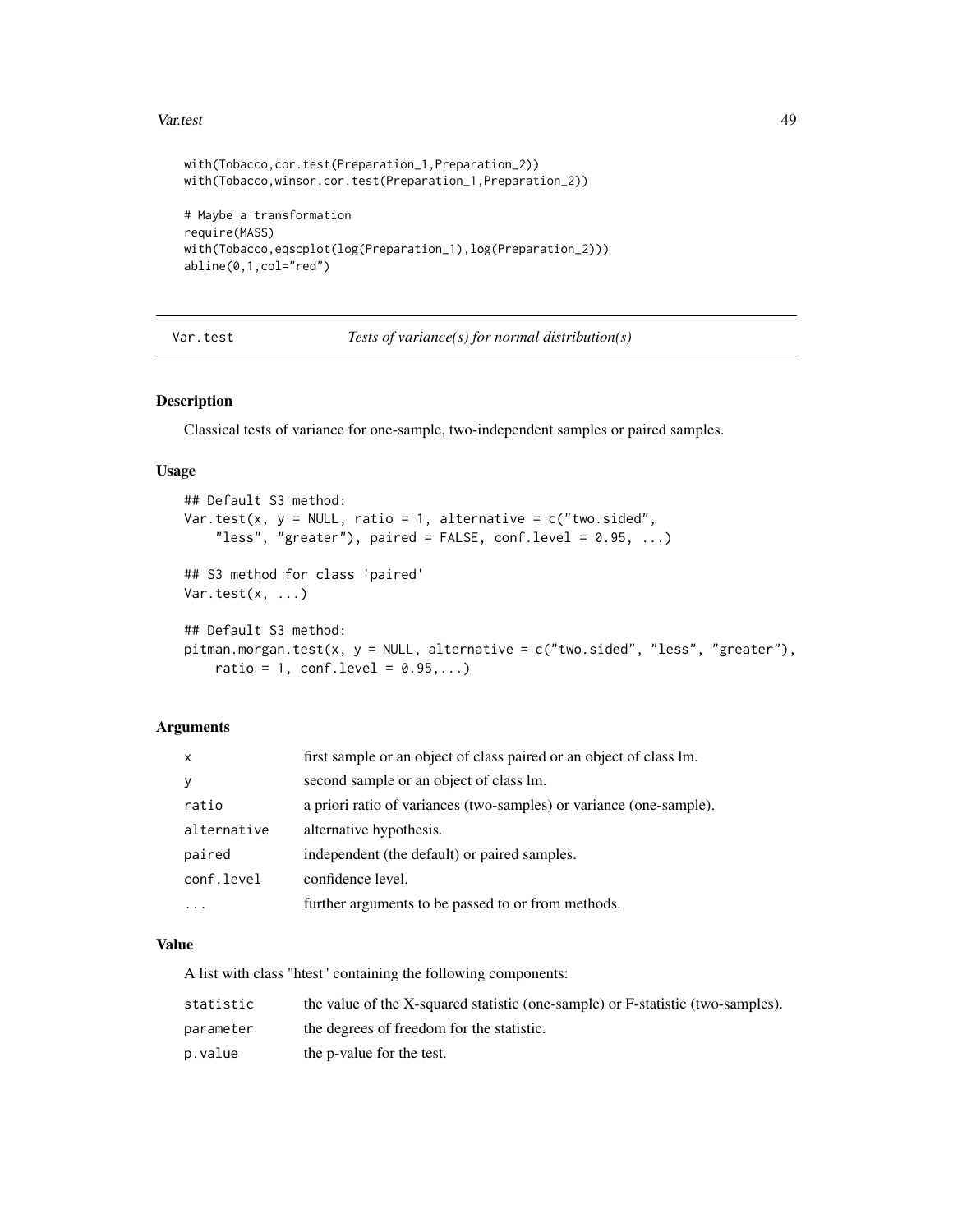<span id="page-49-0"></span>

| conf.int    | a confidence interval for the parameter appropriate to the specified alternative<br>hypothesis. |
|-------------|-------------------------------------------------------------------------------------------------|
| estimate    | the estimated variance(s).                                                                      |
| null.value  | the specified hypothesized value of the parameter.                                              |
| alternative | a character string describing the alternative hypothesis.                                       |
| method      | a character string indicating what type of test was performed.                                  |
| data.name   | a character string giving the name(s) of the data.                                              |

#### Author(s)

Stephane CHAMPELY

# References

- Morgan, W.A. (1939) A test for the significance of the difference between two variances in a sample from a normal bivariate distribution. Biometrika, 31, 13-19.
- Pitman, E.J.G. (1939) A note on normal correlation. Biometrika, 31, 9-12.

# See Also

bonettseier.Var.test, grambsch.Var.test

# Examples

```
data(HorseBeginners)
#one sample test
Var.test(HorseBeginners$Actual,ratio=15)
# two independent samples test
Var.test(HorseBeginners$Actual,HorseBeginners$Imaginary)
# two dependent samples test
Var.test(HorseBeginners$Actual,HorseBeginners$Imaginary,paired=TRUE)
p<-with(HorseBeginners,paired(Actual,Imaginary))
Var.test(p)
```
wilcox.test *Wilcoxon's signed rank test for paired data*

# Description

A method designed for objects of class paired.

#### Usage

```
## S3 method for class 'paired'
wilcox.test(x, ...)
```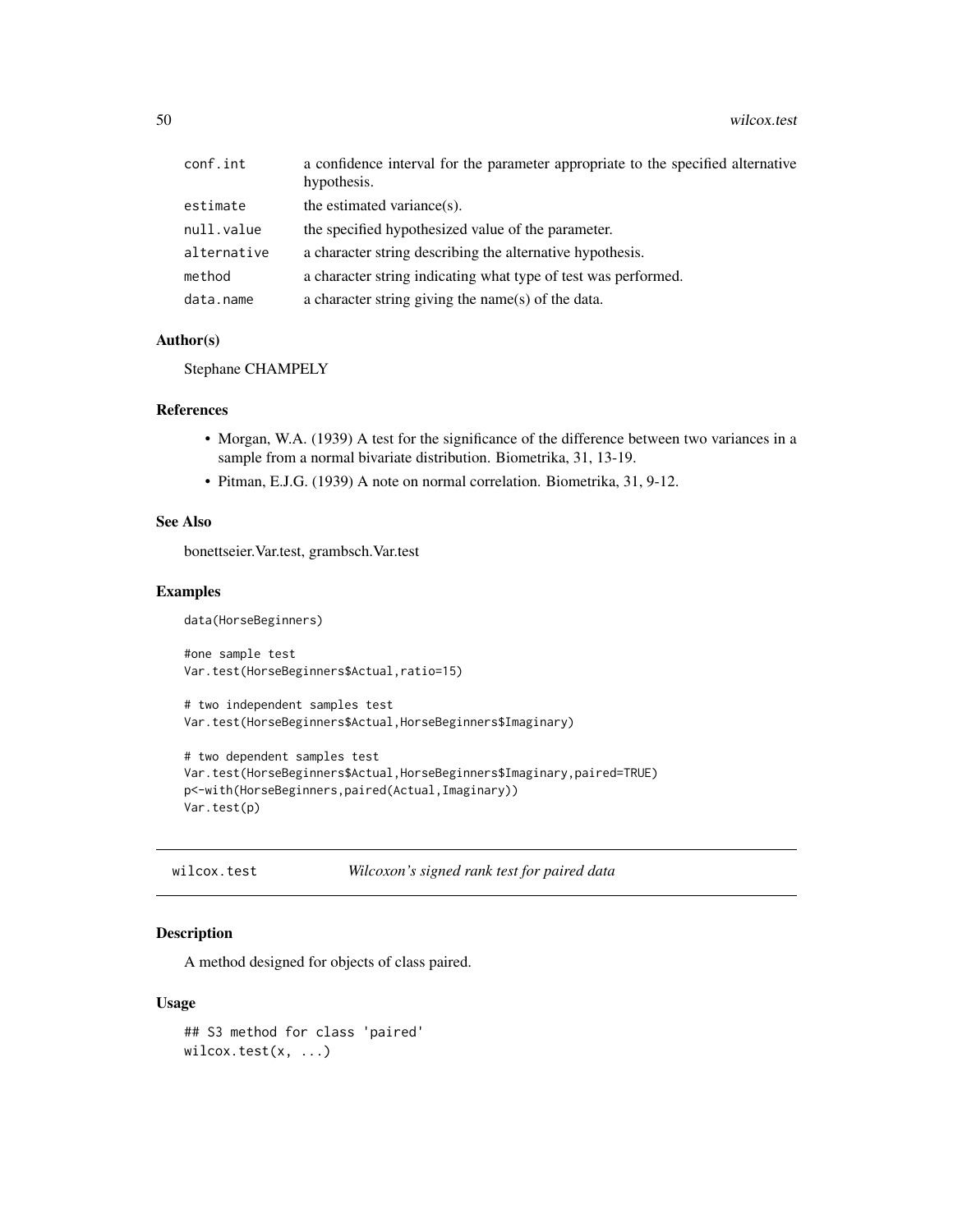#### wilcox.test 51

# Arguments

| X        | An object of class paired.                         |
|----------|----------------------------------------------------|
| $\cdots$ | further arguments to be passed to or from methods. |

# Value

A list with class "htest" containing the following components:

| statistic   | the value of V statistic.                                                                           |
|-------------|-----------------------------------------------------------------------------------------------------|
| parameter   | the parameter(s) for the exact distribution of the test statistic.                                  |
| p.value     | the p-value for the test.                                                                           |
| null.value  | the true location shift mu.                                                                         |
| alternative | a character string describing the alternative hypothesis.                                           |
| method      | a character string indicating what type of test was performed (always paired<br>here)               |
| data.name   | a character string giving the name(s) of the data.                                                  |
| conf.int    | a confidence interval for the location parameter. (Only present if argument<br>$conf.int = TRUE.$ ) |
| estimate    | an estimate of the location parameter. (Only present if argument conf.int $=$<br>TRUE.)             |

# Author(s)

Stephane Champely

# See Also

yuen.test

```
data(PrisonStress)
with(PrisonStress,wilcox.test(PSSbefore,PSSafter))
with(PrisonStress,wilcox.test(PSSbefore,PSSafter,paired=TRUE))
with(PrisonStress,wilcox.test(paired(PSSbefore,PSSafter)))
```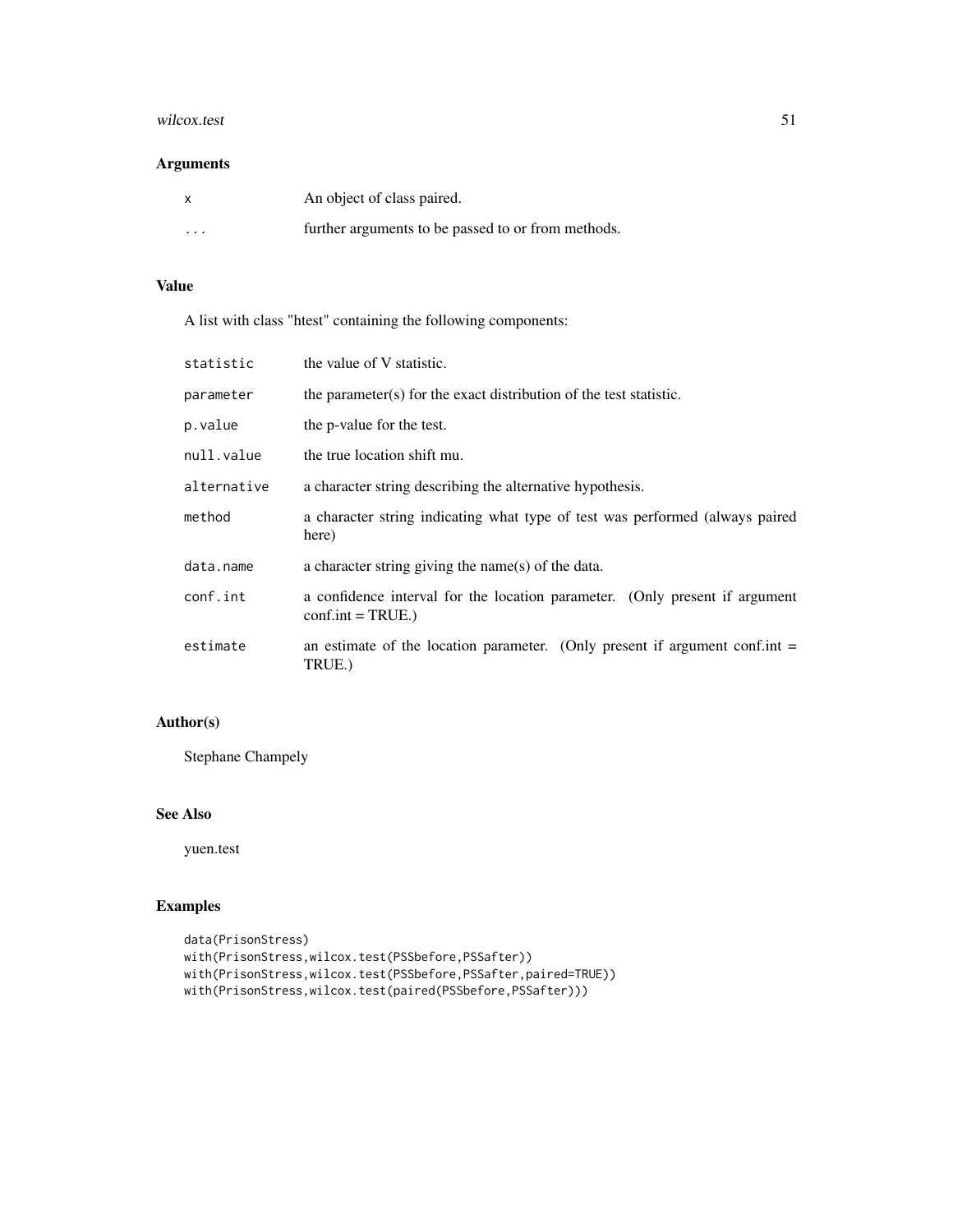<span id="page-51-0"></span>

#### Description

Test for association between paired samples, using winsorized correlation coefficient.

#### Usage

```
winsor.cor.test(x, ...)
## Default S3 method:
winsor.cor.test(x, y, tr=0.2,alternative = c("two-sided", "less", "greater"), ...)
```

```
## S3 method for class 'paired'
winsor.cor.test(x,tr=0.2,alternative = c("two-sided", "less", "greater"), ...)
```
# Arguments

| $\mathsf{x}$ | an object of class paired or the first variable.                                                                                                                 |
|--------------|------------------------------------------------------------------------------------------------------------------------------------------------------------------|
| У            | second variable.                                                                                                                                                 |
| tr           | percentage of winsorizing.                                                                                                                                       |
| alternative  | a character string specifying the alternative hypothesis, must be one of "two sided"<br>(default), "greater" or "less". You can specify just the initial letter. |
| $\cdots$     | further arguments to be passed to or from methods.                                                                                                               |

# Value

A list with class "htest" containing the following components:

| statistic   | the value of the t-statistic.                                           |
|-------------|-------------------------------------------------------------------------|
| parameter   | the degrees of freedom for the t-statistic.                             |
| p.value     | the p-value for the test.                                               |
| estimate    | the winsorized correlation.                                             |
| null.value  | the specified hypothesized value of the winsorized correlation $(=0)$ . |
| alternative | a character string describing the alternative hypothesis.               |
| data.name   | a character string giving the name(s) of the data.                      |

# Author(s)

Stephane Champely

### See Also

cor.test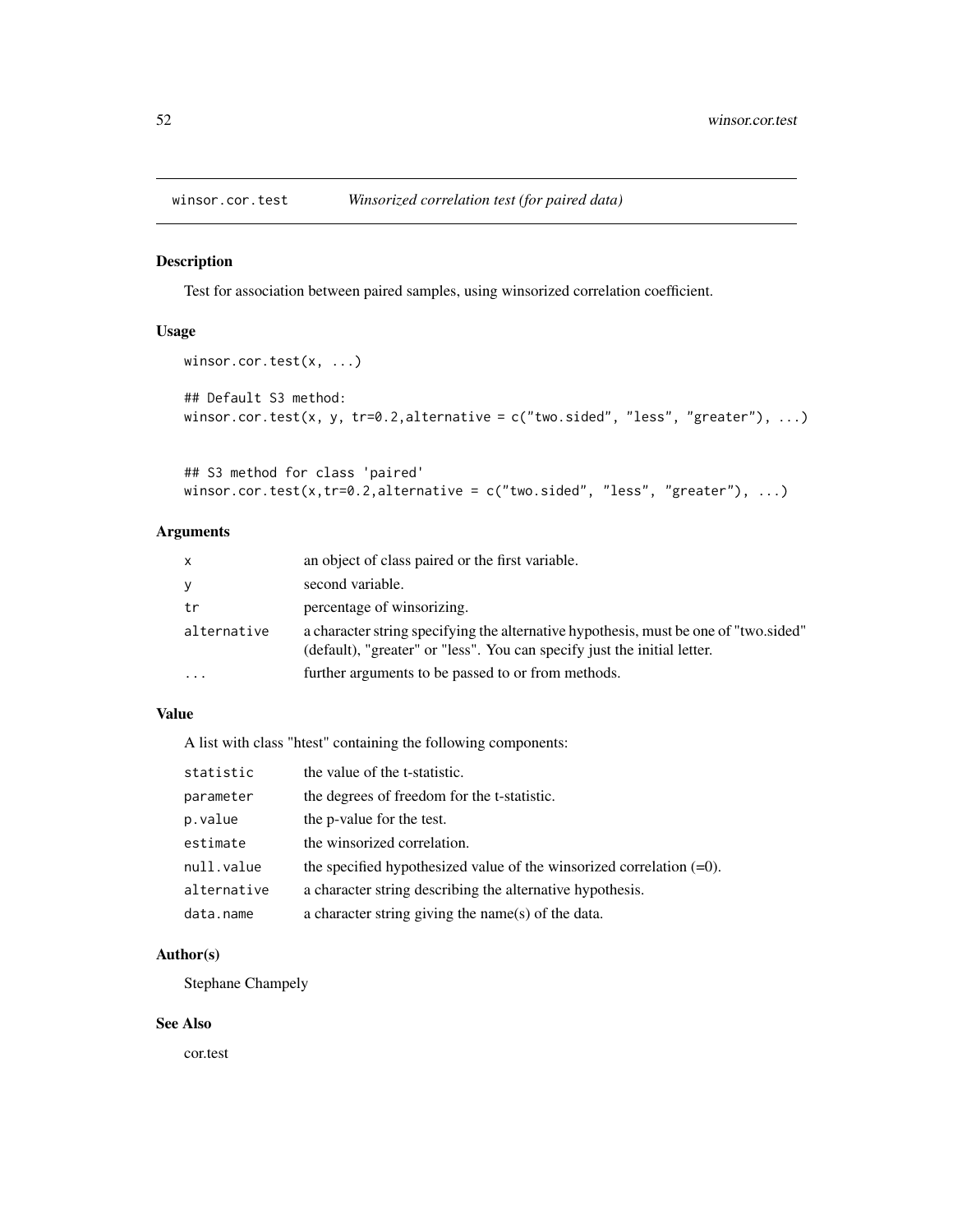# <span id="page-52-0"></span>yuen.t.test 53

# Examples

```
data(PrisonStress)
with(PrisonStress,winsor.cor.test(PSSbefore,PSSafter))
with(PrisonStress,winsor.cor.test(paired(PSSbefore,PSSafter)))
```
yuen.t.test *Yuen's trimmed mean test*

### Description

Yuen's test for one, two or paired samples.

#### Usage

```
yuen.t.test(x, ...)
## Default S3 method:
yuen.t.test(x, y = NULL, tr = 0.2, alternative = c("two.sided", "less", "greater"),
mu = 0, paired = FALSE, conf.level = 0.95, ...)
```

```
## S3 method for class 'formula'
yuen.t.test(formula, data, subset, na.action, ...)
```

```
## S3 method for class 'paired'
yuen.t.test(x, ...)
```
#### Arguments

| X           | first sample or object of class paired.                                                                                                                                               |
|-------------|---------------------------------------------------------------------------------------------------------------------------------------------------------------------------------------|
| у           | second sample.                                                                                                                                                                        |
| tr          | percentage of trimming.                                                                                                                                                               |
| alternative | alternative hypothesis.                                                                                                                                                               |
| mu          | a number indicating the true value of the trimmed mean (or difference in trimmed<br>means if you are performing a two sample test).                                                   |
| paired      | a logical indicating whether you want a paired yuen's test.                                                                                                                           |
| conf.level  | confidence level.                                                                                                                                                                     |
| formula     | a formula of the form $y \sim f$ where y is a numeric variable giving the data values<br>and f a factor with TWO levels giving the corresponding groups.                              |
| data        | an optional matrix or data frame (or similar: see model.frame) containing the<br>variables in the formula formula. By default the variables are taken from envi-<br>ronment(formula). |
| subset      | an optional vector specifying a subset of observations to be used.                                                                                                                    |
| na.action   | a function which indicates what should happen when the data contain NAs. De-<br>faults to getOption("na.action").                                                                     |
| $\cdots$    | further arguments to be passed to or from methods.                                                                                                                                    |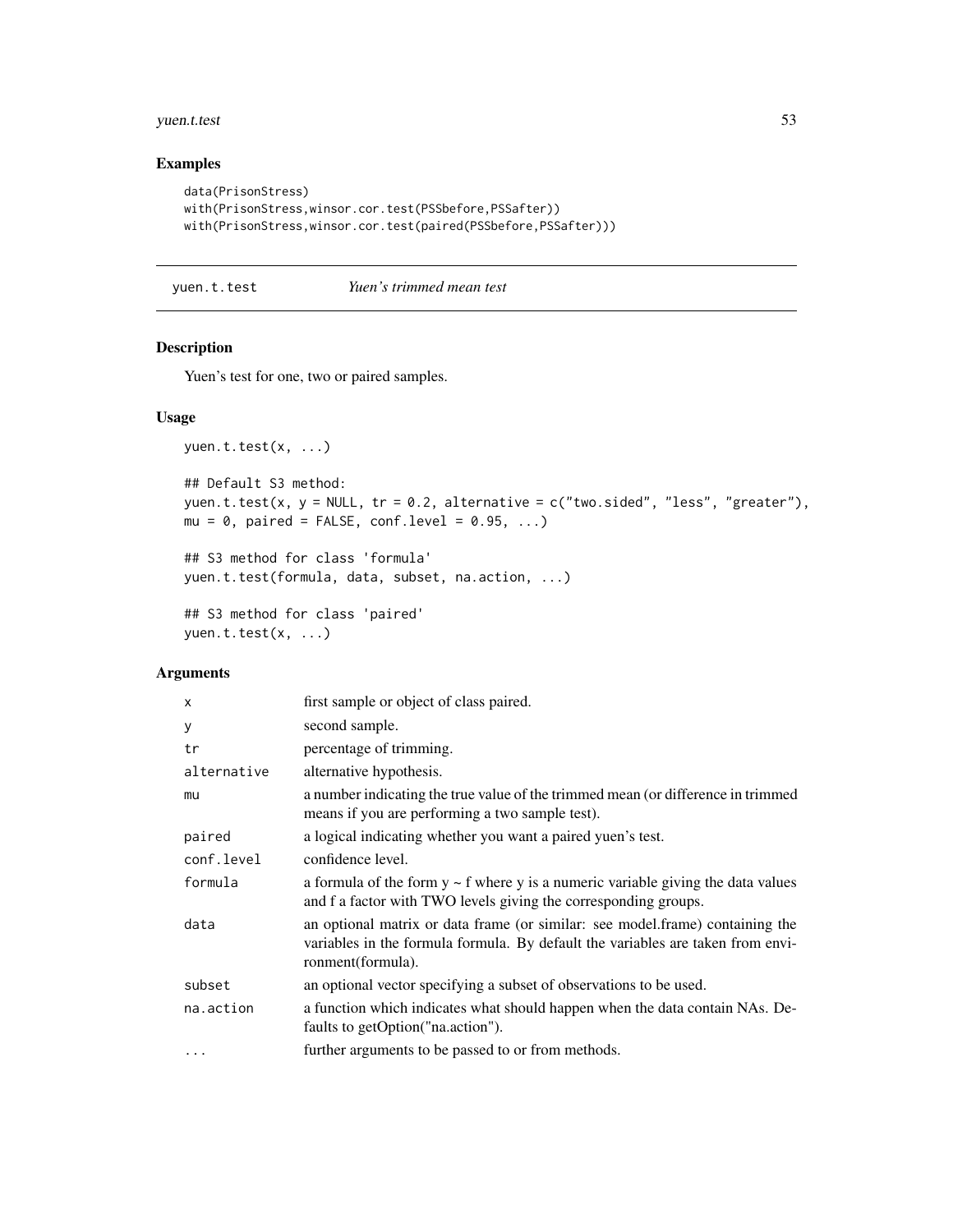# Value

A list with class "htest" containing the following components:

| statistic   | the value of the t-statistic.                                                                                                                            |
|-------------|----------------------------------------------------------------------------------------------------------------------------------------------------------|
| parameter   | the degrees of freedom for the t-statistic.                                                                                                              |
| p.value     | the p-value for the test.                                                                                                                                |
| conf.int    | a confidence interval for the trimmed mean appropriate to the specified alterna-<br>tive hypothesis.                                                     |
| estimate    | the estimated trimmed mean or difference in trimmed means depending on whether<br>it was a one-sample test or a two-sample test.                         |
| null.value  | the specified hypothesized value of the trimmed mean or trimmed mean differ-<br>ence depending on whether it was a one-sample test or a two-sample test. |
| alternative | a character string describing the alternative hypothesis.                                                                                                |
| method      | a character string indicating what type of test was performed.                                                                                           |
| data.name   | a character string giving the name(s) of the data.                                                                                                       |

# Author(s)

Stephane CHAMPELY, but some part are mere copy of the code of Wilcox (WRS)

# References

- Wilcox, R.R. (2005). Introduction to robust estimation and hypothesis testing. Academic Press.
- Yuen, K.K. (1974) The two-sample trimmed t for unequal population variances. Biometrika, 61, 165-170.

# See Also

t.test

### Examples

```
z<-rnorm(20)
x<-rnorm(20)+z
y<-rnorm(20)+z+1
```
# two-sample test yuen.t.test(x,y)

```
# one-sample test
yuen.t.test(y,mu=1,tr=0.25)
```
# paired-sample tests yuen.t.test(x,y,paired=TRUE)

p<-paired(x,y) yuen.t.test(p)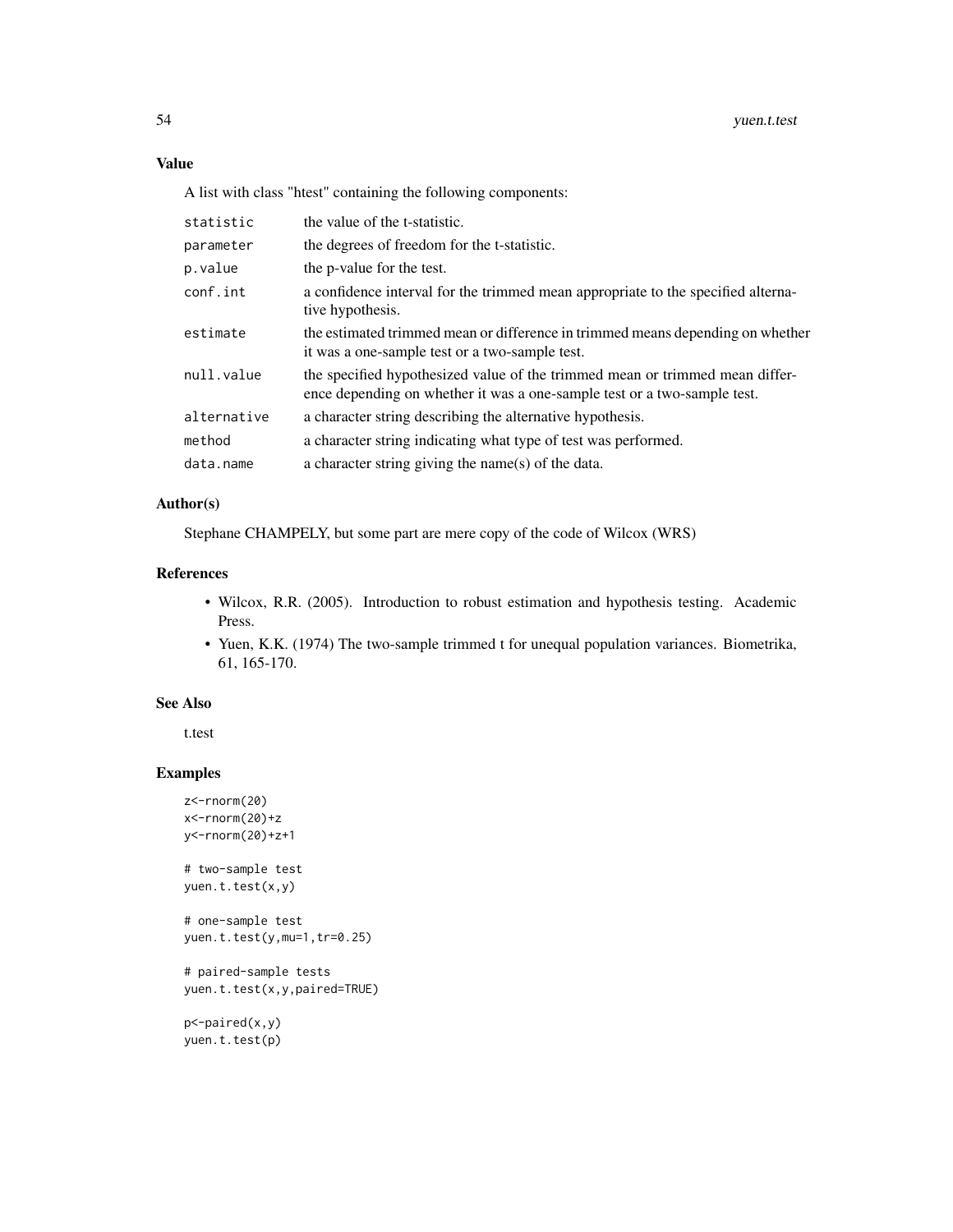# <span id="page-54-0"></span>Index

∗Topic classes paired-class, [30](#page-29-0) ∗Topic datasets Anorexia, [4](#page-3-0) anscombe2, [5](#page-4-0) Barley, [6](#page-5-0) Blink, [7](#page-6-0) Blink2, [8](#page-7-0) BloodLead, [9](#page-8-0) ChickWeight, [11](#page-10-0) Corn, [12](#page-11-0) Datalcoholic, [13](#page-12-0) GDO, [15](#page-14-0) Grain, [16](#page-15-0) Grain2, [17](#page-16-0) GrapeFruit, [19](#page-18-0) HorseBeginners, [20](#page-19-0) IceSkating, [21](#page-20-0) Iron, [23](#page-22-0) lambda.table, [24](#page-23-0) Meat, [28](#page-27-0) PrisonStress, [36](#page-35-0) Rugby, [39](#page-38-0) Sewage, [41](#page-40-0) Shoulder, [42](#page-41-0) SkiExperts, [43](#page-42-0) Sleep, [44](#page-43-0) Tobacco, [48](#page-47-0) ∗Topic htest bonettseier.Var.test, [10](#page-9-0) grambsch.Var.test, [18](#page-17-0) imam.Var.test, [22](#page-21-0) levene.Var.test, [25](#page-24-0) mcculloch.Var.test, [26](#page-25-0) sandvikolsson.Var.test, [39](#page-38-0) Var.test, [49](#page-48-0) yuen.t.test, [53](#page-52-0) ∗Topic methods plot, [35](#page-34-0)

summary, [45](#page-44-0) ∗Topic package PairedData-package, [2](#page-1-0) Anorexia, [4](#page-3-0) anscombe2, [5](#page-4-0) Barley, [6](#page-5-0) Blink, [7](#page-6-0) Blink2, [8](#page-7-0) BloodLead, [9](#page-8-0) bonettseier.Var.test, [10](#page-9-0) ChickWeight, [11](#page-10-0) Corn, [12](#page-11-0) data.frame, *[30](#page-29-0)* Datalcoholic, [13](#page-12-0) effect.size, [14](#page-13-0) effect.size,paired-method *(*effect.size*)*, [14](#page-13-0) GDO, [15](#page-14-0) Grain, [16](#page-15-0) Grain2, [17](#page-16-0) grambsch.Var.test, [18](#page-17-0) GrapeFruit, [19](#page-18-0) HorseBeginners, [20](#page-19-0) IceSkating, [21](#page-20-0) imam.Var.test, [22](#page-21-0) Iron, [23](#page-22-0) lambda.table, [24](#page-23-0) levene.Var.test, [25](#page-24-0) list, *[30](#page-29-0)* mcculloch.Var.test, [26](#page-25-0) Meat, [28](#page-27-0)